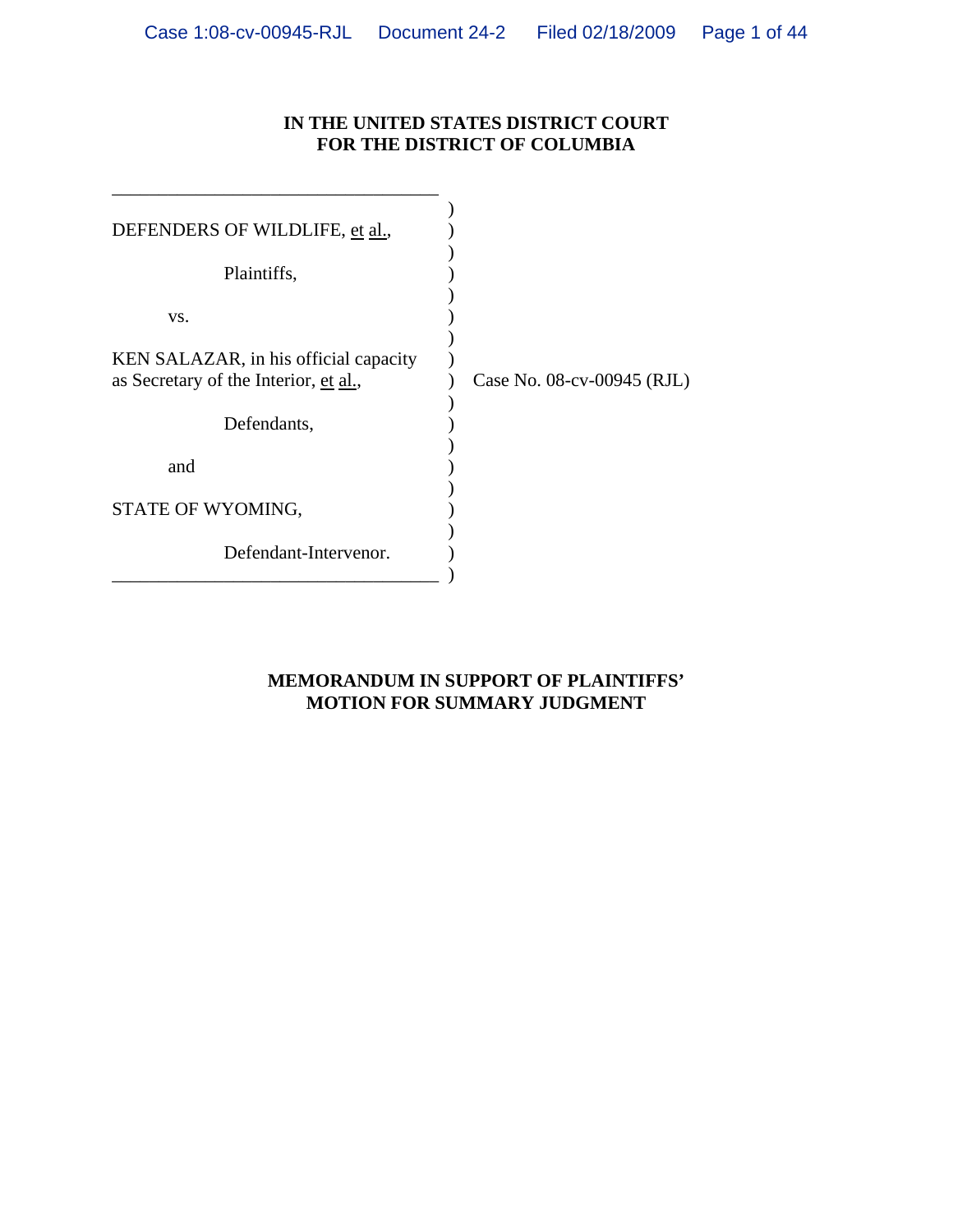## **TABLE OF CONTENTS**

| I.   |           |                                                                                                                                                       |  |
|------|-----------|-------------------------------------------------------------------------------------------------------------------------------------------------------|--|
| Π.   |           |                                                                                                                                                       |  |
| III. |           |                                                                                                                                                       |  |
| IV.  |           |                                                                                                                                                       |  |
| V.   |           |                                                                                                                                                       |  |
| VI.  |           |                                                                                                                                                       |  |
| VII. |           |                                                                                                                                                       |  |
|      |           |                                                                                                                                                       |  |
| I.   |           |                                                                                                                                                       |  |
| II.  |           | The Service's Decision to Perpetuate the National Elk Refuge's Artificial<br>Feedlines Violated the National Wildlife Refuge System Improvement Act23 |  |
|      | A.        |                                                                                                                                                       |  |
|      | <b>B.</b> | The Service's Artificial Feeding Operation Violates the Improvement                                                                                   |  |
|      | C.        | The Service's Artificial Feeding Operation Violates the Improvement<br>Act's Habitat Conservation Mandate and the Purposes for which the              |  |
|      | D.        | The Service's Artificial Feeding Operation Violates the Improvement<br>Act's "Biological Integrity, Diversity, and Environmental Health"              |  |
|      | E.        | The Service's Decision to Grant Wyoming the Authority to Veto Any<br>Decision to Eliminate Feeding Violates the Improvement Act and the               |  |
| III. |           | The Service's Environmental Analysis Violates the National Environmental                                                                              |  |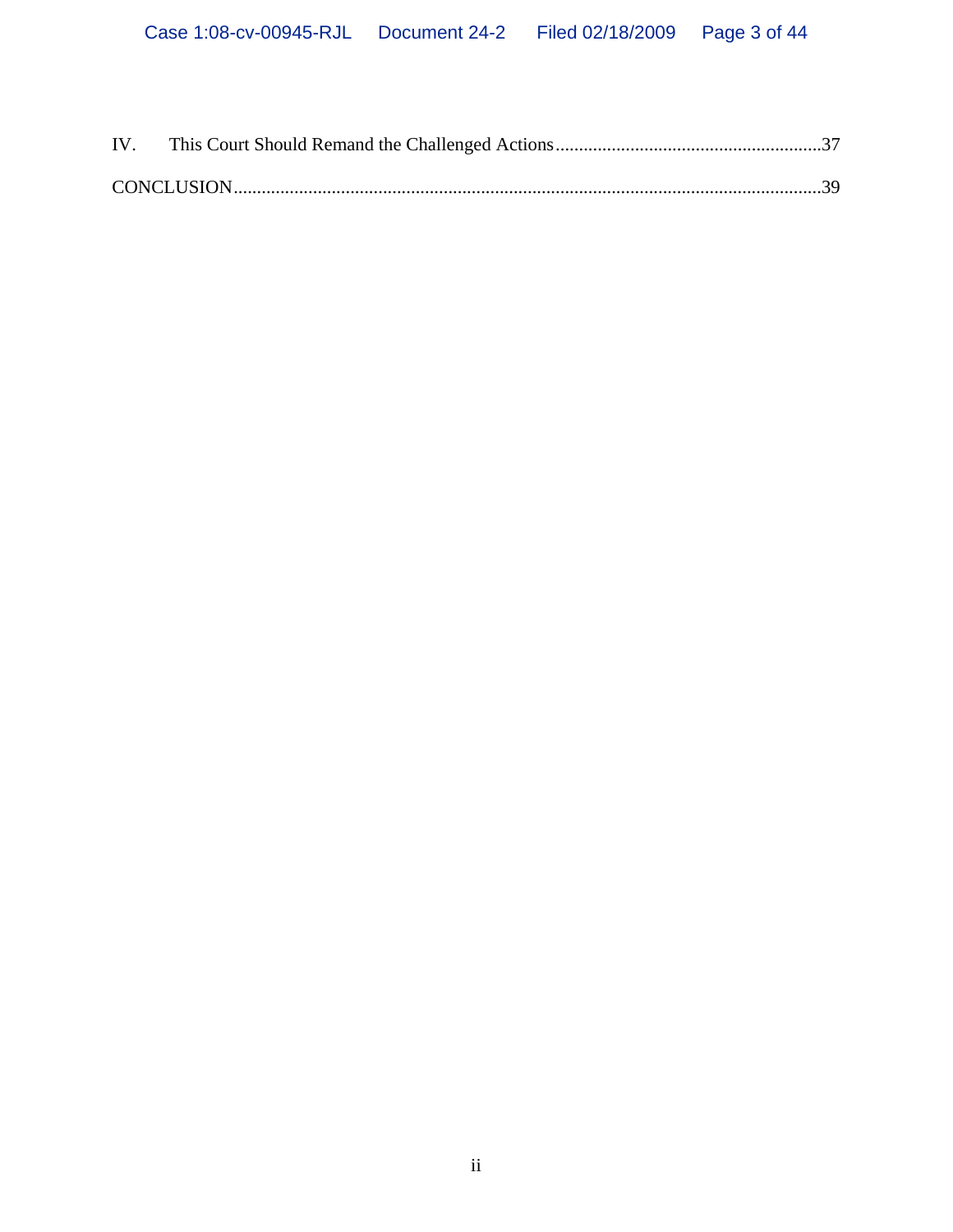# **TABLE OF AUTHORITIES**

## **FEDERAL CASES**

| Chevron U.S.A., Inc. v. Natural Res. Def. Council, Inc.,    |  |
|-------------------------------------------------------------|--|
|                                                             |  |
| Citizens to Preserve Overton Park, Inc. v. Volpe,           |  |
|                                                             |  |
| Engine Mfrs. Ass'n v. S. Coast Air Quality Mgmt. Dist.,     |  |
|                                                             |  |
| Envtl. Def. v. U.S. Army Corps of Eng'rs,                   |  |
|                                                             |  |
| Esch v. Yeutter,                                            |  |
|                                                             |  |
| Friends of the Earth v. Hall,                               |  |
|                                                             |  |
| Fund for Animals v. Clark,                                  |  |
|                                                             |  |
| Motor Vehicle Mfrs. Ass'n v. State Farm Mut. Auto Ins. Co., |  |
|                                                             |  |
| Neighbors of Cuddy Mountain v. U.S. Forest Serv.,           |  |
|                                                             |  |
| North Carolina v. Envtl. Prot. Agency,                      |  |
|                                                             |  |
| <u>Park 'N Fly, Inc. v. Dollar Park &amp; Fly, Inc.,</u>    |  |
|                                                             |  |
| Robertson v. Methow Valley Citizens Council,                |  |
|                                                             |  |
| Sierra Club v. Envtl. Prot. Agency,                         |  |
|                                                             |  |
| Tax Analysts v. Internal Revenue Serv.,                     |  |
|                                                             |  |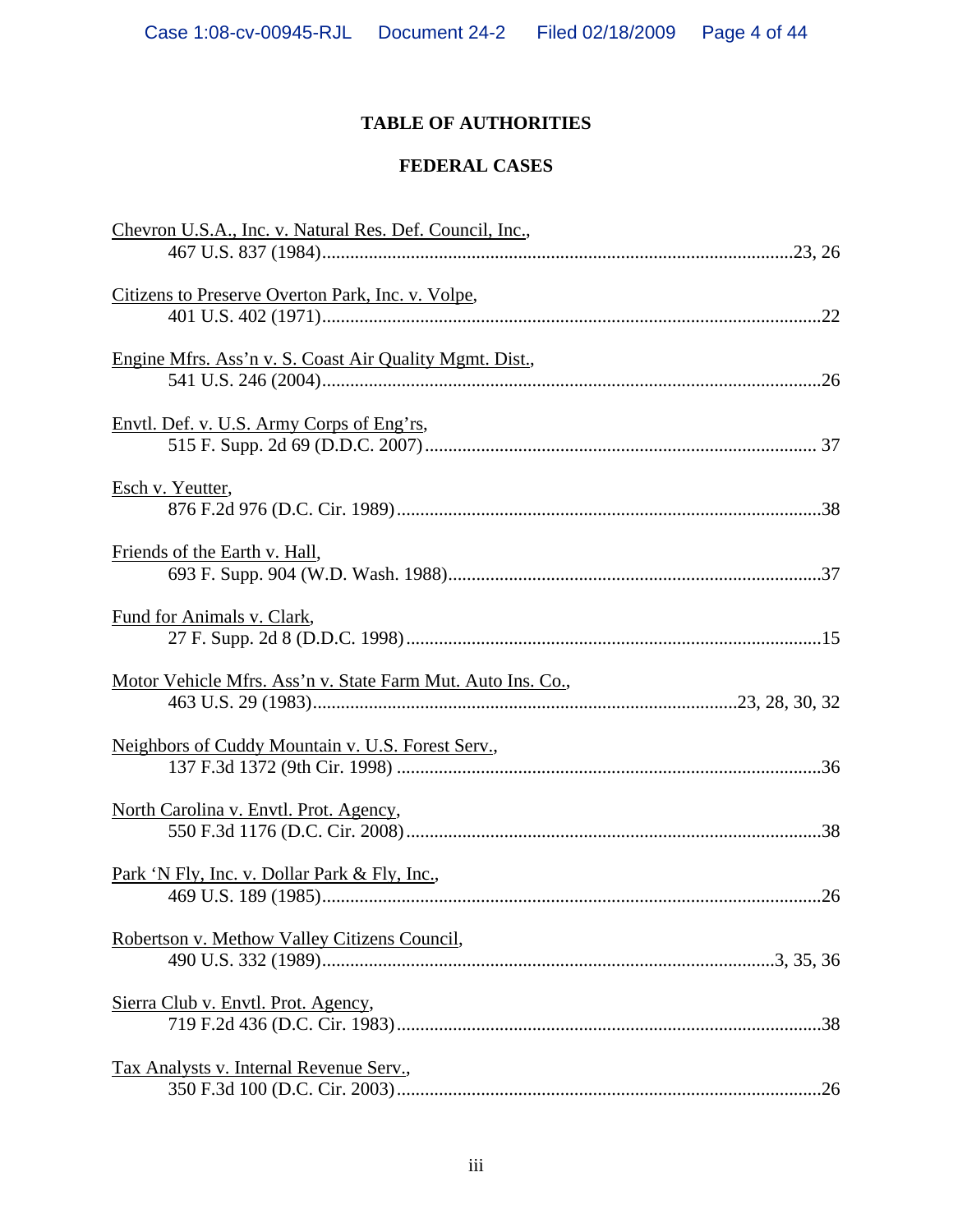## STATUTES AND LEGISLATIVE MATERIALS

| Administrative Procedure Act,                    |  |
|--------------------------------------------------|--|
|                                                  |  |
| National Wildlife Refuge System Improvement Act, |  |
|                                                  |  |
|                                                  |  |
|                                                  |  |
|                                                  |  |
|                                                  |  |
|                                                  |  |
|                                                  |  |
|                                                  |  |
|                                                  |  |
| National Elk Refuge Enabling Legislation,        |  |
|                                                  |  |
|                                                  |  |
| National Environmental Policy Act,               |  |
|                                                  |  |

## REGULATIONS AND ADMINISTRATIVE MATERIALS

| H.R. Rep. No. 105-106 (1997), reprinted in 1997 U.S.C.C.A.N. 1798-54, 5, 23, 24 |  |
|---------------------------------------------------------------------------------|--|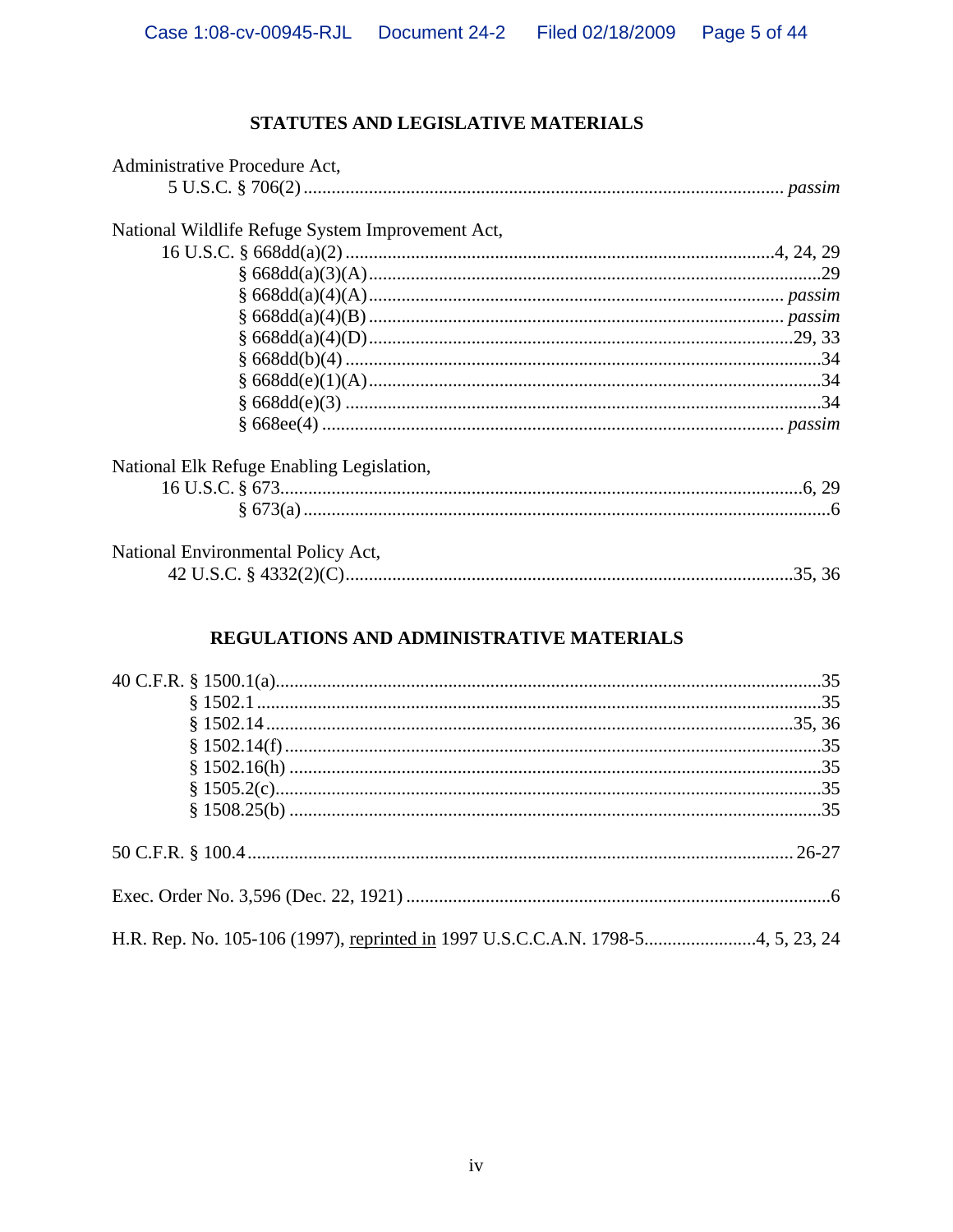#### **INTRODUCTION**

 This case concerns the U.S. Fish and Wildlife Service's winter-time practice of feeding thousands of elk at the National Elk Refuge in Jackson Hole, Wyoming. Plaintiffs Defenders of Wildlife, et al., challenge the Service's new Bison and Elk Management Plan for the National Elk Refuge, which persists in authorizing elk feeding on the Refuge despite overwhelming information demonstrating that feeding practices foster the spread of harmful wildlife diseases among the fed elk population, along with myriad other disruptions to the biological integrity of the Refuge.

 Each winter, the 24,700-acre Refuge hosts elk that migrate down from their summer and fall ranges at higher elevations of the Greater Yellowstone Ecosystem. In recent years, about 7,000 elk have wintered on the Refuge. The elk wintering on the Refuge have been fed by humans for almost every winter since 1910. Originally undertaken by residents of Jackson Hole, the feeding program has been administered by the Service itself since 1912, with the result that the region's elk annually congregate on the Refuge feedlines rather than passing the winter on their native range as they do in neighboring Idaho and Montana.

 While this winter feeding program had for years been deemed benign, scientific evidence has now conclusively demonstrated that the winter crowding of elk on feedlines has created ideal conditions for the spread of wildlife diseases. Already, many Refuge elk are infected with brucellosis, a disease that causes female elk to abort their calves and is of great concern to the livestock industry because of fears that it will be transmitted from elk to cattle. Of even greater concern, the unnatural elk concentrations associated with winter feeding on the Refuge present a grave risk of a chronic wasting disease epidemic among the fed elk population. This highly contagious disease is the elk form of "mad cow disease," an affliction that is spread by abnormal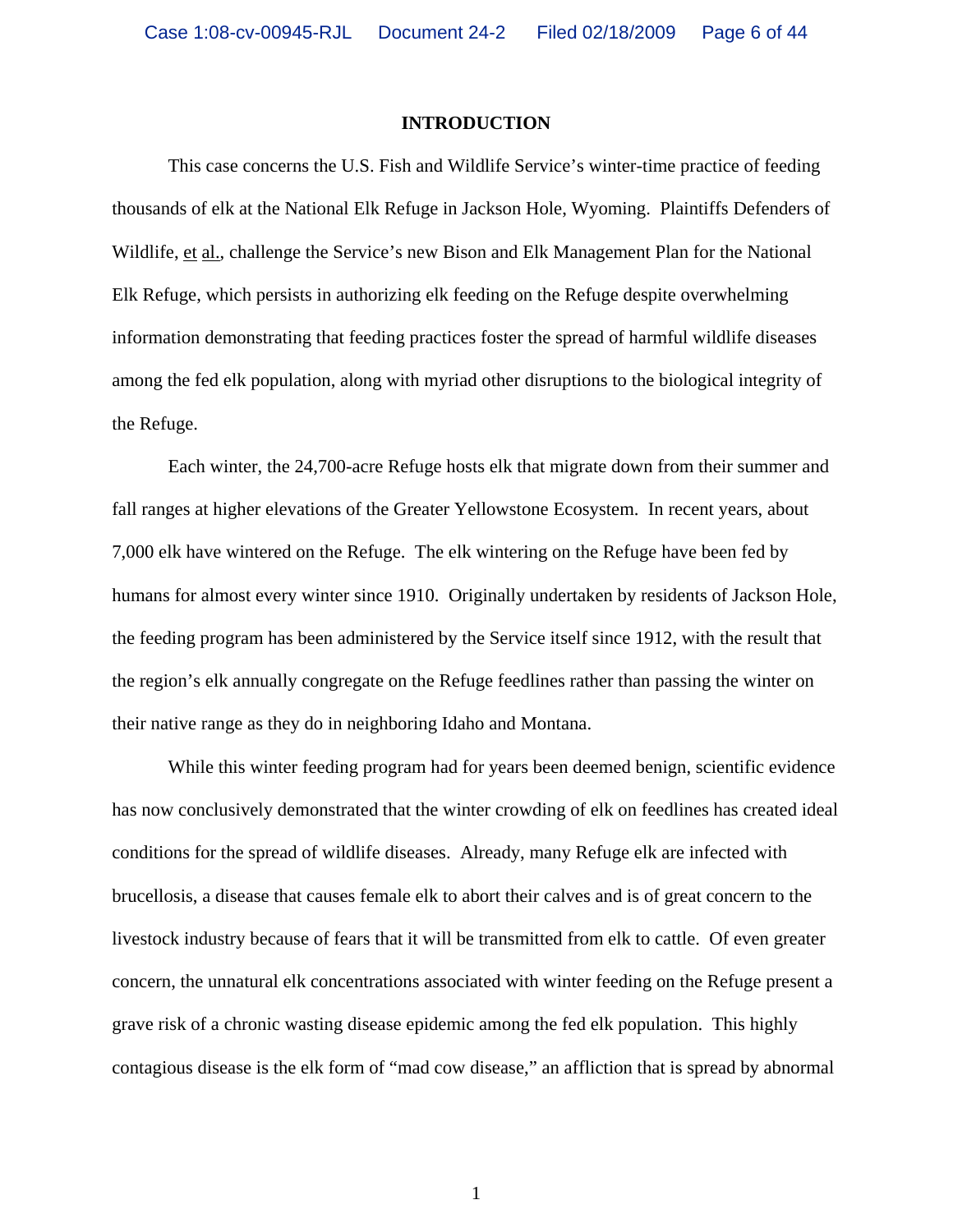proteins known as "prions" and that results in brain lesions and ultimately death for all infected animals. While chronic wasting disease has not yet been documented in the Jackson elk herd, it has steadily advanced north and west across Wyoming in recent years and Refuge biologists deem its arrival among Jackson Hole's elk to be inevitable. Based on experience with chronic wasting disease's spread through similarly crowded elk on game farms, the disease threatens the Refuge elk population with widespread mortality. Even worse, the chronic wasting disease prions persist in the soil in areas where infected animals have lingered, and remain to infect healthy animals that feed in the same area even years after diseased animals have died or been removed.

 Faced with this situation, which threatens the Refuge and the wildlife it was set aside to protect, the U.S. Fish and Wildlife Service has adopted a new management plan for the National Elk Refuge that essentially maintains the feeding status quo. The plan, released in April 2007, authorizes continued elk feeding on the Refuge with only the vaguest suggestion of a different approach in the future. In sum, despite the fact that winter-time feeding is known to cause high brucellosis prevalence among the fed elk and threatens a major chronic wasting disease die-off with associated environmental contamination, the Service has elected to perpetuate indefinitely the feeding practices that have given rise to this disease problem.

 In adopting this plan, the Service violated federal law. First, the Service's continuation of elk feeding despite the known disease consequences violates the National Wildlife Refuge System Improvement Act, which requires the Service to administer the National Wildlife Refuge System "for the conservation of fish, wildlife, and plants, and their habitats within the System," and defines "conservation" as meaning "to sustain … healthy populations of fish, wildlife, and plants." 16 U.S.C. §§ 668dd(a)(4)(A), 668ee(4) (emphasis added). The Act also requires the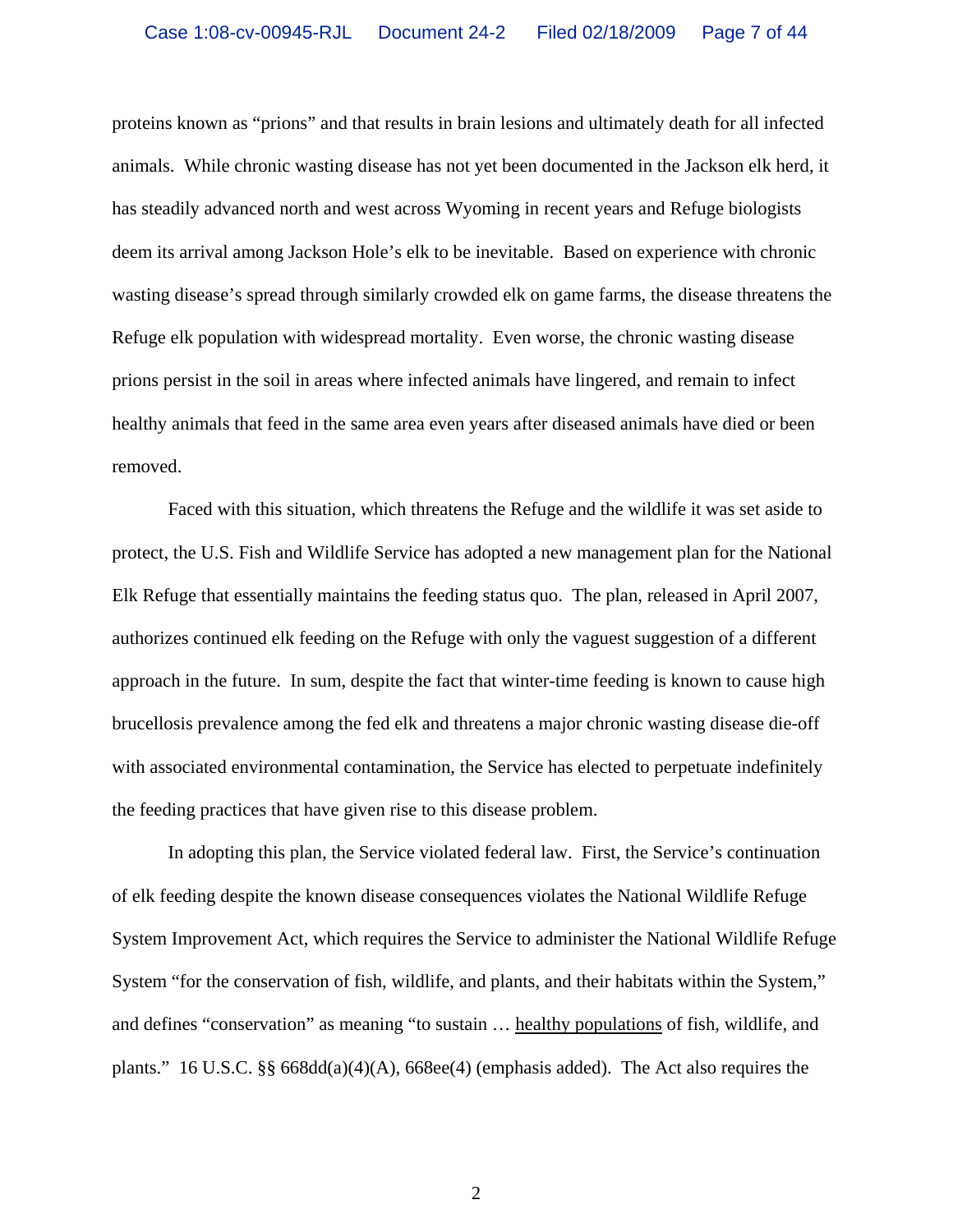Service to "ensure that the biological integrity, diversity, and environmental health of the System are maintained for the benefit of present and future generations of Americans." Id. § 668dd(a)(4)(B). The Service violated the Act's "healthy populations" duty by electing to continue winter feeding that sows brucellosis among the Refuge elk and subjects the elk to the lethal threat of chronic wasting disease, and violated the Act's "biological integrity" and "environmental health" duties by perpetuating conditions that threaten to contaminate the environment of the Refuge with chronic wasting disease prions that are deadly to the very elk that the Refuge was established to sustain.

 Second, the Service's environmental impact statement for the Refuge's management plan violates the National Environmental Policy Act ("NEPA"), 42 U.S.C. §§ 4321, et seq. NEPA requires a "hard look" at environmental impacts of major federal agency action, including "a detailed discussion of possible mitigation measures" so that the agency and other interested parties "can properly evaluate the severity of the adverse effects." Robertson v. Methow Valley Citizens Council, 490 U.S. 332, 350-52 (1989) (internal quotations omitted). Here, however, the Service's proposed action—and the action ultimately adopted by the agency—was so devoid of detail regarding the key issue of winter feeding and the agency's chosen means to mitigate the adverse impacts of winter feeding as to frustrate these NEPA directives.

 For these reasons, the Service's new management plan and associated environmental impacts analysis were unlawful and should be remanded by this Court.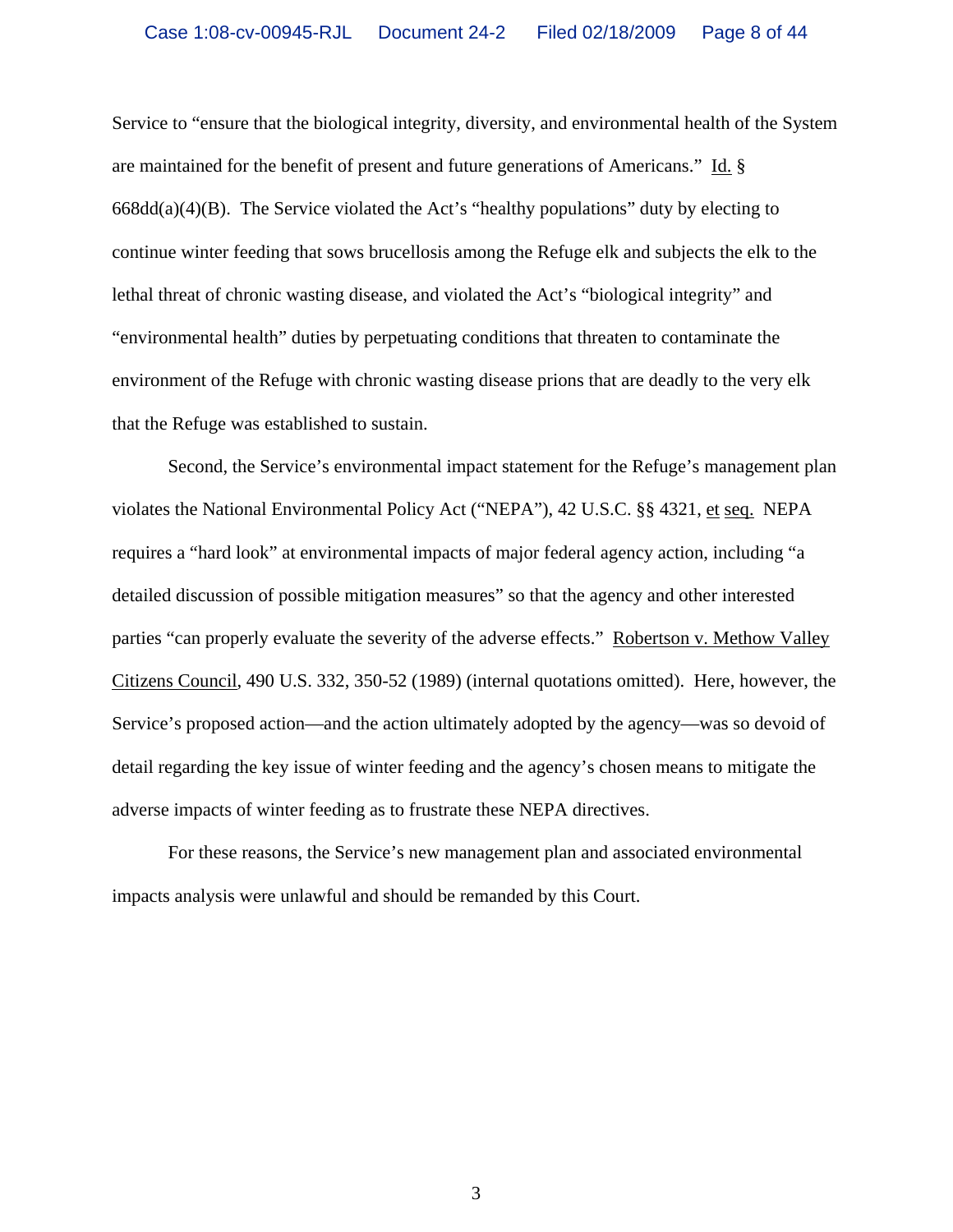#### **BACKGROUND**

#### **I. The National Wildlife Refuge System**

 Unique among the nation's public lands, the National Wildlife Refuge System rests upon a single premise—that "[w]ild creatures, like men, must have a place to live." See Rachel L. Carson, Conservation in Action No. 1 (U.S. Dep't of the Interior 1947), available at http:// training.fws.gov/history/carson/chincoteague.pdf; see also H.R. Rep. No. 105-106, at 1 (1997), reprinted in 1997 U.S.C.C.A.N. 1798-5 ("The National Wildlife Refuge System is the only system of Federal lands acquired and managed for the conservation of fish, wildlife, plants, and their habitat."). In 1903, President Theodore Roosevelt established the first of the nation's refuges in an effort to protect the imperiled birds of Florida's Pelican Island. H.R. Rep. No. 105- 106, at 1. By century's end, more than 500 refuges had been created across the United States, securing some of the most critical wildlife habitat in the country. See id. at 2.

 Though consolidated into a single system by the National Wildlife Refuge System Administration Act of 1966, the nation's refuges long lacked a clear, unified purpose. Id. at 2-3. "[U]nlike National Parks, National Forests and Bureau of Land Management lands, the National Wildlife Refuge System remain[ed] the only major Federal public lands system without a true 'organic' act, a basic statute providing a mission for the System, policy direction, and management standards for all units of the System." Id. at 3. Congress enacted such a statute in 1997. With the National Wildlife Refuge System Improvement Act ("Improvement Act"), Congress "provide[d] an organic act for the System similar to those which exist for other public lands"—one declaring that "the conservation of fish, wildlife, plants and their habitats is the mission of the National Wildlife Refuge System." Id. at 3-4; see also 16 U.S.C. § 668dd(a)(2) (same). Under the Improvement Act, the U.S. Fish and Wildlife Service, as steward of the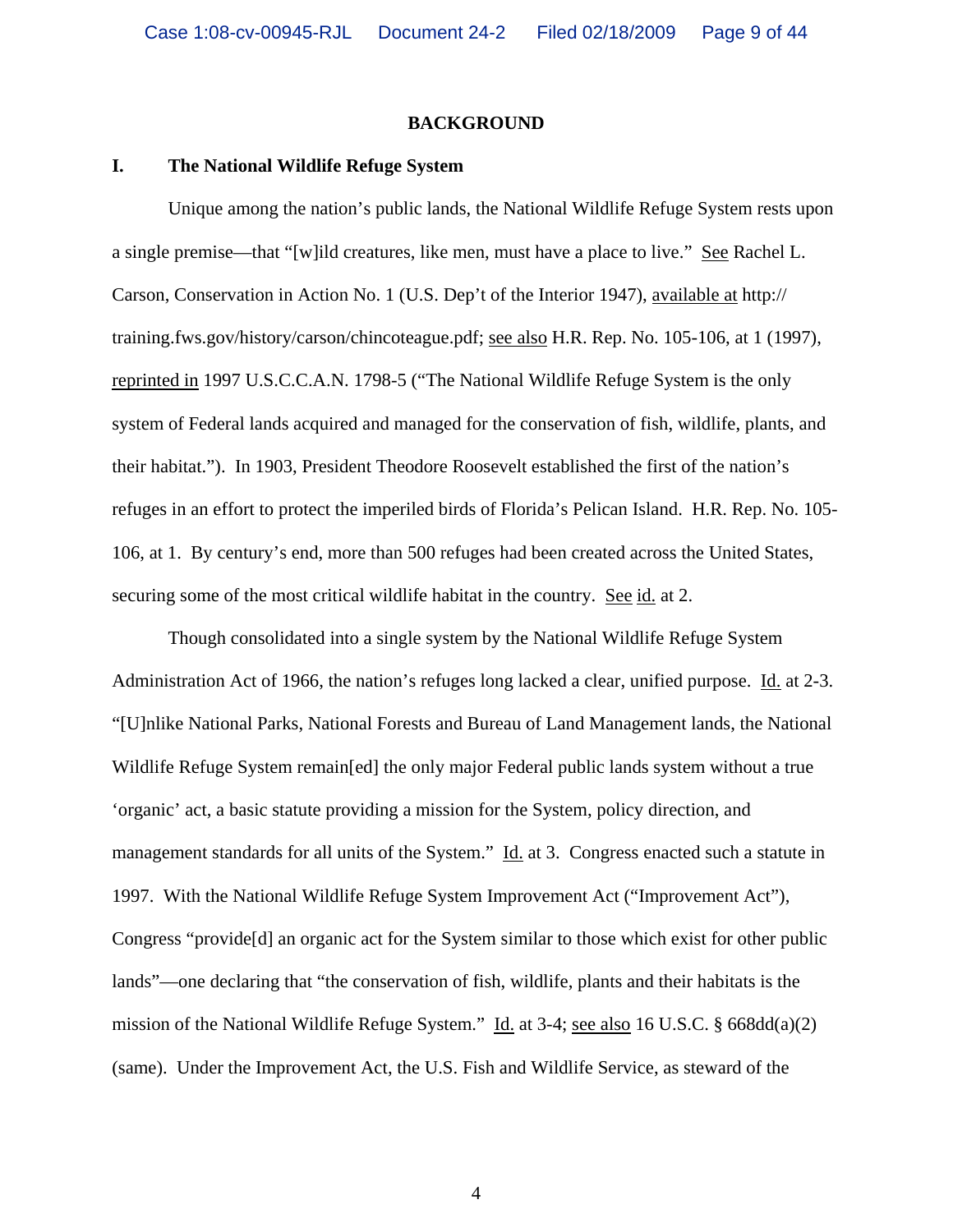nation's refuges, is required to "provide for the conservation of fish, wildlife, and plants, and their habitats within the System"—in other words, "to sustain and, where appropriate, restore and enhance, healthy populations of fish, wildlife, and plants." 16 U.S.C. §§ 668dd(a)(4)(A), 668ee(4) (emphasis added); see also H.R. Rep. No. 105-106, at 10 (noting that the Improvement Act "provides a set of affirmative stewardship responsibilities for the Secretary with respect to the Refuge System"). The Service must accordingly "ensure that the biological integrity, diversity, and environmental health of the System are maintained for the benefit of present and future generations of Americans." 16 U.S.C. § 668dd(a)(4)(B).

 In short, "the fundamental mission of our Refuge System is wildlife conservation: wildlife and wildlife conservation must come first." H.R. Rep. No. 105-106, at 9. "[T]he Refuge System should stand as a monument to the science and practice of wildlife management." Id.

### **II. The National Elk Refuge and Winter Feeding**

 These statutory principles have been compromised at the feedlines of the National Elk Refuge. The National Elk Refuge—a 24,700-acre expanse flanked by the Teton and Gros Ventre mountain ranges, south of Yellowstone and Grand Teton national parks—is among the most prized units of the National Wildlife Refuge System. See U.S. Fish and Wildlife Service & National Park Service, Final Bison and Elk Management Plan and Environmental Impact Statement (Feb. 2007) (AR FR0[1](#page-9-0)7a) ("FEIS"), at 3,  $95<sup>1</sup>$  First set aside by Congress in 1912, the Refuge provides crucial habitat for elk, bison, birds, and other wildlife within the Greater

<span id="page-9-0"></span><sup>&</sup>lt;sup>1</sup> "AR" citations refer to the administrative record. Because the administrative record is not internally Bates stamped, record citations are to document number and internal page number. References to the agency's Draft Environmental Impact Statement (AR DD051a), Final Environmental Impact Statement (AR FR017a), Record of Decision (AR FR026), and Management Plan (AR FR018a) are to internal page number only.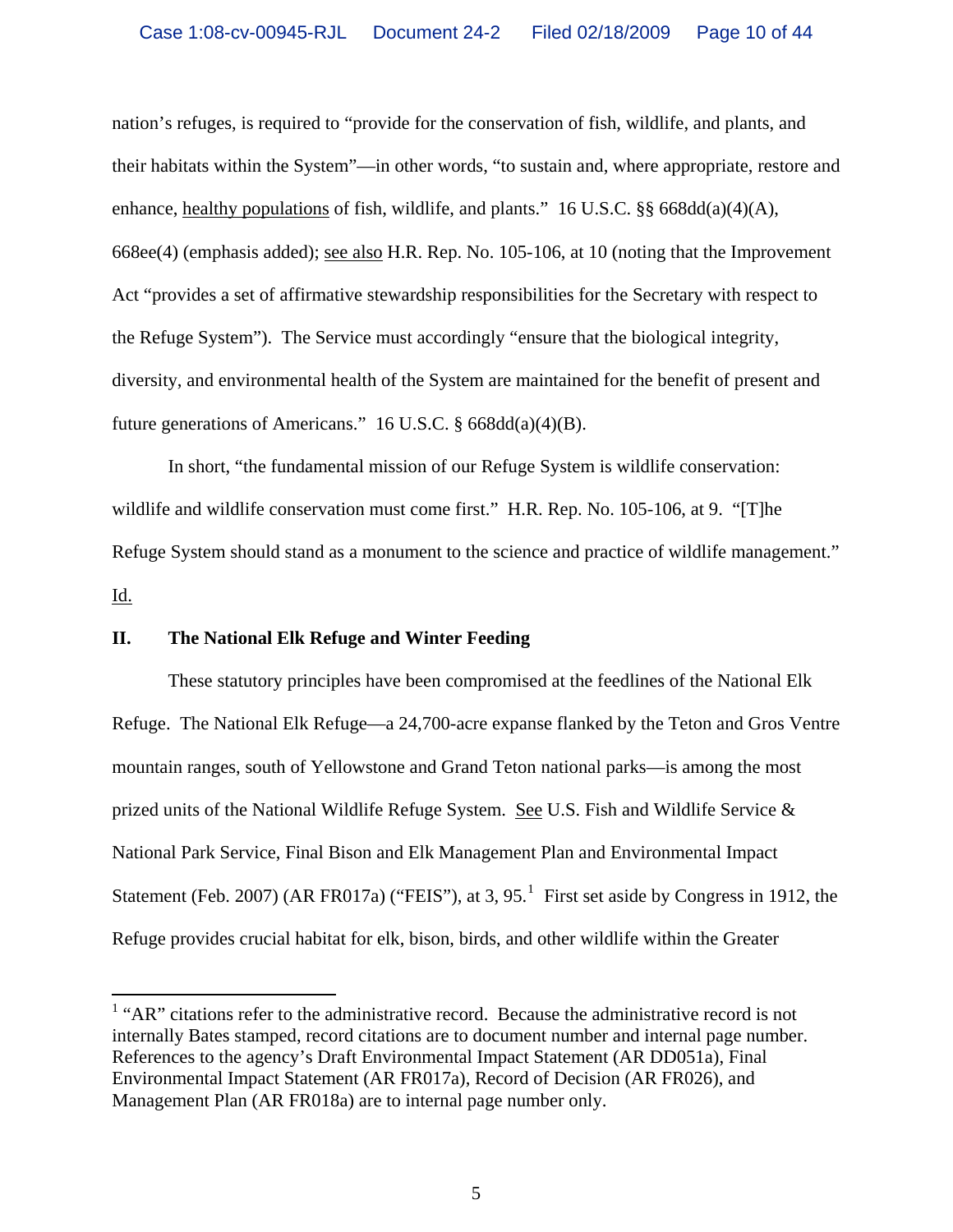Yellowstone Ecosystem. See id. at 3-7, 13; see also 16 U.S.C. § 673 (establishing the Refuge as a "winter game (elk) reserve"); id. § 673a (designating the Refuge provide "for the grazing of, and as a refuge for, American elk and other big game animals"); Exec. Order No. 3,596 (Dec. 22, 1921) (AR LC060) (designating National Elk Refuge land as a "refuge[] and breeding ground[] for birds"). The Refuge also hosts an extensive winter feeding operation that threatens the very wildlife its lands were set aside to sustain.

 The feedlines of the National Elk Refuge are the product of history, not science. In 1910, after a series of severe winters that had strained the region's elk population, the people of Jackson, Wyoming began feeding the Jackson herd. FEIS at 6. Following the establishment of the National Elk Refuge, federal officials took over the feeding of elk on Refuge lands. See id. at 6, 123. By popular measures, the Refuge's feeding operation has been a success, having reduced elk winter mortalities; sustained a larger elk population than would have otherwise survived on the region's winter range, thereby allowing increased hunting; and reduced elk contact with private haystacks and livestock pastures. See id. at 10. As a result, the State of Wyoming has long remained a staunch advocate of artificial feeding. See, e.g., AR FR151 (Mar. 31, 2006 regional director briefing), at 2 ("To date, Wyoming has not supported the concept of phasing out feed grounds.").

 From a scientific perspective, however, the Refuge's feedlines are widely acknowledged to threaten the wildlife and wildlife habitat of Jackson Hole. In the words of Dr. Tom Roffe, the U.S. Fish and Wildlife Service's regional chief of wildlife health, $2$  "feeding elk is not management based on sound science related to biology and ecology." AR FR090 (May 15, 2006

 $\overline{a}$ 

<span id="page-10-0"></span> $2^2$  Many of those involved in the Service's planning effort are identified at the conclusion of the agency's environmental impact statement. See FEIS at 528-30. Others omitted from this list are identified elsewhere in the administrative record. See AR DD020 (July 24, 2004 memo), at 2 (identifying the recipients of the agency's draft environmental impact statement and their titles).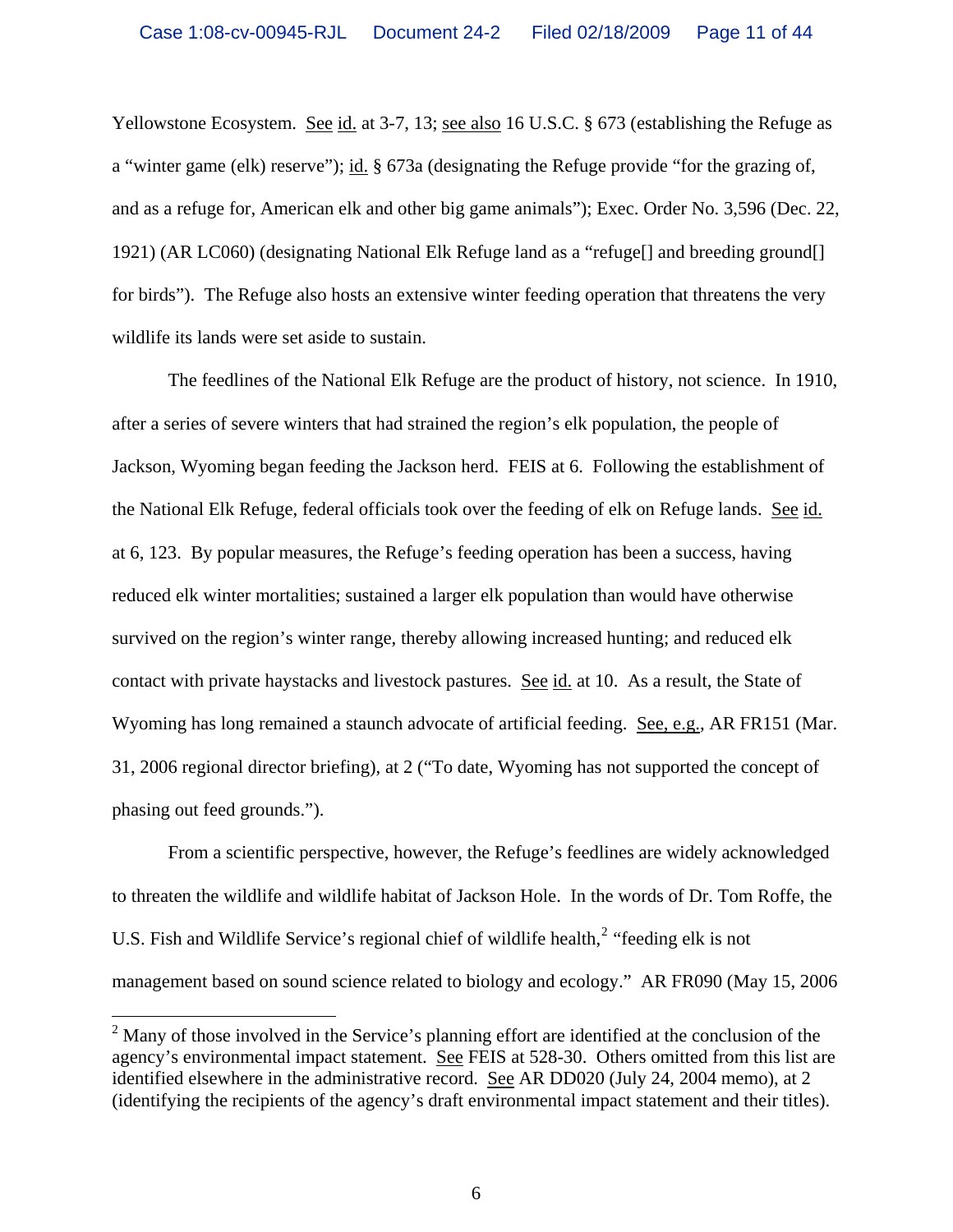memo by Dr. Tom Roffe), at 5; see also, e.g., id. at 4 ("I cannot find a single wildlife health professional outside of the [Wyoming Game and Fish Department] who advocates the feeding of wildlife."); Bison and Elk Management Plan Environmental Impact Statement for the National Elk Refuge and Grand Teton National Park: August 2003 Briefing (AR DD442) ("August 2003 Briefing"), at 11 ("Existing scientific information cautions against feeding and concentrating wildlife."). As explained by former Refuge senior wildlife biologist Bruce Smith, "[w]inter feeding of elk can be viewed as a means of conflict resolution, generally spawned by intense public pressure. It is not based on scientific principle and sustainable resource management policy." Bruce L. Smith, Disease and Winter Feeding of Elk and Bison: A Review and Recommendations Pertinent to the Jackson Bison and Elk Management Plan and Environmental Impact Statement (Oct. 27, 2005) (AR S007) ("Smith Report"), at 24 (internal quotations omitted).

 While the problems stemming from the National Elk Refuge's artificial feeding operation are numerous, their root cause is the same—namely, animal density. Each winter, thousands of elk and hundreds of bison are drawn to the Refuge by its feedlines, disrupting the natural distribution of the animals while resulting in "extensive damage" to Jackson Hole's native cottonwood, willow, and aspen stands. See, e.g., FEIS at 9, 106-08, 164-66; August 2003 Briefing (AR DD442), at 11 ("Feeding has caused extensive damage to and loss of important habitats, which conflicts with NER purposes."). As a result of this damage, "[m]any of the bird species associated with healthy aspen stands are rare or absent on the refuge." August 2003 Briefing (AR DD442), at 16. Once feeding operations begin, elk and bison are "concentrated along lines of alfalfa pellets" for an average of 70 days each winter. FEIS at 123, 260; see also id. at 65 (photograph of feedlines). The functional density of elk and bison along these feedlines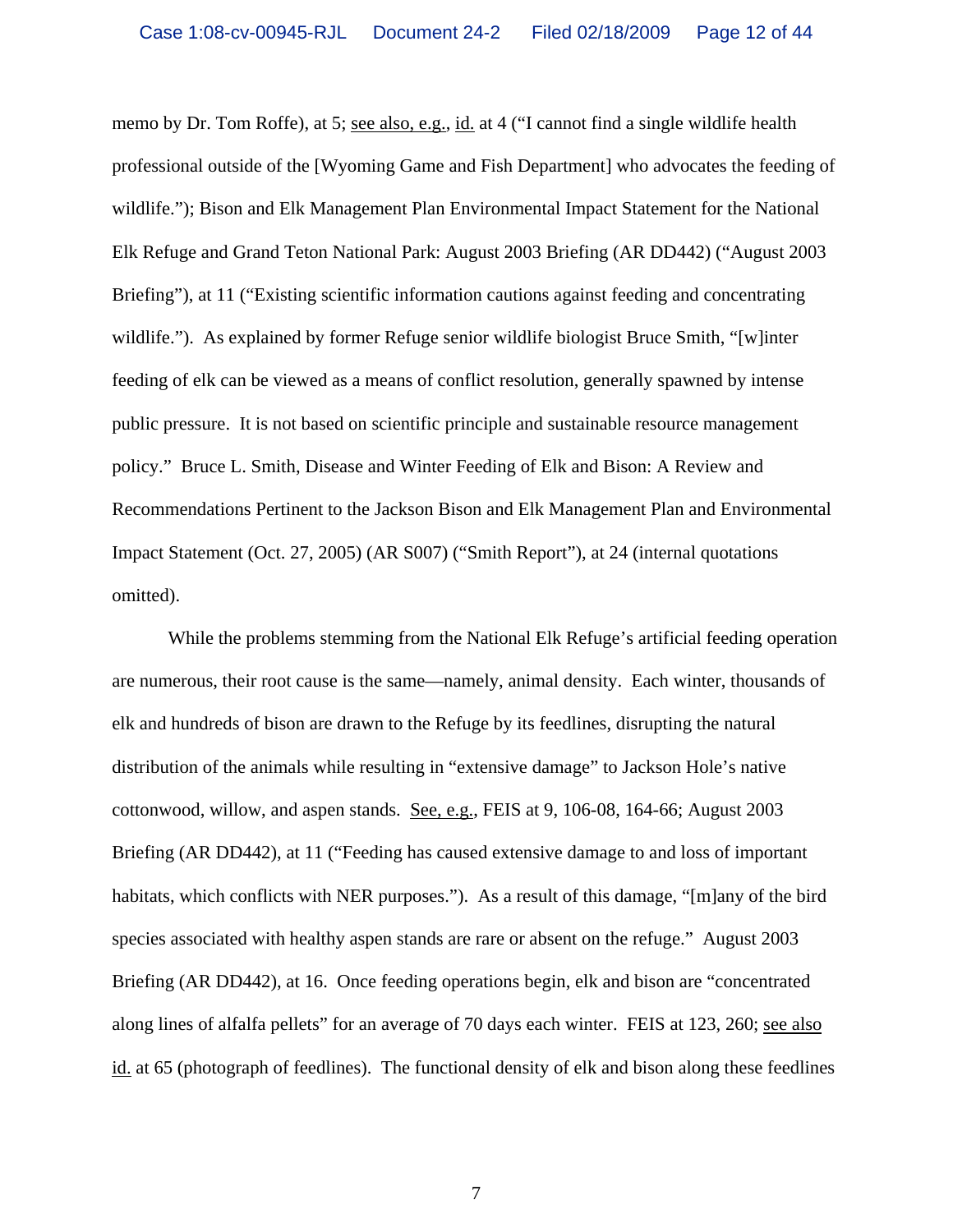exceeds that attained at many elk farms. Smith Report (AR S007), at 3; Markus J. Peterson, Chronic Wasting Disease and the Greater Yellowstone Area (Nov. 4, 2005) (AR S008) ("Peterson CWD Report"), at 9. As a result, the National Elk Refuge's feeding operation has made a wildlife disease tinderbox of a national wildlife refuge. See, e.g., Smith Report (AR S007), at 15-19; Peterson CWD Report (AR S008), at 15; see also FEIS at 261 (acknowledging that supplemental feeding and resulting high elk densities "provide an ideal environment for … diseases to be spread and maintained in the Jackson elk herd").

#### **III. The National Elk Refuge's Feedlines and Brucellosis**

 The significant disease impacts of the National Elk Refuge's feedlines are dramatically illustrated by the prevalence of brucellosis within Jackson Hole's elk and bison herds. See AR AD216 (Nov. 28, 2001 email from Dr. Bruce Smith, National Elk Refuge senior wildlife biologist) ("Brucellosis is a red flag that warns us that our management has created conditions under which this exotic bovine disease is maintained in both bison and elk."). While not fatal to the animals it infects, brucellosis—"[a]lso known as Bangs disease, undulant fever, and contagious abortion"—causes pregnant elk to abort their first calf following infection, leaving contaminated fetal tissues capable of transmitting the disease to other animals. FEIS at 129, 564. Among naturally free-ranging elk populations, exposure to such tissues is relatively limited due to the tendency of elk to isolate themselves during birth. Id. at 130. Brucellosis rates within Wyoming elk herds that do not frequent feedgrounds are approximately 2.3 percent; within unfed elk herds that do not share their range with infected elk, bison, or cattle, brucellosis prevalence is essentially zero. Id. Accordingly, "[n]o elk populations outside the Greater Yellowstone Area are known to be infected with brucellosis." Id. In contrast, brucellosis rates among elk on the National Elk Refuge have averaged around 17 percent in recent years, while rates in excess of 50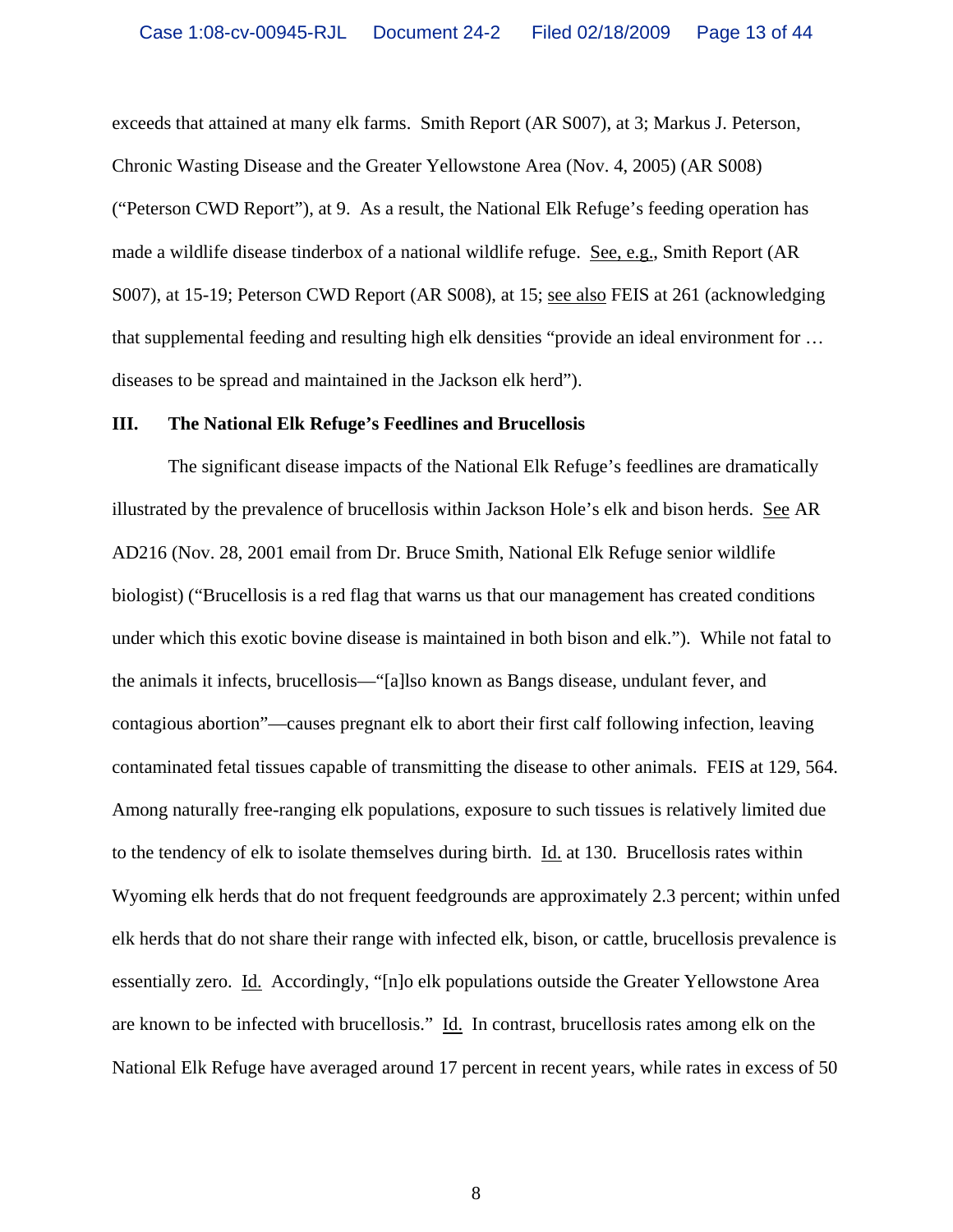percent have been documented elsewhere within fed elk populations. Id.; Smith Report (AR S007), at 7. As noted by Bruce Smith, the former Refuge wildlife biologist, "elk management reliant on winter feeding to maintain excessively large populations of elk clearly perpetuates chronically infected elk herds." Smith Report (AR S007), at  $6.3$  $6.3$  The "elimination of elk feedgrounds" is accordingly "the most practical means of greatly reducing brucellosis" in the Greater Yellowstone Ecosystem. Id. at 8; see also FEIS Vol. 2 at 200 ("By maintaining feedgrounds, it is unlikely that brucellosis would be eliminated in the bison and elk herds, at least not without the development of more effective vaccines. Whereas, if winter feedgrounds were eliminated, brucellosis levels in the long-term would likely be greatly reduced in elk.").

 While the economic impacts of brucellosis can be substantial due to the possibility of wildlife-to-livestock transmission, the disease is not biologically capable of devastating the Jackson elk herd. See Smith Report (AR S007), at 5. The same cannot be said of chronic wasting disease ("CWD").

#### **IV. The National Elk Refuge's Feedlines and Chronic Wasting Disease**

 $\overline{a}$ 

Like its bovine equivalent, mad cow disease, chronic wasting disease is aptly named. See FEIS at 136. A slow, debilitating, and inevitably fatal illness, chronic wasting disease assaults the central nervous systems of elk, deer, and moose, resulting in brain lesions, behavioral changes, a loss of body condition, and death. Id.; Markus J. Peterson, Infectious Agents of Concern for the Jackson Hole Elk and Bison Herds: An Ecological Perspective (June 15, 2003) (AR DD008) ("Peterson Disease Review"), at 51.

<span id="page-13-0"></span> $3$  Due to their gregariousness, bison are capable of sustaining brucellosis in the absence of feedgrounds. FEIS at 130. However, the brucellosis rate within Jackson's bison herd has been exceptionally high (77 to 84 percent), a likely result of the Refuge's feeding program. See Smith Report (AR S007), at 5.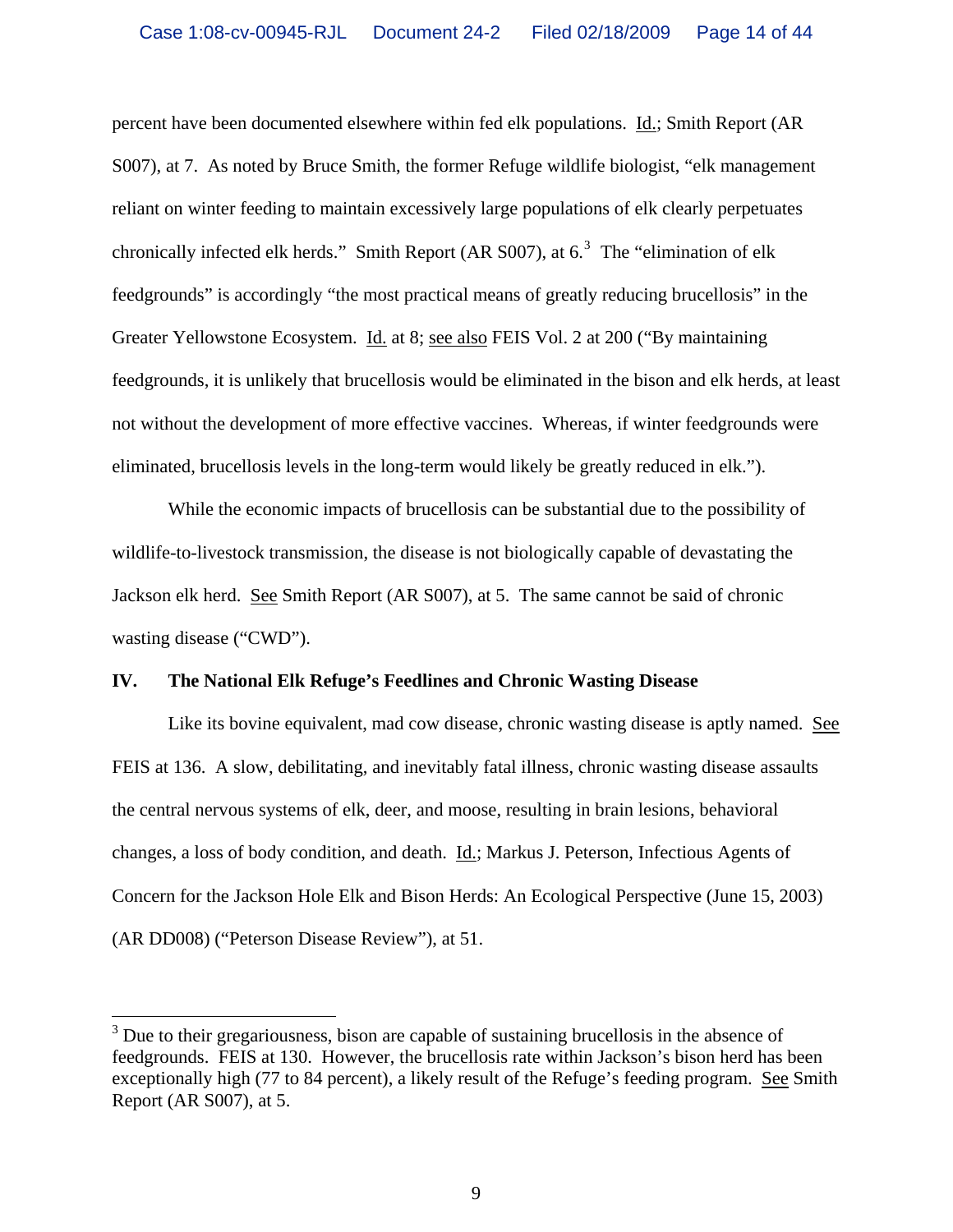While much remains unknown about the illness, it appears that chronic wasting disease like mad cow disease, Creutzfeldt-Jakob disease in humans, and scrapie in sheep—stems from abnormal, non-living proteins known as "prions." FEIS at 136; Smith Report (AR S007), at 10. In addition to being deleterious, these proteins are exceptionally resistant to degradation. FEIS at 140, 514; Smith Report (AR S007), at 10. In one study, for instance, scientists documented the contraction of chronic wasting disease by a mule deer confined within a paddock that had been occupied by an infected animal more than two years before. See AR DD121 (May 10, 2004 email from Dr. Tom Roffe, FWS regional chief of wildlife health), at 2; Peterson CWD Report (AR S008), at 4; AR S005 (Miller, et al. study). Whether an area contaminated with chronic wasting disease prions can ever be disinfected is not known, as the disease has demonstrated an "ability to persist in the environment for a long period of time, even after intensive efforts to eradicate it." See FEIS at 137, 140; see also id. at 514 (concluding that "[t]he potential exists for irretrievable commitments of elk resources if chronic wasting disease became established in the Jackson Hole area" as "it is not known how long contamination of the environment would persist"); Peterson Disease Review (AR DD008), at 52 ("So far, attempts to eradicate CWD from contaminated facilities have failed….").

 While chronic wasting disease has yet to be documented within the National Elk Refuge, "[e]xperts believe that … [the] disease will at some time infect the [Jackson] herd." FEIS Vol. 2 at 200. Since its discovery in a captive population of Colorado mule deer in 1967, chronic wasting disease has been identified within the free-ranging elk and deer populations of numerous states, including Colorado, Wyoming, and Utah. FEIS at 137; Peterson CWD Report (AR S008), at 2. In 2003, mule deer infected with the disease were found 90 miles east of the Jackson elk herd's range, at the foot of the Owl Creek and Absaroka Mountains on the Greater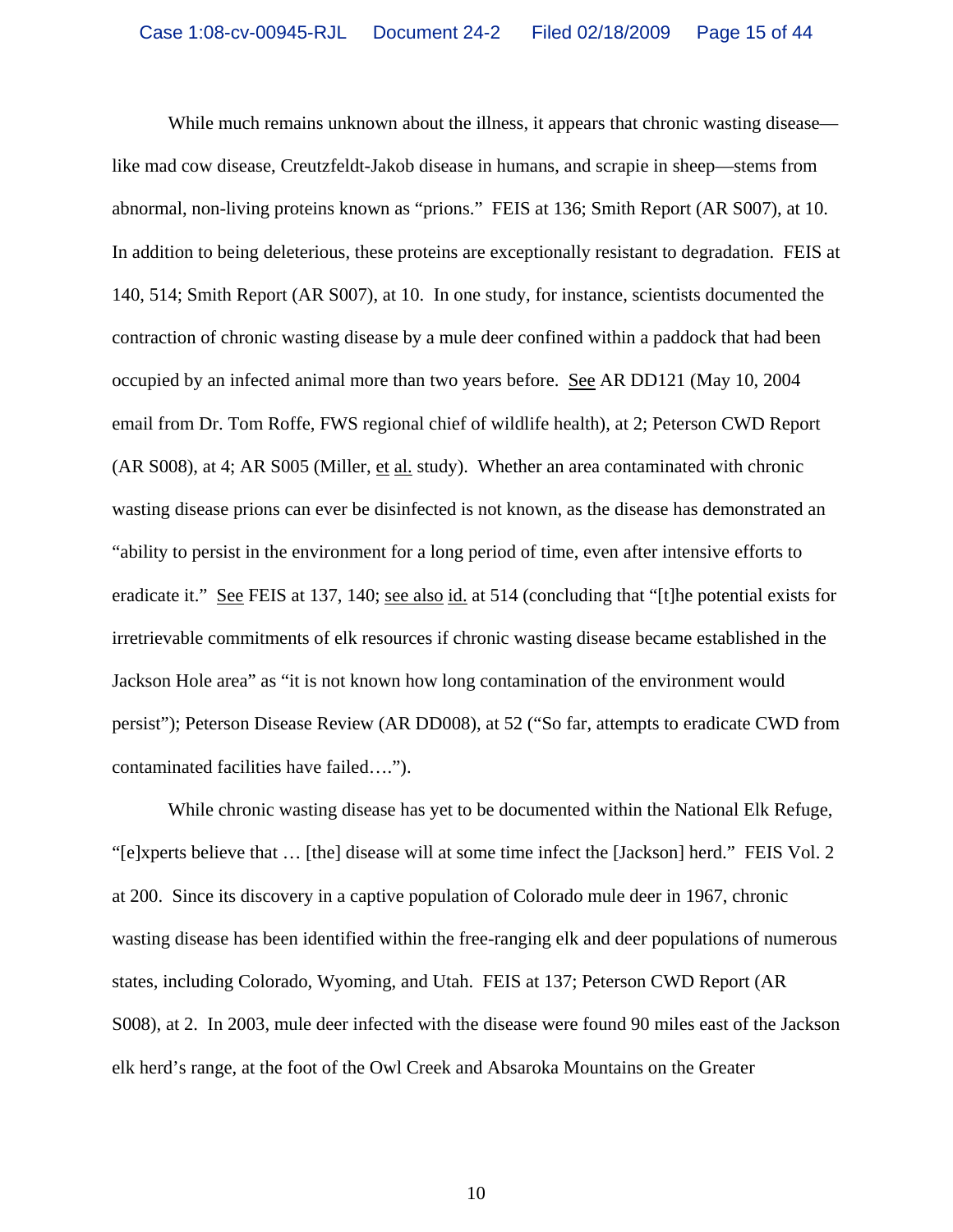Yellowstone Ecosystem's southeastern periphery. FEIS at 137; Smith Report (AR S007), at 11, 14. In light of the Jackson herd's movements across the region, "[t]he apparently inexorable spread" of chronic wasting disease is likely to reach the National Elk Refuge sooner rather than later—assuming the disease is not already there. See AR DD297 (Feb. 20, 2003 email from Dr. Tom Roffe, FWS regional chief of wildlife health), at 6; FEIS Vol. 2 at 200; Ranking Report (AR DD017), at 97 (noting "apparently imminent disease threat"); Smith Report (AR S007), at 12-14 (noting that "[i]t is highly unlikely that the total distribution of CWD in wild cervid populations is known" due to sampling limitations and the disease's "lengthy incubation period"); Peterson CWD Report (AR S008), at 8-9.

 When chronic wasting disease reaches the National Elk Refuge's feedlines, the outcome threatens to be "catastrophic." August 2003 Briefing (AR DD442), at 3-4, 11 (noting that a chronic wasting disease or tuberculosis outbreak along the Refuge's feedlines would have "devastating" and "catastrophic" impacts on wildlife in the region, "greatly hinder[ing]" the Service's ability to fulfill its legal obligations); see also AR DD449 (Jan. 2004 briefing statement), at 1 (noting "potential major adverse impacts if chronic wasting disease, bovine tuberculosis, or other non-endemic infectious disease were to be established in one or both herds"); AR DD297 (Feb. 20, 2003 FWS email chain), at 2 (noting "potential crisis" presented by chronic wasting disease and the Refuge's "large concentrations" of winter-fed wildlife).<sup>[4](#page-15-0)</sup> The concentration of elk along the Refuge's feedlines creates "nearly ideal conditions for a CWD epidemic," maintaining animal densities similar to those in captive elk herds where chronic

<span id="page-15-0"></span> $4 \overline{\text{Compare}}$  AR DD271 (Sep. 22, 2003 interagency meeting notes), at 1 (documenting agencies' agreement "that the words 'disastrous' and 'catastrophic' are emotional terms … that … should not be used in the planning document/EIS"—and noting that "[t]here was no disagreement … that the prevalence of CWD and other non-endemic diseases would likely be considerably higher in fed populations of elk than in non-fed populations").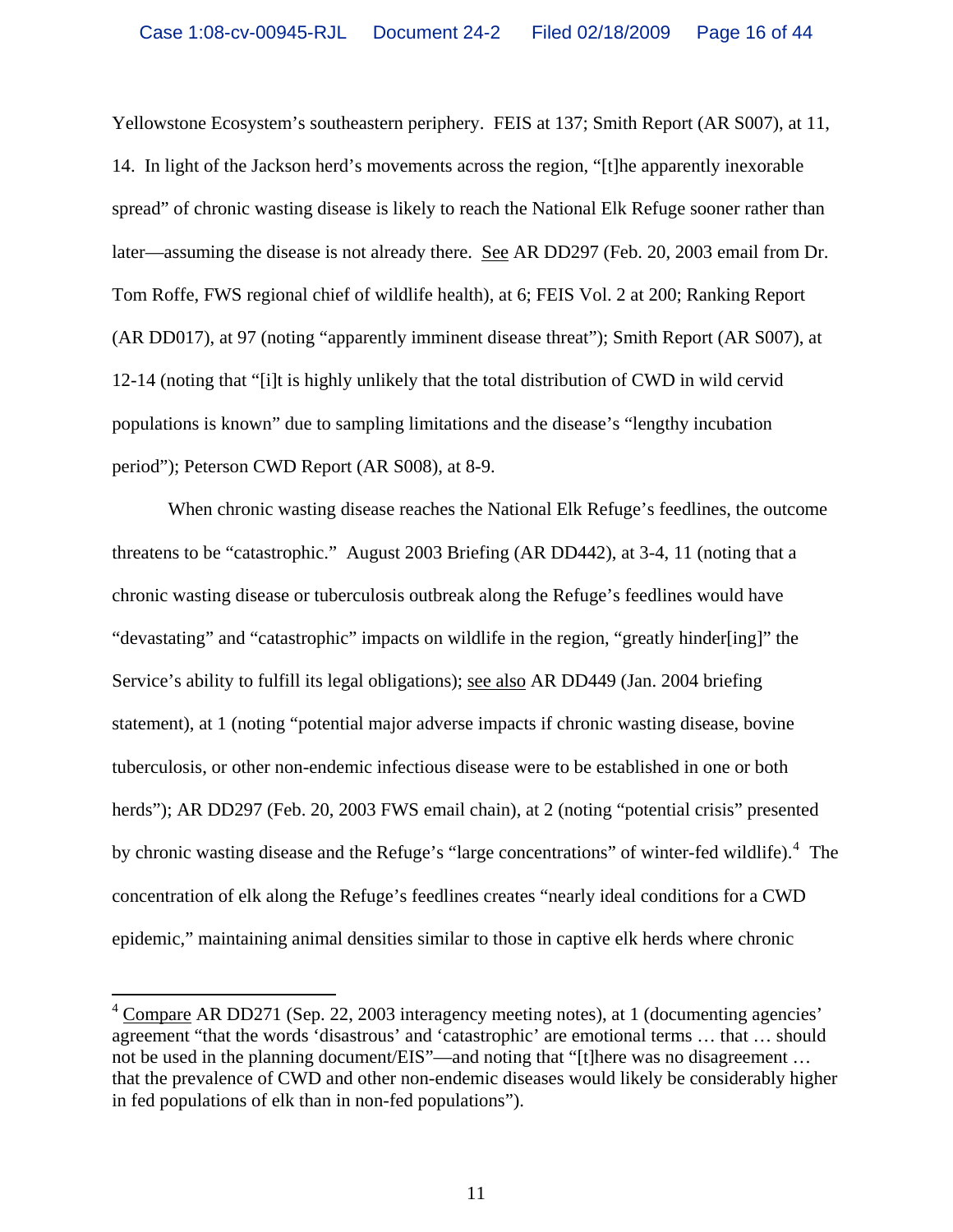wasting disease prevalence has exceeded 90 percent—far above the 4 percent rate of overall prevalence observed in Wyoming's free-ranging elk populations. Peterson Disease Review (AR DD008), at 51-52; FEIS at 137. As the incubation period for chronic wasting disease can range from one to four years in elk, a substantial portion of the Jackson population could become infected before the presence of the disease is even detected. Peterson CWD Report (AR S008), at 3. All told, if the rate of chronic wasting disease infection on the National Elk Refuge "is even half that of game farmed elk"—a possibility, the Service concedes, under the challenged management plan, see FEIS at 294—"an escalating rate of CWD-induced mortality will drive [the] population<sup>[]</sup> toward extinction, based upon modeling of the disease in mule deer...." Smith Report (AR S007), at 16; see also Peterson Disease Review (AR DD008), at 52 (noting "the potential for local extinction" as a result of chronic wasting disease); FEIS at 274 ("Chronic wasting disease is generally fatal, and models for deer predict eventual extirpation of affected populations…. This means it can have population-wide lethal effects and lead to population decline, although whether whole populations would become extinct or not is unknown."). Moreover, once established within the Refuge, chronic wasting disease would likely spread across the 18-million-acre Greater Yellowstone Ecosystem. Peterson Disease Review (AR DD008), at 52; Smith Report (AR S007), at 16.

 A chronic wasting disease outbreak on the National Elk Refuge would more than devastate the elk already gathered at the Refuge's feedlines. Infected animals—even those showing no sign of the disease—would contaminate the Refuge's soil with the prions that transmit chronic wasting disease. See Peterson Disease Review (AR DD008), at 51; see also FEIS at 514 ("Soil on the refuge feedgrounds could become a reservoir of chronic wasting disease that would continue to infect animals many years into the future."). In the words of the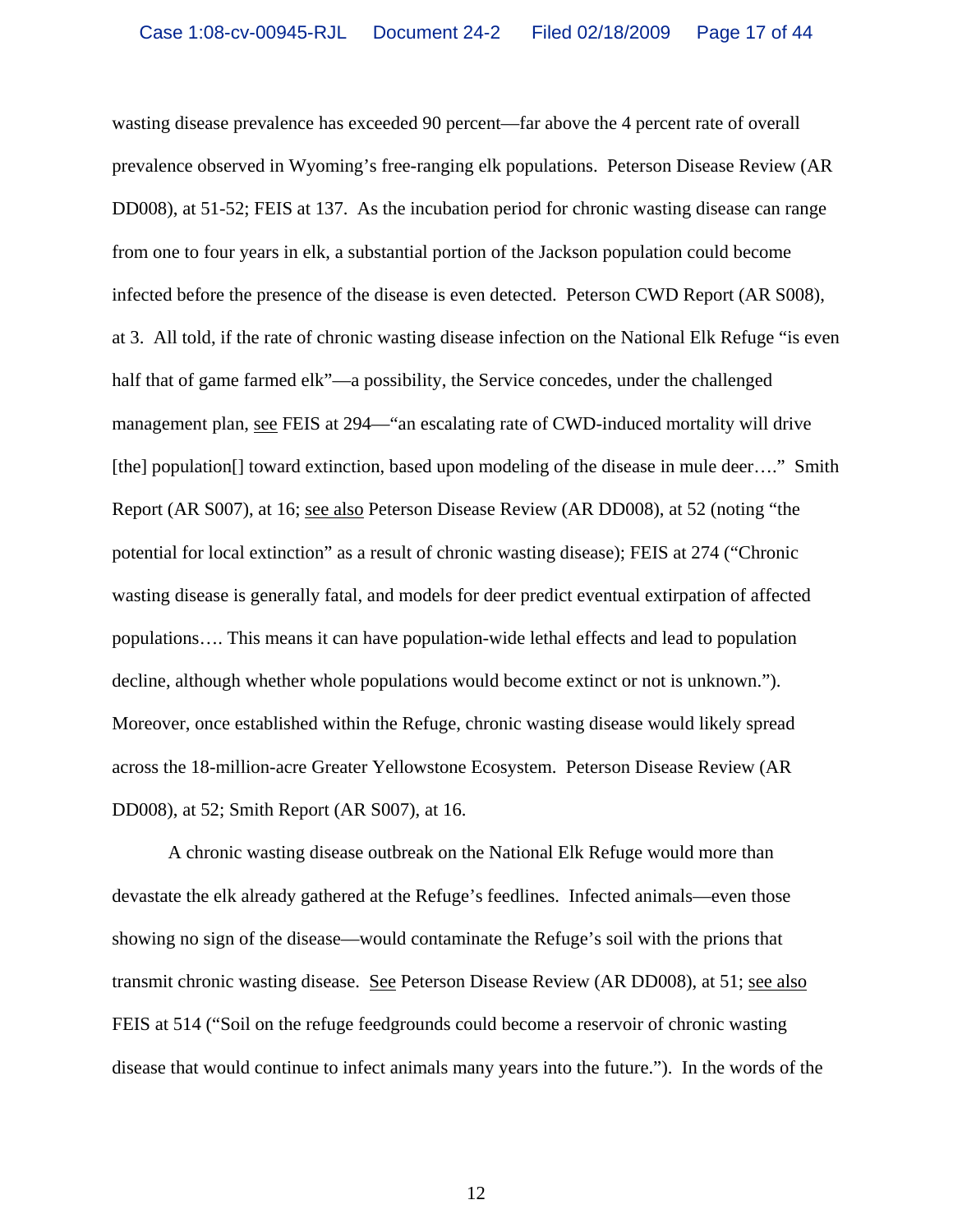U.S. Fish and Wildlife Service's regional refuge chief, even a reduced winter feeding operation would threaten to "creat[e] a Super Fund Disease Toxic Site on the refuge that would remain contaminated for a very long time." AR DD334 (Nov. 13, 2003 email from Rick Coleman), at 8. Such contamination would render the National Elk Refuge lethal to the very wildlife it was set aside to sustain, requiring the Service to "tak[e] [the] NER out of the habitat base for elk." AR DD331 (Nov. 13, 2003 email from Dr. Tom Roffe, FWS regional chief of wildlife health), at 2; see also AR DD334 (Nov. 13, 2003 email from Rick Coleman, refuge system regional chief), at 8 ("We would … have to fence off the contaminated portions of refuge from cervids … until it was safe (a very long time). I suppose the refuge could continue to be a haven for trumpeter swans. Maybe a NSR, National Swan Refuge. I'm being a little dramatic, but maybe not.").

 As a result of the disease's protracted incubation period, resistance to early detection, and persistence in the environment, "[o]ptions for managing CWD once it exists in free-roaming cervid populations are practically nonexistent." Peterson CWD Report (AR S008), at 6; see also FEIS at 136 (acknowledging that "[c]urrent [CWD] management options are limited"). "[O]ur current understanding and available tools are insufficient to eliminate CWD, short of depopulation." Smith Report (AR S007), at 16. In short, "CWD management must be preventative"—"reacting to CWD AFTER it gets [to the Refuge] is likely more of an exercise than anything else." AR DD109 (Nov. 2003 emails from Dr. Tom Roffe, FWS regional chief of wildlife health), at 3, 15 (emphasis in original). Moreover, "as it is considered unlikely that even lowering the number of supplemental feeding years by half would substantially alter the high potential for transmission through environmental contamination," see FEIS at 274; see also, e.g., Rankings Report (AR DD015), at 13, a mere reduction in feeding cannot serve as a meaningful preventive measure.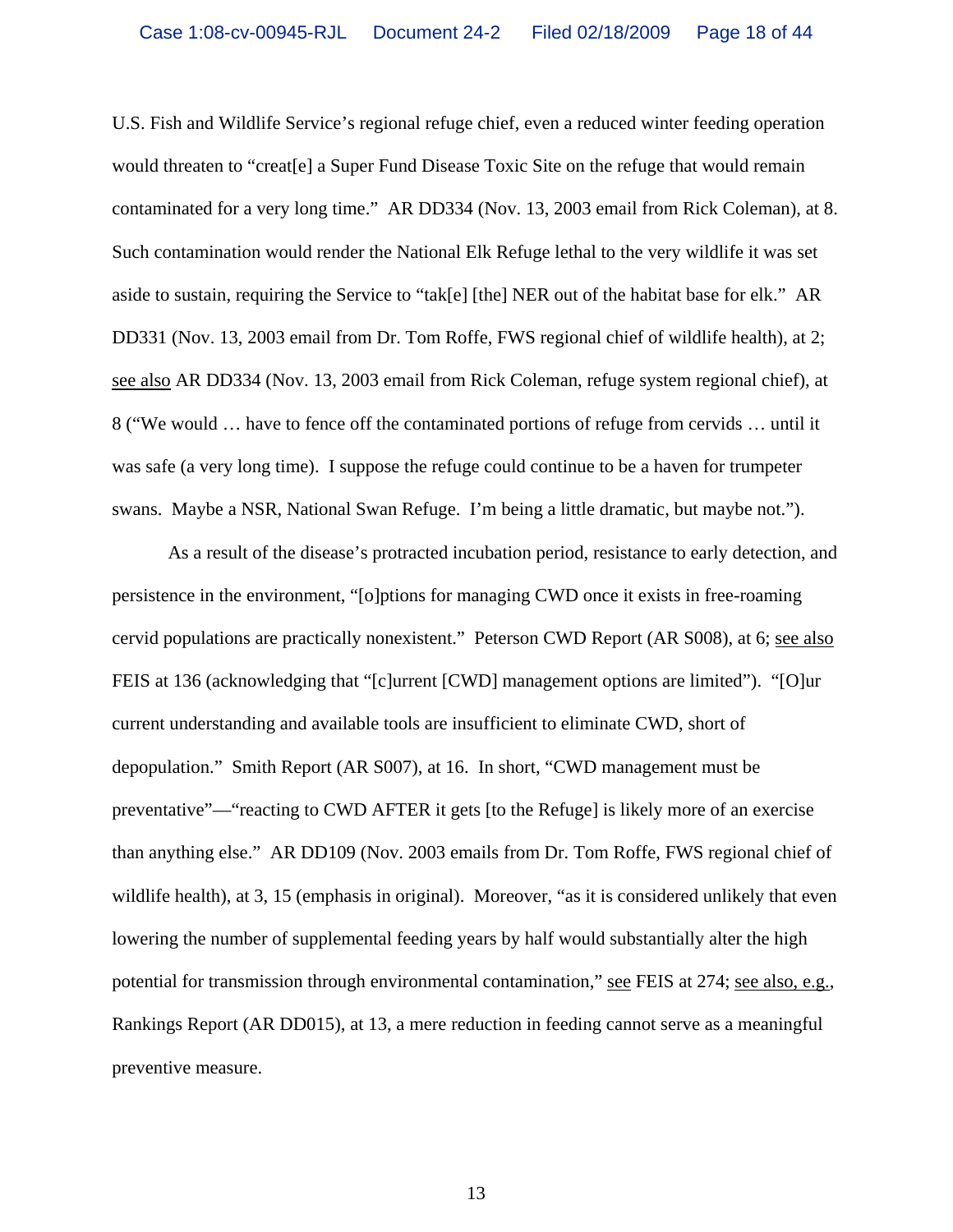#### **V. The National Elk Refuge's Feedlines and Other Wildlife Diseases**

 Chronic wasting disease and brucellosis are not the only diseases threatening the National Elk Refuge and the surrounding ecosystem. Already, the "crowded, stressful, traumatizing," and feces-contaminated conditions along the Refuge's feedlines have resulted in a fatal footrot outbreak within the Jackson herd. AR FR080 (Apr. 18, 2006 email from Dr. Tom Roffe, FWS regional chief of wildlife health), at 2; AR FR079 (Apr. 18, 2006 "[t]alking points" from Dr. Tom Roffe) (addressing 2005-06 footrot mortalities and the difficulty of avoiding the disease on feedgrounds); FEIS at 133; see also Smith Report (AR S007), at 16 (noting that "[f]eces accumulate to depths on feedgrounds that require harrowing each spring to break up this mat of organic material that suppresses growth of new grasses"). While not yet established in Jackson Hole, bovine tuberculosis—another long-incubating and ultimately fatal illness—could flourish along crowded elk and bison feedlines if introduced into the Refuge, leading to more potentially "catastrophic" consequences. See, e.g., August 2003 Briefing (AR DD442), at 3-4, 11; FEIS at 134-35; Peterson Disease Review (AR DD008), at 42. Finally, bovine paratuberculosis, scabies (which already exists among the Refuge's elk), and other illnesses could similarly spread among the Refuge's concentrated wildlife. See, e.g., FEIS at 133-36; Peterson Disease Review (AR DD007-DD008). Simply put, there is no question that "[d]isease issues among elk and bison are greatly intensified on the Refuge due to the winter feeding program." U.S. Fish and Wildlife Service, Information Fact Sheet (AR FR085) ("Such diseases in elk as Necrotic stomatitus, Septicemic pasteurellosis, Fusobacterium necrophorum, scabies and Bovine Brucellosis are well established in the Jackson elk herd and erupt in periodic outbreaks.").

 The significant wildlife disease threats posed by artificial feeding have not been lost on the public. In 2003, nearly a century after they began feeding the elk of Jackson Hole, the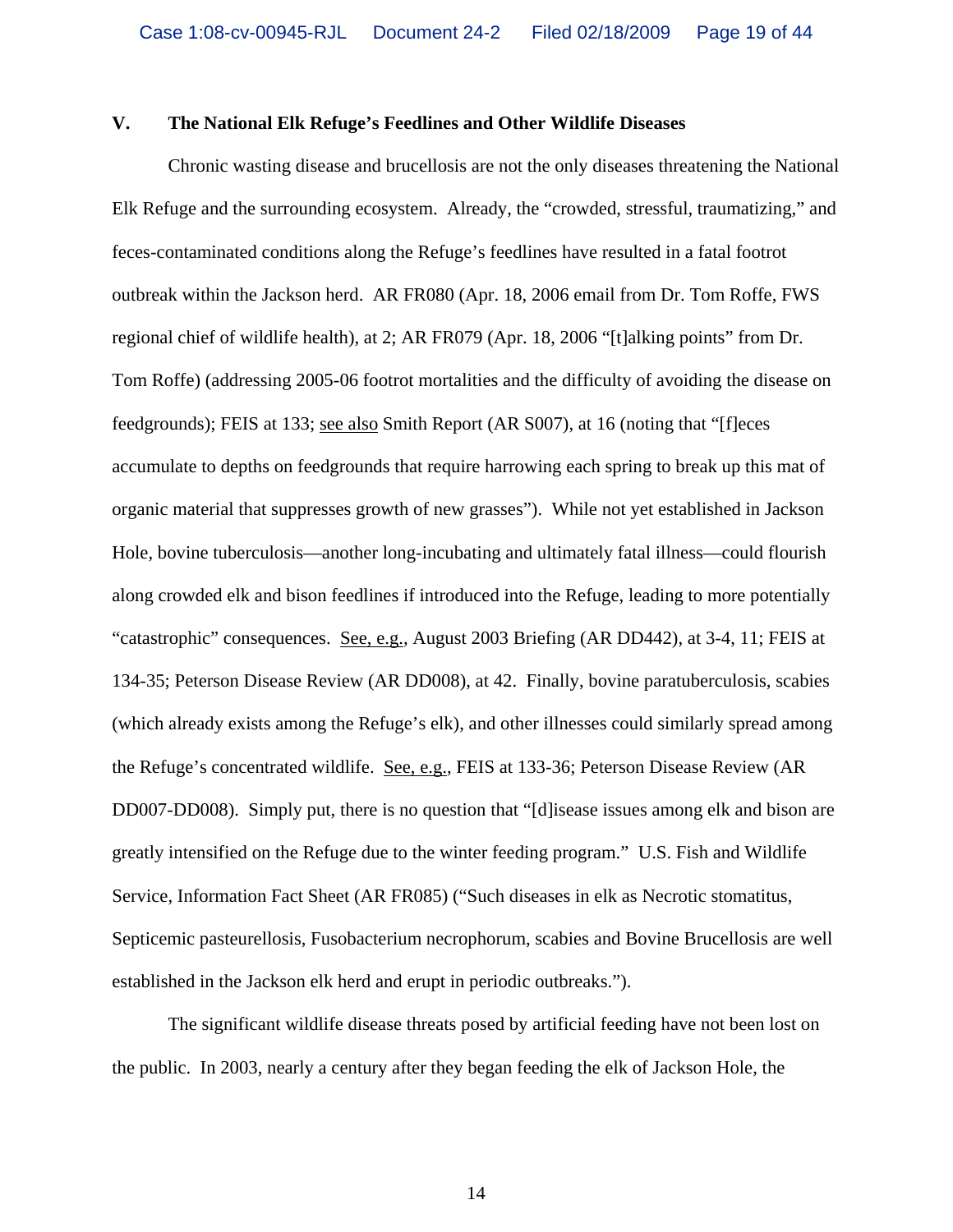citizens of Jackson and Teton County, Wyoming, sponsored bans on the private feeding of wildlife. See Smith Report (AR S007), at 18. Colorado, Montana, Wisconsin, and Nebraska have similarly eliminated artificial feeding. Id.; see also August 2003 Briefing (AR DD442), at 11 (noting that states "have become more restrictive [regarding feeding] in recent years with the increased prevalence of CWD"). Most recently, the "vast majority" of those commenting on the Service's draft management plan for the National Elk Refuge supported an end to artificial feeding. See AR FR151 (Mar. 31, 2006 regional director briefing); FEIS Vol. 2 at 195-96.

#### **VI. The Development of the Challenged Management Plan**

 In 2000, spurred in part by a Court order requiring an assessment of the agency's feeding operation, see Fund for Animals v. Clark, 27 F. Supp. 2d 8 (D.D.C. 1998), the U.S. Fish and Wildlife Service began preparing a new elk and bison management plan for the National Elk Refuge.<sup>[5](#page-19-0)</sup> See FEIS at 3, 8. To many within the agency, the necessary action was clear: the elimination of the Refuge's feedlines. In the words of the refuge system's regional chief, with the "broad wildfire" of chronic wasting disease headed toward the National Elk Refuge, even a program of reduced winter feeding would be akin to "continu[ing] to pile up dry brush (maybe even a few propane tanks)" in Jackson Hole. AR DD334 (Nov. 13, 2003 email from Rick Coleman), at 8. As summarized by then–National Elk Refuge manager Barry Reiswig,

> [e]lk don't get sick and come to the refuge. They come to the refuge and then they get sick. They get sick because of the way we manage them…. [W]e are playing with fire and setting ourselves up for a catastrophic event. There are a lot worse diseases on the horizon that could devastate this elk herd if current management continues.

 $\overline{a}$ 

<span id="page-19-0"></span><sup>&</sup>lt;sup>5</sup> Because the plan was also to address the management of elk and bison in Grand Teton National Park, the National Park Service joined in the effort. FEIS at 3.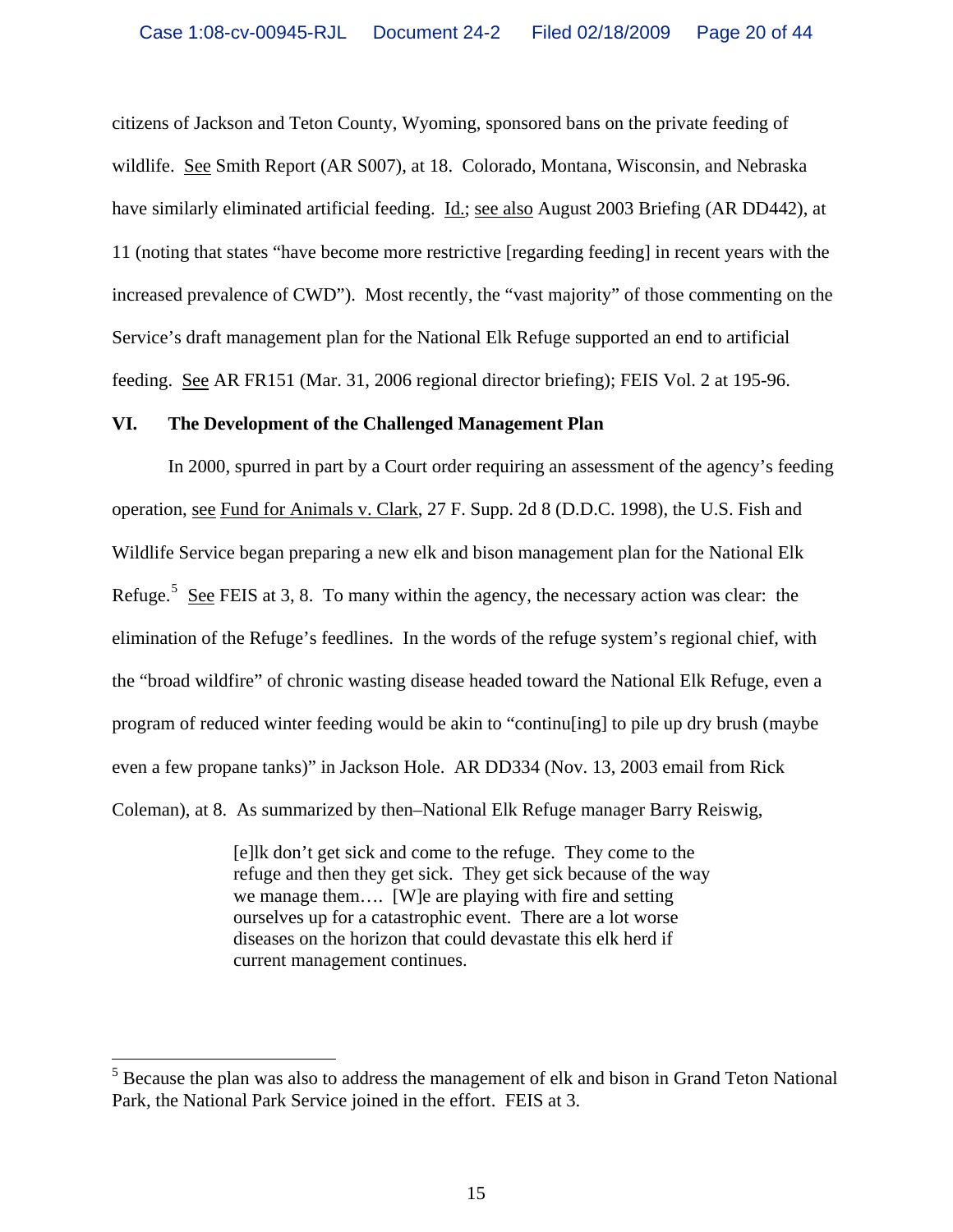AR FR113 (Nov. 4, 2006 memo), at 4; see also AR DD275 (Feb. 12, 2004 planning meeting notes), at 2, 6 (documenting lack of objection to the statement that "winter feeding needs to be phased out"—and noting that the phaseout "should be completed in a short time period, 10 years or less"); AR DD133 (Aug. 9, 2005 email exchange), at 2 ("USFWS personnel … believe that the most effective way to deal with the CWD threat would be to quickly phase out supplemental feeding and transition the elk to depend on native winter range in all winters.").

 Internally, agency planners acknowledged that a continuation of the Refuge's feeding operation would be at odds with the laws governing the Refuge. See, e.g., Summary and Prioritization of Management Authorities Governing the Management of the National Elk Refuge (Dec. 2002) (AR AD192), at 8 ("[E]lk densities that are sufficiently high to increase the risk of diseases and threaten the long-term health of the elk herd by causing irreversible or longterm adverse impacts to the herd … would conflict with the [National Wildlife Refuge System Improvement Act  $\lfloor \ldots \rfloor$  and  $\lfloor$  Service  $\rfloor$  policy…."). As lamented by many engaged in the process, however, the Service's planning effort was not ultimately guided by law and science:

> [While] [t]here had been some discussion at the beginning of the process to go through a process of developing objectives based on goals and legal directives, policies, scientific information, and management principles, and to develop strategies to meet these objectives based on policies, scientific information, and wildlife management principles (all of this done while considering public input), … this was not the process used to develop the management alternatives.

AR DD275 (Feb. 12, 2004 planning meeting notes), at 1. Instead, the Service allowed its planning effort to be dominated by the State of Wyoming's persistent and "strong opposition" to the elimination of artificial feeding on Refuge lands. See, e.g., id.; AR DD337 (Dec. 1, 2003 email from Barry Reiswig, National Elk Refuge manager) (noting the early absence of a "'biological' alternative" due to "strong opposition by [Wyoming] Game and Fish"). Of the six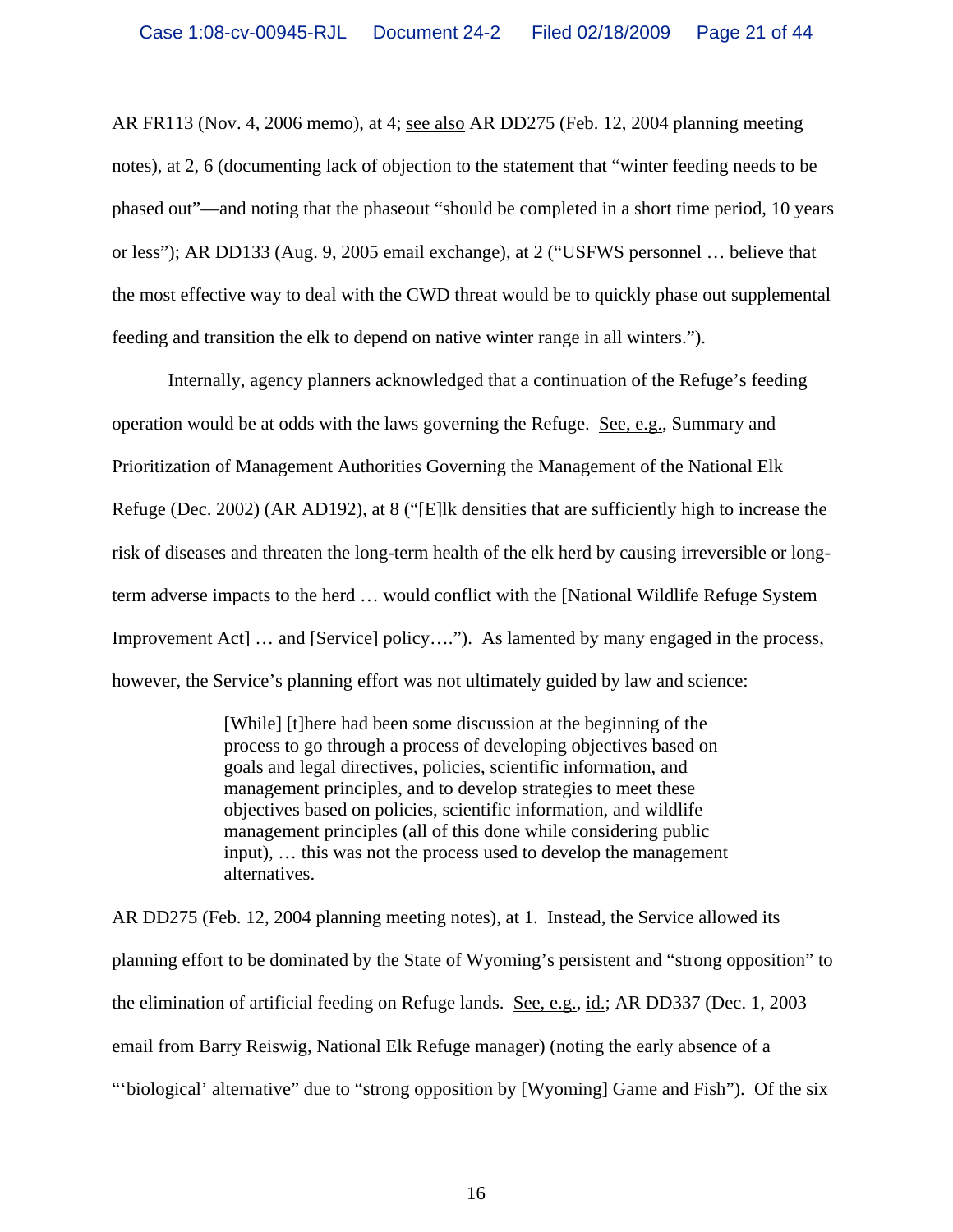alternatives initially developed by the Service, "none … consistently fulfill[ed] FWS … legal directives." AR DD272 (Feb. 4, 2004 interagency meeting minutes), at 1-2; see also, e.g., AR DD275 (Feb. 12, 2004 planning meeting notes), at 1 (noting "the need for an alternative to be designed specifically to fulfill legal directives since none of the alternatives developed as yet consistently meet the directives"); AR DD336 (Nov. 28, 2003 email from Dr. Tom Roffe, FWS regional chief of wildlife health), at 2 (advocating inclusion of "an ecological/biological alternative … that has an overarching goal of eliminating winter feeding of wildlife and restoration of as much of the natural ecosystem and biodiversity as possible").

 This included the Service's first "preferred" alternative, which would have continued feeding in five of ten winters, thereby "balanc[ing] between competing interests and … outlin[ing] an approach that the administration appear[ed] willing to support." AR DD272 (Feb. 4, 2004 interagency meeting minutes), at 1. Such an approach, the agency acknowledged, "would do little to reduce the prevalence of brucellosis or reduce the risks of adverse consequences for other diseases." AR FR148 (Dec. 6, 2005 briefing), at 1 (noting that "[a]lternatives in which large numbers of elk are wintered on the NER … pose potential conflicts with the Service's policies directing that densities do not reach levels that result in habitat damage, and management actions that result in outbreaks of disease"); see also, e.g., AR DD462 (Apr. 26, 2005 briefing), at 1 (under the Service's first proposed action, "[t]he risks/consequences of a CWD outbreak and brucellosis prevalence would remain high"); AR DD133 (Aug. 10, 2005 email from Dr. Tom Roffe, FWS regional chief of wildlife health), at 4 (concluding that it would be "disingenuous" for the agency to assert a reduction in chronic wasting disease prevalence as a result of its proposed action).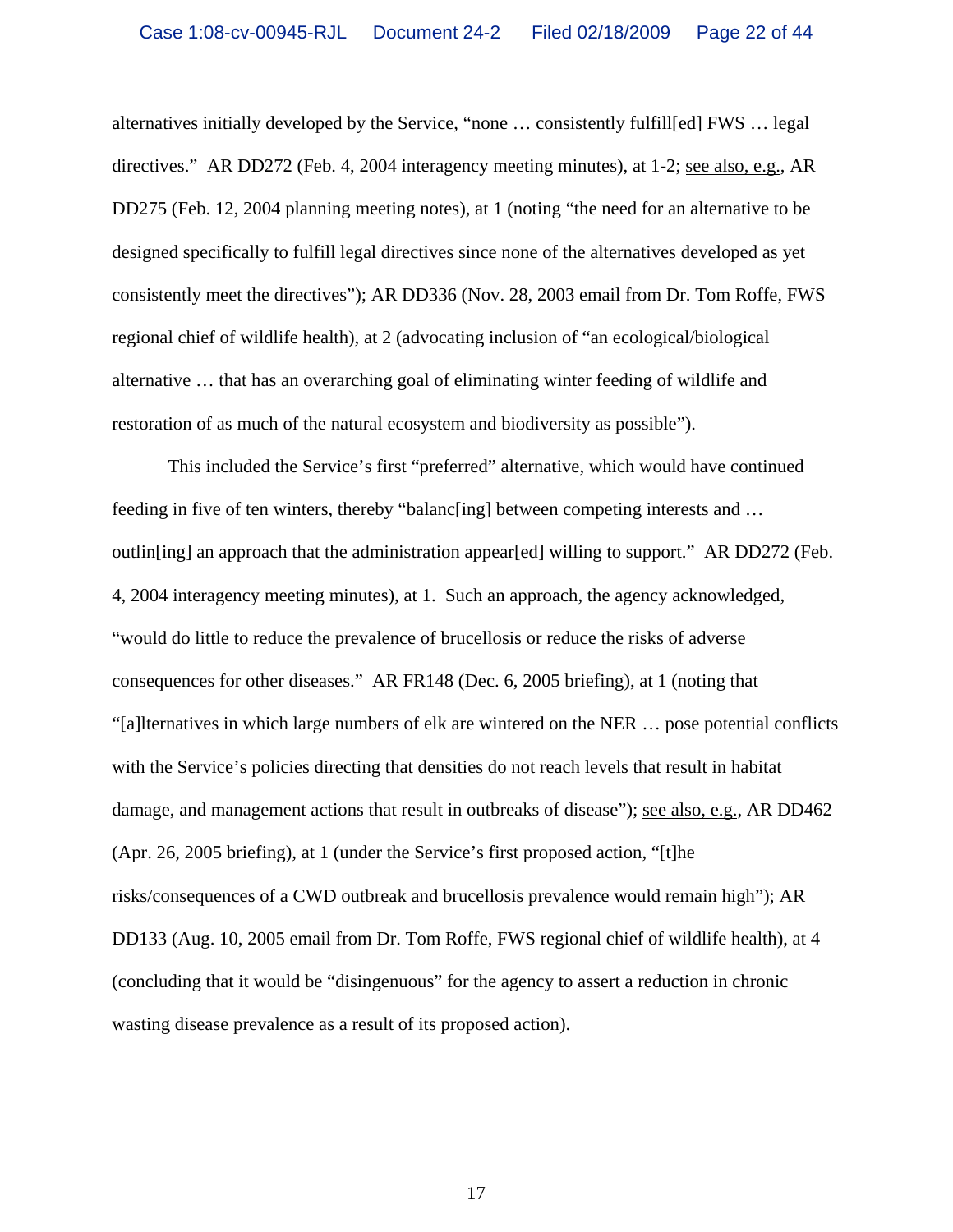While the Service ultimately developed a "biological alternative" designed to conserve the habitat of the National Elk Refuge and ensure the health of its wildlife populations, the alternative was not given serious consideration. Under this alternative—included in the agency's draft and final environmental impact statements as "Alternative 6"—the Refuge's feeding operation was to be phased out within five years, thereby eliminating the dense feedline conditions that threaten the Refuge's wildlife. See FEIS at 52 (Alternative 6, with five-year phaseout); U.S. Fish and Wildlife Service & National Park Service, Draft Bison and Elk Management Plan and Environmental Impact Statement (Feb. 2007) (AR DD051a) ("DEIS"), at 50 (same).

 Such a phaseout was regarded as politically untenable by some within the Service because the State of Wyoming was unwilling to endorse an end to feeding practices on the National Elk Refuge. See, e.g., AR FR151 (Mar. 31, 2006 regional director briefing), at 2 ("To date, Wyoming has not supported the concept of phasing out feed grounds."); AR FR088 (Feb. 10, 2006 Wyoming memo), at 3; AR DD330 (Nov. 10, 2003 email from Dr. Tom Roffe, FWS regional chief of wildlife health), at 2 ("I have been advised that any serious consideration of a non-feeding alternative would simply not be acceptable to Wyoming."); AR AD154 (Aug. 8, 2002 memo), at 2 (documenting Wyoming's unwillingness to be part of process resulting in decision "significantly reducing or eliminating feeding"). Ultimately, the Service capitulated. See AR DD084 (Jan. 27, 2004 email from Dr. Bruce Smith, National Elk Refuge senior wildlife biologist), at 1 (noting the absence of "farsighted leadership at the highest levels of state and federal government"—leadership needed to abandon "management [that] predisposes animals to disease").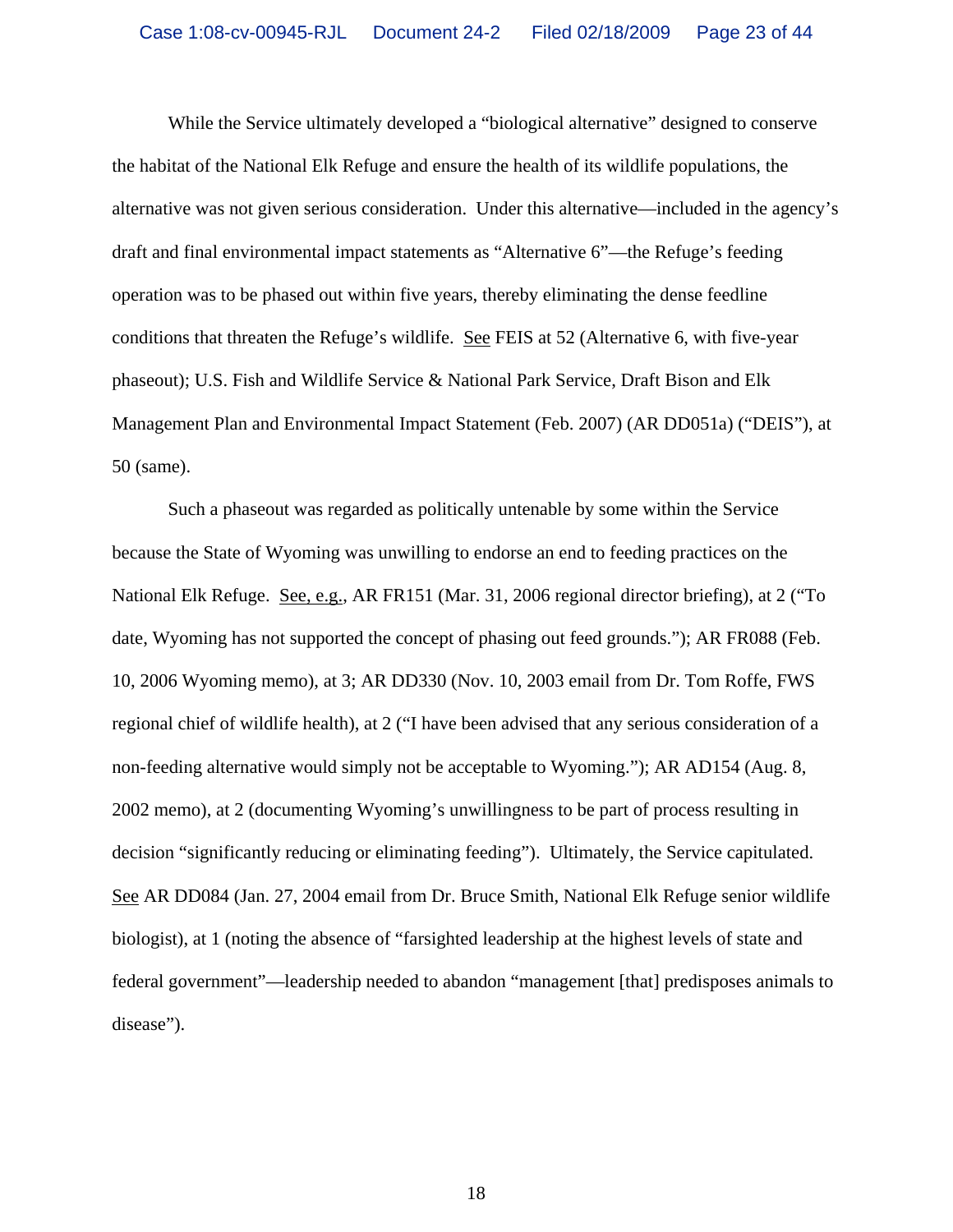#### **VII. The Challenged Management Plan**

The Service published its Final Environmental Impact Statement ("FEIS") on February 2, 2007, more than six years after the beginning of its planning process. See AR FR017a. The agency's Record of Decision ("ROD") followed on April 26, 2007. See AR FR026. In both documents, the Service acknowledged that a phaseout of the National Elk Refuge's feeding operation would best satisfy the demands of science and law. According to the agency's Record of Decision, a five-year phaseout of supplemental feeding was "environmentally preferable" to all other considered alternatives due to the habitat benefits and "greatly reduced" disease risks that would result from decreased elk and bison concentrations on the Refuge. U.S. Fish and Wildlife Service & National Park Service, Record of Decision: Final Bison and Elk Management Plan and Environmental Impact Statement (Apr. 26, 2007) (AR FR026) ("ROD"), at 14-15. In contrast, the Service recognized that the perpetuation of artificial feeding would maintain ideal conditions for disease transmission on the Refuge, resulting in elevated brucellosis rates and the possibility of a chronic wasting disease epidemic not unlike those documented in confined wildlife populations. See, e.g., FEIS at 261, 287-94, 298. In light of the reduced disease risks that would result from ending the Refuge's artificial feeding operation, the U.S. Department of Agriculture's Animal and Plant Health Inspection Service ("APHIS")—as well as Idaho's Department of Fish and Game ("IDFG") and Montana's Department of Fish, Wildlife and Parks—urged the Service to adopt the five-year phaseout alternative. See FEIS Vol. 2 at 3-4 (May 20, 2005 APHIS comments on DEIS) ("APHIS encourages adoption of Alternative 6 (environmentally preferred alternative) as the proposed action alternative as Alternative 6 is the superlative alternative for meeting the disease management goals and objectives."); id. at 47 (Oct. 31, 2005 IDFG comments on DEIS) ("IDFG believes that alternative 6 incorporates the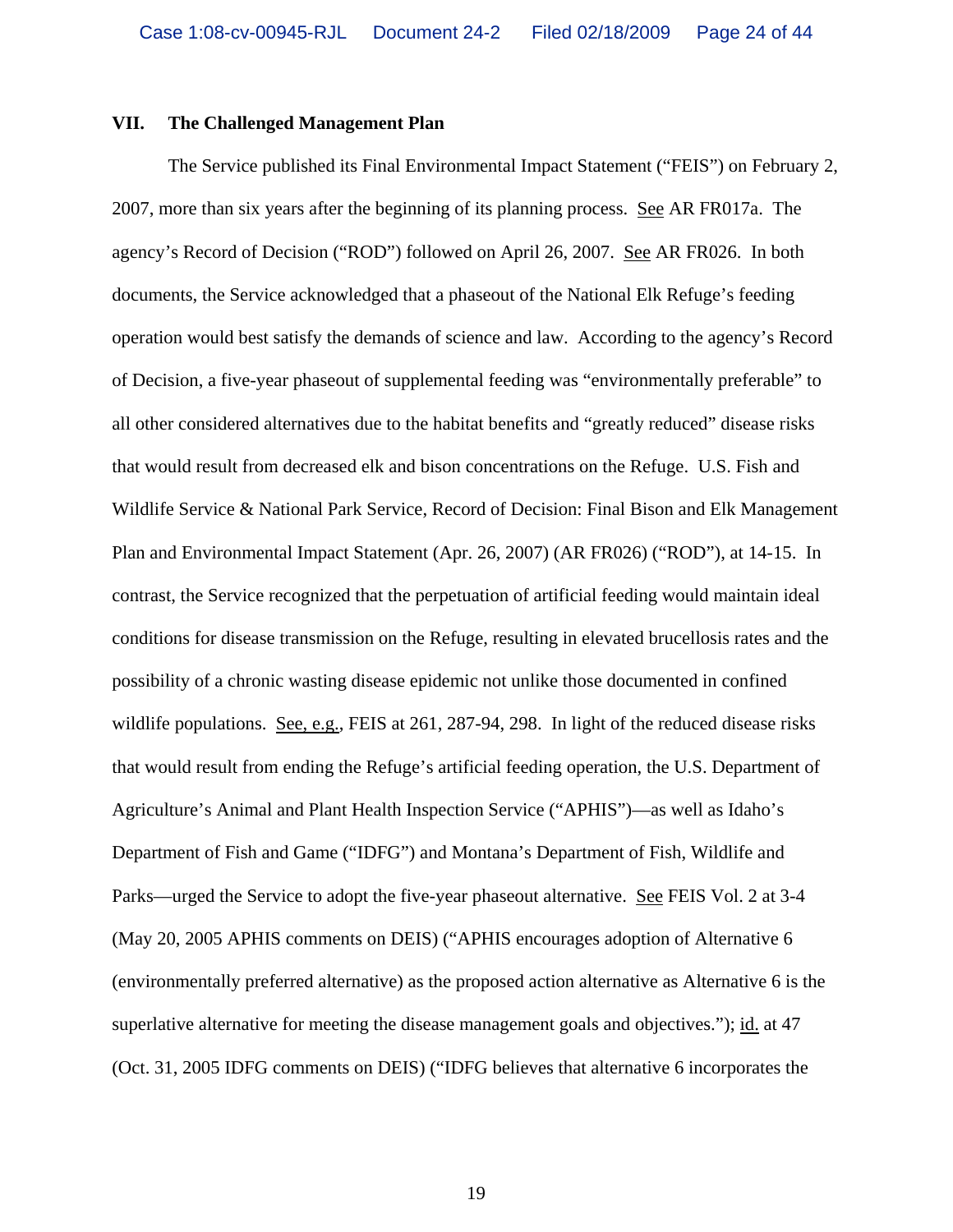best overall combination of actions to achieve habitat conservation goals and best manages wildlife disease and its transmission."); id. at 51 (Dec. 21, 2005 Montana comments on DEIS) ("It would be in the best interest of Montana if elk and bison feeding were gradually discontinued as is suggested in alternative six of the EIS.").

 Nonetheless, citing "social" and "political" barriers, the Service declined to protect the Refuge and ensure the health of its wildlife populations by eliminating the Refuge's feedlines. See, e.g., ROD at 5, 8-10, 11-14. At the conclusion of its six-year planning process, the agency simply punted. Under the agency's 15-year Bison and Elk Management Plan, the Service will continue feeding elk and bison on the National Elk Refuge indefinitely. See Management Plan at 125-26. The Service—"in collaboration with the Wyoming Game and Fish Department"—is to "develop" and implement a "structured" yet "dynamic framework" of "adaptive management criteria and actions for transitioning from intensive supplemental winter feeding of bison and elk herds to greater reliance on natural forage on the refuge." Id. at 125-26, 135. In developing this framework, "some or all" of six factors are to be considered: (1) the "level of forage production and availability on the National Elk Refuge;" (2) the "desired herd sizes and sex and age ratios" in the region; (3) the "effective mitigation of bison and elk co-mingling with livestock on private lands;" (4) the "winter distribution patterns of elk and bison;" (5) the "prevalence of brucellosis, chronic wasting disease, and other wildlife diseases;" and (6) "public support." Id. at 125-26. Critically, the Service's plan allows Wyoming's Game and Fish Department to veto any proposal to end feeding, thereby abdicating the Service's responsibility to manage the Refuge in a manner consistent with law and science. See Management Plan at 137 (providing for a "complete transition to free-standing forage if and when several established criteria are met, including support from the Wyoming Game and Fish Department"); see also Def.-Intervenor State of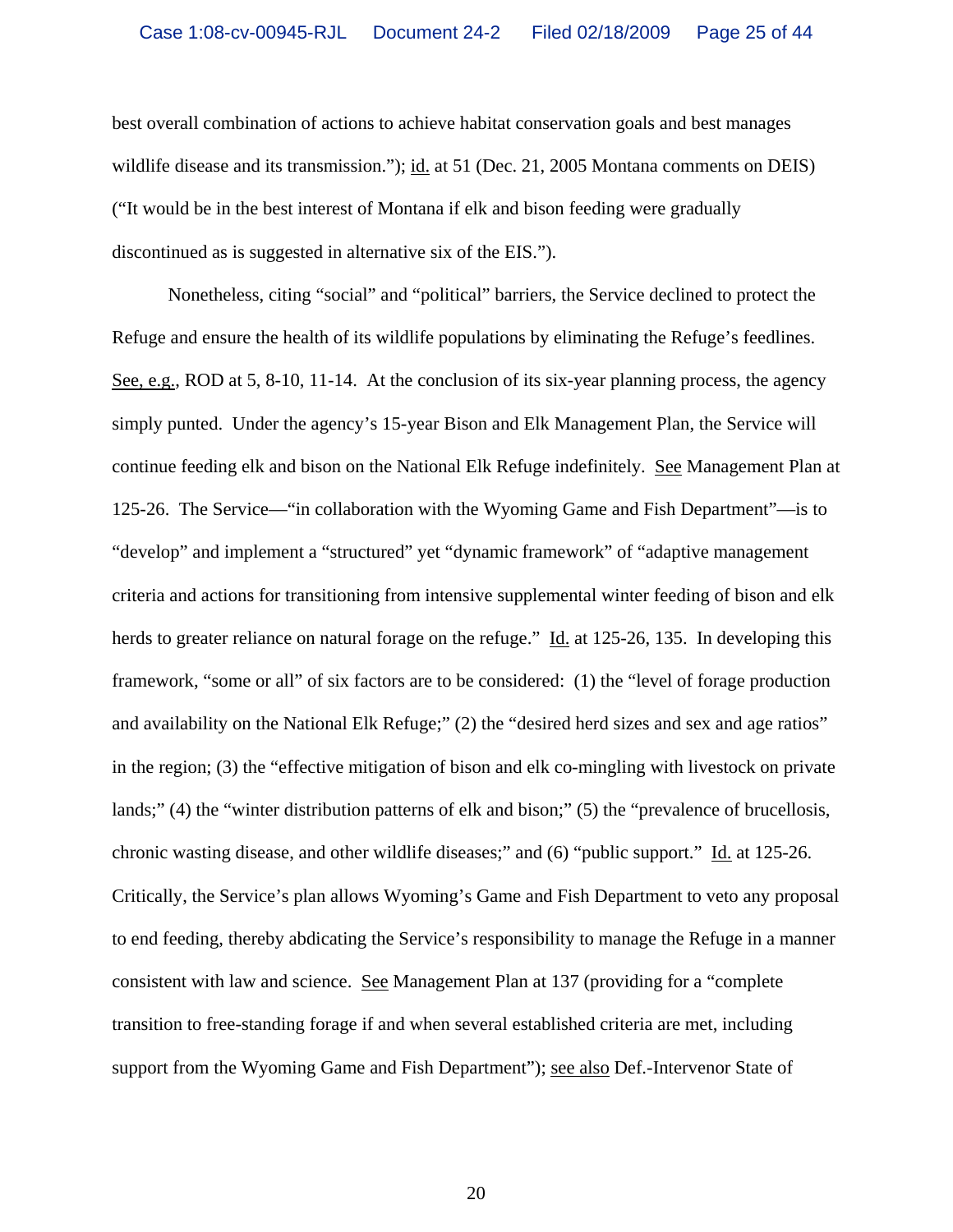Wyoming's Motion to Transfer Venue (Dkt. No. 13), at 3 ("Essentially, the Management Plan will continue the winter feeding operation on the Elk Refuge and gives the [Wyoming Game and Fish Department] an effective veto with respect to any future decision to eliminate the feeding program."). In sum, with respect to any phaseout of winter feeding, the Service promulgated a mere "plan to make a plan" based on consideration of "some or all" of several factors and subject to a final veto by the State of Wyoming.

 Despite the substantial uncertainty surrounding the "adaptive management actions" that will take place under the challenged plan, the Service has projected that "5,000 elk would be expected to winter on the refuge"—a "moderate reduction" from current levels. FEIS at 48, 288; see also id. at 297 (noting that "densities on the refuge outside the feedlines" could "remain the same" as current conditions under the Service's plan due to elk numbers and habitat exclosures). By the agency's own admission, the benefits of the plan are accordingly difficult to identify. "[T]he risk of chronic wasting disease becoming established in the Jackson elk herd," will be "similar to the risk under [present conditions] due to similar numbers of elk and frequent winter feeding." Id. at 294. Once established, chronic wasting disease is likely to flourish along the Refuge's feedlines. While the Service has stated that infection rates on the Refuge will "likely … fall within the range seen in free-ranging elk, about 4% on average … , and ranging up to 59% or higher in confined elk," it acknowledges that chronic wasting disease prevalence in the Jackson elk herd "might be … closer to that experienced in confined situations, because elk are very concentrated in the winter when on feedlines." See id. As a result, a "high risk" of "future population declines or de-population events from … non-endemic disease … could continue to be maintained by the level of supplemental feeding" provided for under the challenged plan. Id. at 296 (emphases added). With respect to brucellosis, the Service predicts only a "minor to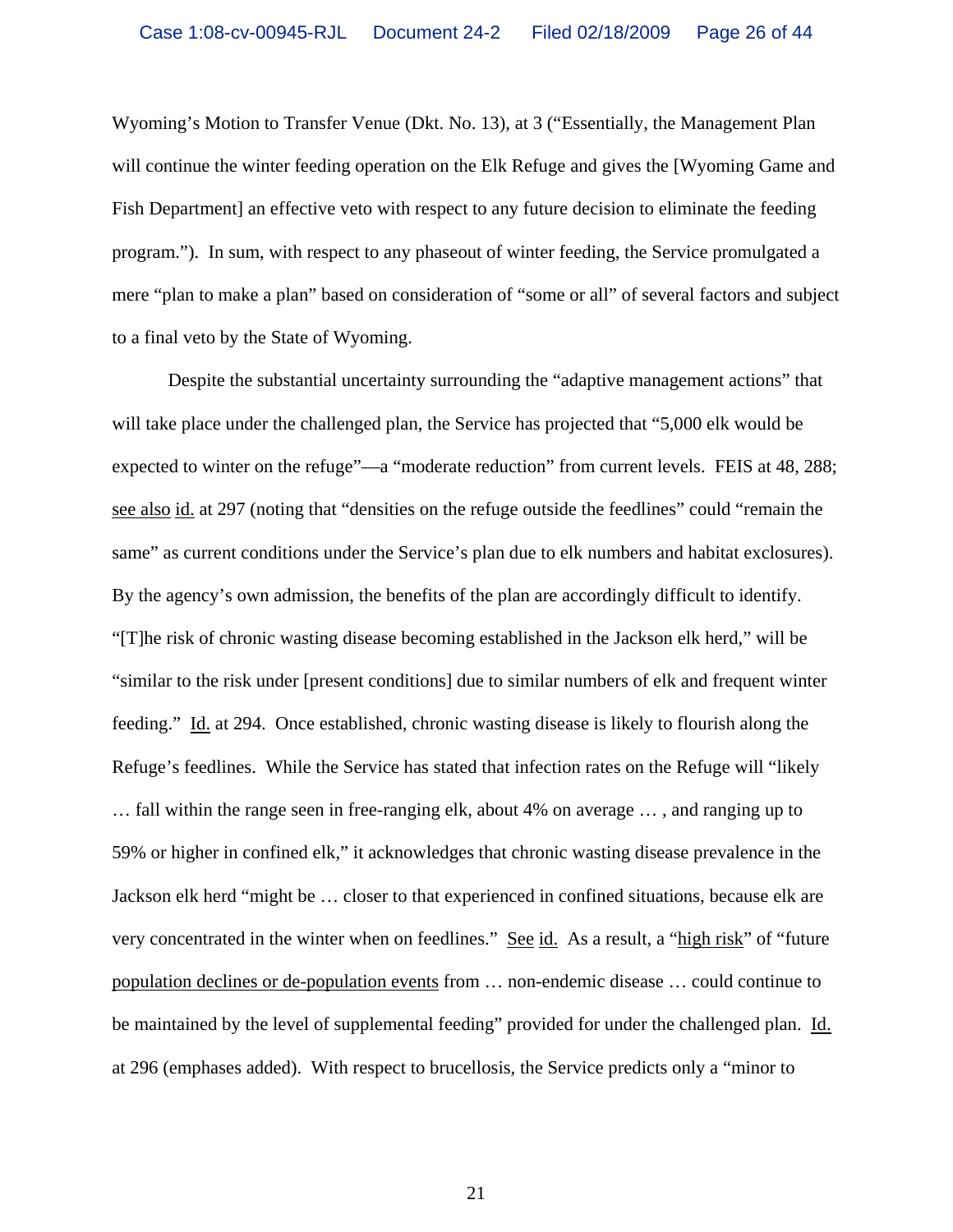moderate" reduction in the rate of transmission among the Refuge's elk. Id. at 293. Thus, while the need for a management plan was largely driven by the "increased risk of possibly serious disease impacts" and other harms stemming from the unnatural concentrations of animals wintering on the Refuge, see id. at 9, the Service elected to continue practices that sustain brucellosis and other diseases while exposing elk wintering on the Refuge to the severe threat of a "catastrophic" chronic wasting disease epidemic.

#### **ARGUMENT**

 In electing to perpetuate the National Elk Refuge's feedlines—and in granting Wyoming's Game and Fish Department the power to veto any future decision to end feeding in order to conserve the Refuge and ensure the health of its wildlife populations—the U.S. Fish and Wildlife Service acted arbitrarily and contrary to law, in violation of the National Wildlife Refuge System Improvement Act and the National Environmental Policy Act.

#### **I. Standard of Review**

 Under the Administrative Procedure Act, federal agency actions are to be held unlawful and set aside where they are "arbitrary, capricious, an abuse of discretion, or otherwise not in accordance with law," or "in excess of statutory jurisdiction, authority, or limitations, or short of statutory right." 5 U.S.C. § 706(2)(A), (C). While this standard does "not empower[] [courts] to substitute [their] judgment for that of the agency," it requires "a thorough, probing, in-depth review" of challenged decisions. Citizens to Preserve Overton Park, Inc. v. Volpe, 401 U.S. 402, 415-16 (1971). Accordingly, an administrative action must be vacated where the agency:

> relied on factors which Congress has not intended it to consider, entirely failed to consider an important aspect of the problem, offered an explanation for its decision that runs counter to the evidence before the agency, or is so implausible that it could not be ascribed to a difference in view or the product of agency expertise.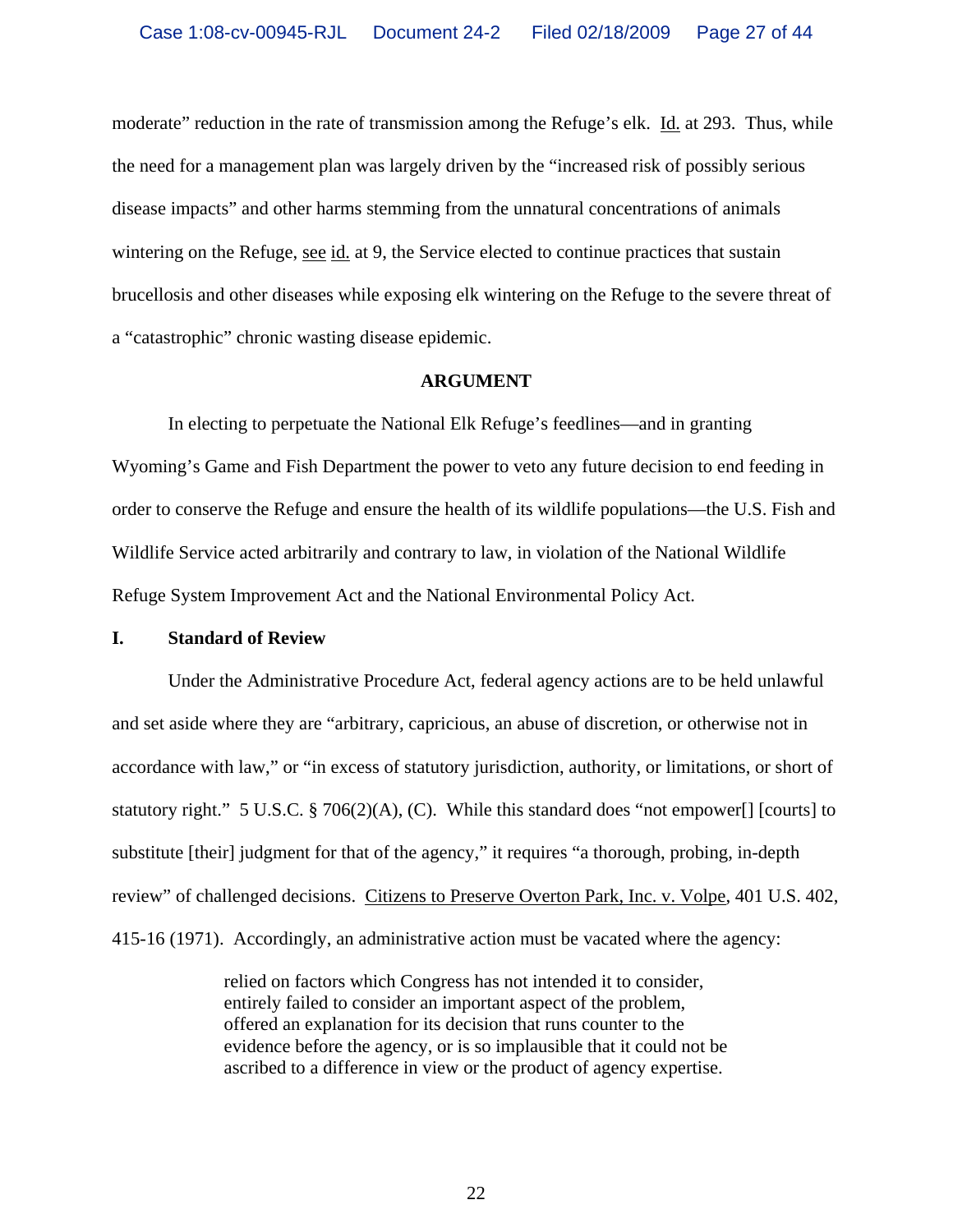Motor Vehicle Mfrs. Ass'n v. State Farm Mut. Auto Ins. Co., 463 U.S. 29, 43 (1983). With respect to an agency's statutory interpretations, "[i]f the intent of Congress is clear, that is the end of the matter; for the court, as well as the agency, must give effect to the unambiguously expressed intent of Congress." Chevron U.S.A., Inc. v. Natural Res. Def. Council, Inc., 467 U.S. 837, 842-43 (1984).

### **II. The Service's Decision to Perpetuate the National Elk Refuge's Artificial Feedlines Violated the National Wildlife Refuge System Improvement Act**

 In electing to take the affirmative action of maintaining an artificial feeding operation in the National Elk Refuge, the Service failed to ensure the integrity of the Refuge and the health of its wildlife populations, contrary to the National Wildlife Refuge System Improvement Act and the purposes for which the National Elk Refuge was set aside.

#### **A. The National Wildlife Refuge System Improvement Act**

 With the Improvement Act, Congress "provide[d] an organic act for the [National Wildlife Refuge] System"—one "establish[ing] clearly the conservation mission of the System, provid[ing] clear Congressional guidance to the Secretary for management of the System, provid[ing] a mechanism for unit-specific refuge planning, and giv[ing] refuge managers clear direction and procedures for making determinations regarding wildlife conservation and public uses of the System and individual refuges." H.R. Rep. No. 105-106, at 3 (emphases added); see also id. at 4 ("The Committee expects that this legislation will diminish the likelihood of future litigation by providing … a clear conservation mission for the System….") (emphasis added); FEIS at 535 (noting that the Improvement Act "[c]learly defines a unifying mission for the Refuge System" and "establishes the responsibilities of the Secretary of the Interior for managing and protecting the System") (emphasis added).

Under the statute, "[t]he mission of the [National Wildlife Refuge] System is to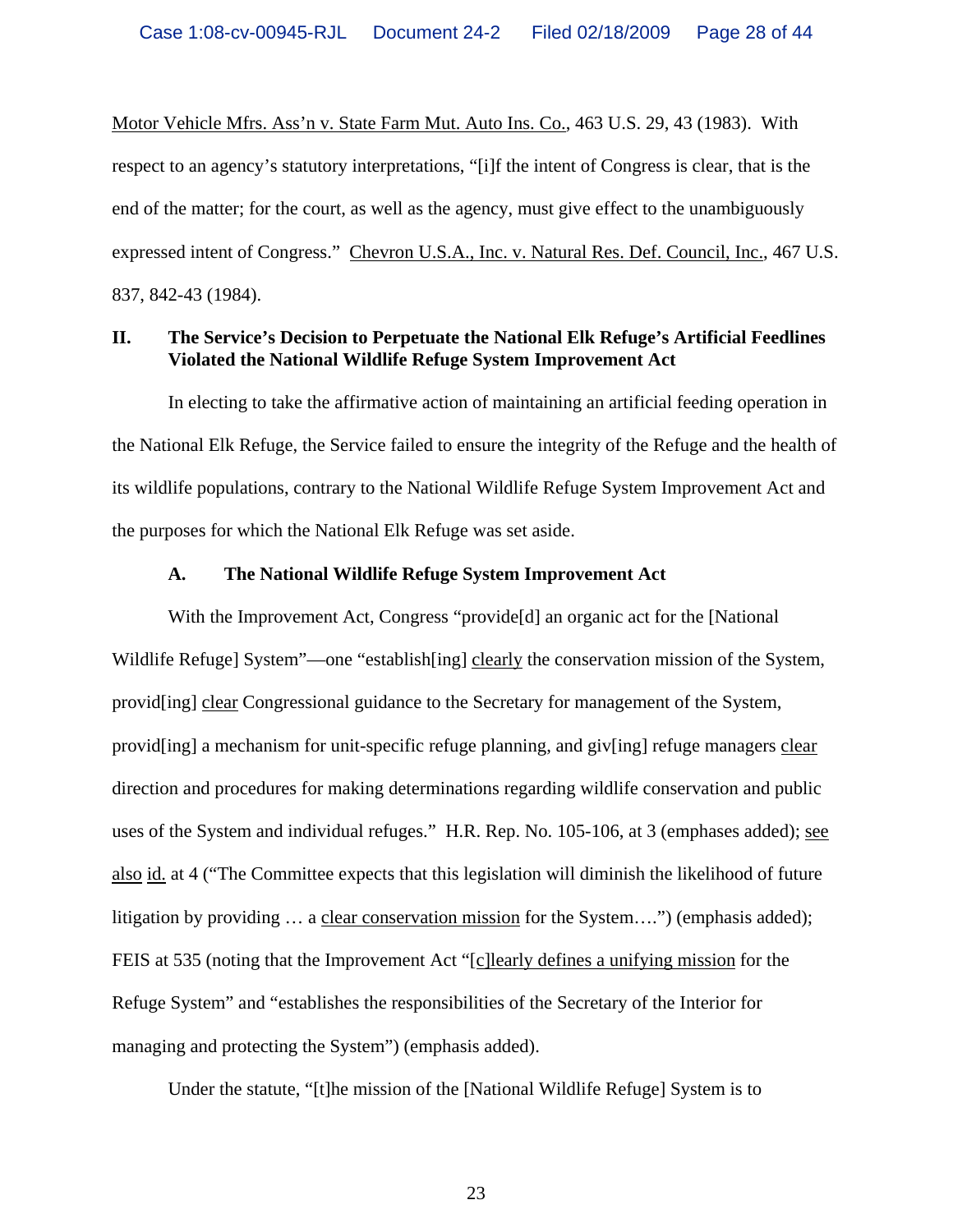administer a national network of lands and waters for the conservation, management, and where appropriate, restoration of the fish, wildlife, and plant resources and their habitats within the United States for the benefit of present and future generations of Americans." 16 U.S.C. §  $668dd(a)(2)$ . In furtherance of this mission, the Improvement Act mandates that the U.S. Fish and Wildlife Service administer refuge lands to "provide for the conservation of fish, wildlife, and plants, and their habitats within the System" and to "ensure that the biological integrity, diversity, and environmental health of the System are maintained for the benefit of present and future generations of Americans." Id.  $\S$  668dd(a)(4)(A), (B) (emphases added). The statute specifically defines the Service's "conservation" duty as requiring it to "sustain and, where appropriate, restore and enhance, healthy populations of fish, wildlife, and plants utilizing … methods and procedures associated with modern scientific resource programs." Id. § 668ee(4) (emphasis added). All told, the Improvement Act requires that "wildlife and wildlife conservation … come first" within the nation's National Wildlife Refuge System, which is to "stand as a monument to the science and practice of wildlife management." H.R. Rep. No. 105- 106, at 9.

 As the Service has itself affirmed, the "overarching goal" of the Refuge System is accordingly "to conserve a diversity of fish, wildlife, and plants and their habitats for the benefit of current and future generations," thereby "maintain[ing] the biological integrity, diversity, and environmental health of each refuge … and contribut[ing] to the conservation, and … restoration of representative ecosystems and ecological processes in the United States." U.S. Fish and Wildlife Service Manual ("Service Manual"), Part 601, § 1.9(A); see also id. Part 601, § 3.7(A) ("The Refuge Administration Act, as amended, clearly establishes that wildlife conservation is the singular National Wildlife Refuge System mission."). Under the agency's own definition,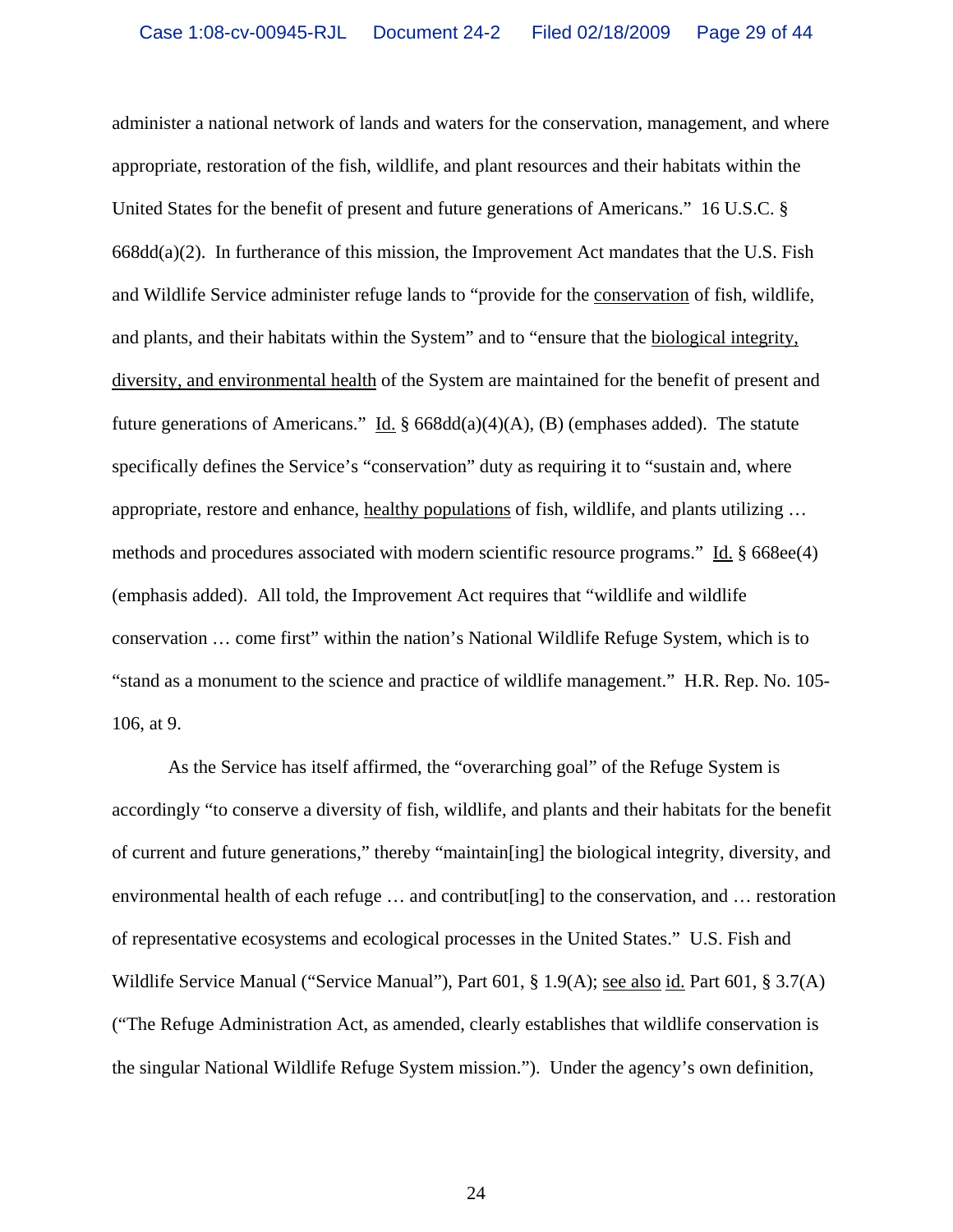"biological integrity" exists where "[b]iotic composition, structure, and functioning at genetic, organism, and community levels [are] comparable with historic conditions, including the natural biological processes that shape genomes, organisms, and communities." Id. Part 601, § 3.6(B); FEIS at 563 (Glossary) (same); see also Service Manual, Part 601, § 3.6(A) (defining "biological diversity" as "[t]he variety of life and its processes, including the variety of living organisms, the genetic differences among them, and communities and ecosystems in which they occur"); FEIS at 563 (Glossary) (abbreviated version of same); Service Manual, Part 601, § 3.6(C) (defining "environmental health" as "[c]omposition, structure, and functioning of soil, water, air, and other abiotic features comparable with historic conditions, including the natural abiotic processes that shape the environment"); FEIS at 565 (Glossary) (modified version of same). Accordingly, populations are to be "manage[d]  $\dots$  for natural densities and levels of variation." Service Manual, Part 601, § 3.14(C). Even when managing a refuge to support population levels within the larger ecosystem, the Service does "not … allow densities to reach excessive levels that result in adverse effects on wildlife and habitat"—such as "disease." Id. Part 601, § 3.14(E).

### **B. The Service's Artificial Feeding Operation Violates the Improvement Act's "Healthy Populations" Mandate**

 The Service's decision to continue feeding elk and bison on the National Elk Refuge, thereby maintaining unnaturally dense concentrations of wildlife along the Refuge's feedlines, cannot be reconciled with the "healthy populations" mandate at the center of the Improvement Act. The Service's obligation "to sustain … , restore and enhance … healthy populations of fish, wildlife, and plants" in our nation's wildlife refuges has not previously been addressed in any court, making this an important case of first impression. See 16 U.S.C. § 668ee(4) (defining "conservation"); id. § 668dd(a)(4)(A) ("conservation" mandate). Nonetheless, the requirements of the Improvement Act's "healthy populations" mandate are clear in this litigation. When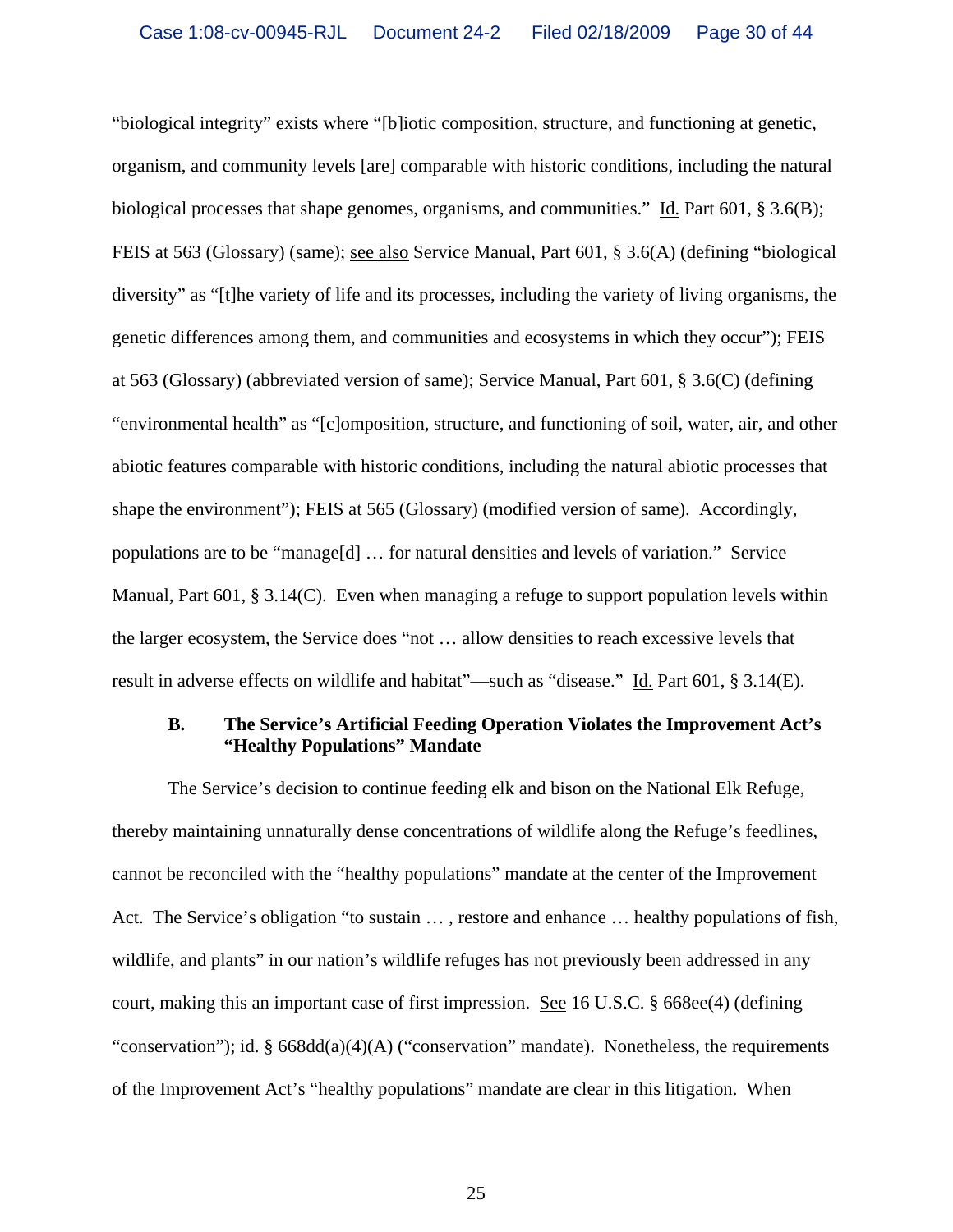evaluated "us[ing] the traditional tools of statutory interpretation—text, structure, purpose, and legislative history," Tax Analysts v. Internal Revenue Serv., 350 F.3d 100, 103 (D.C. Cir. 2003) (evaluating the clarity of a statute under Chevron) (internal quotations omitted)—the Improvement Act unambiguously prohibits the Service from taking affirmative actions that create chronic rates of disease infection within the National Elk Refuge while subjecting the Refuge's elk to the risk of a devastating chronic wasting disease epidemic.

 Under the plain language of the Improvement Act's "healthy populations" mandate, the Service is required to sustain "sound<sup>[]"</sup> and "vital<sup>[]"</sup> wildlife populations that are largely "free<sup>[]</sup> from disease, pain, or defect." See 16 U.S.C. § 668ee(4); Webster's New World College Dictionary 656 (4th ed. 2001) (defining "health" as "physical and mental well-being; freedom from disease, pain, or defect; normalcy of physical and mental functions; soundness" and "soundness or vitality, as of a society or culture"); id. (defining "healthy" as "having good health; well; sound"); see also Engine Mfrs. Ass'n v. S. Coast Air Quality Mgmt. Dist., 541 U.S. 246, 252 (2004) ("'Statutory construction must begin with the language employed by Congress and the assumption that the ordinary meaning of that language accurately expresses the legislative purpose.'") (quoting Park 'N Fly, Inc. v. Dollar Park & Fly, Inc., 469 U.S. 189, 194 (1985)). This construction is supported by the Service's own discussion of the provision. While the agency has not published a regulation addressing its obligations under the "healthy populations" mandate, the Service's FEIS—referencing a regulation promulgated under the Alaska National Interest Lands Conservation Act—states that "[c]haracteristics of a healthy wildlife population include a stable and continuing population (i.e., the population returns to an initial equilibrium after being disturbed) and a minimized likelihood of irreversible or long-term effects (50 CFR 100.4)." See FEIS at 12 (emphases added); see also id. at 34, 566 (citing 50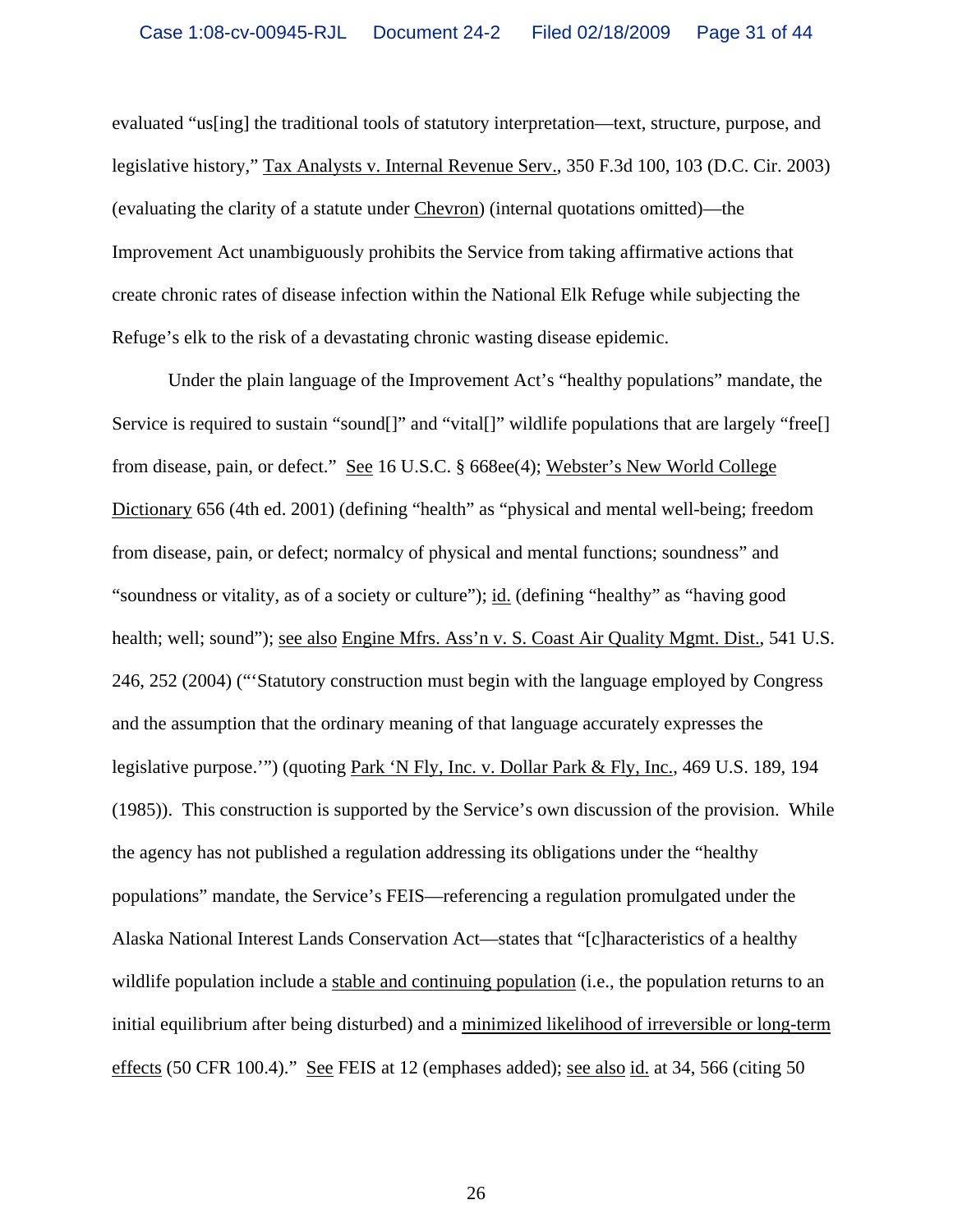C.F.R. § 100.4).

 In electing to continue feeding the elk and bison of Jackson Hole, thus maintaining nearly ideal conditions for the transmission of disease, see, e.g., Peterson CWD Report (AR S008), at 15; Smith Report (AR S007), at 15-19; see also FEIS at 261, the Service unlawfully failed to provide for the health of the National Elk Refuge's wildlife populations. Already, the Service's artificial feeding operation has resulted in elevated and unnatural rates of brucellosis, footrot, and other ailments within Jackson Hole's elk and bison populations. See, e.g., FEIS at 129-30 (discussing the Jackson herds' "chronic[]" brucellosis infection); id. at 133 (discussing the fatal footrot outbreak during the Refuge's 2005-2006 feeding operation); AR FR080 at 2 (Apr. 18, 2006 email from Dr. Tom Roffe, FWS regional chief of wildlife health) (noting that footrot "will infect otherwise healthy elk when these otherwise healthy elk are subjected to crowded, stressful, traumatizing, heavy bacterial contamination of their environment such as found on densely occupied feedgrounds"); AR FR085 (U.S. Fish and Wildlife Service Information Fact Sheet) (identifying multiple diseases that are "well established in the Jackson herd and erupt in periodic outbreaks"). The same conditions render the Jackson elk herd vulnerable to a "catastrophic" outbreak of fatal chronic wasting disease. See, e.g., August 2003 Briefing (AR DD442), at 11; AR AD216 (Nov. 28, 2001 email from Dr. Bruce Smith, National Elk Refuge senior wildlife biologist) ("Brucellosis is a red flag that warns us that our management has created conditions under which this exotic bovine disease is maintained in both bison and elk. Those same conditions may prove favorable to transmission, maintenance, and mortality from more virulent disease (e.g. TB, CWD) in elk, bison, and possibly other populations. So are we managing for healthy populations?"). By the Service's own estimation, "the risk of chronic wasting disease becoming established in the Jackson elk herd" will be "similar" to current conditions under the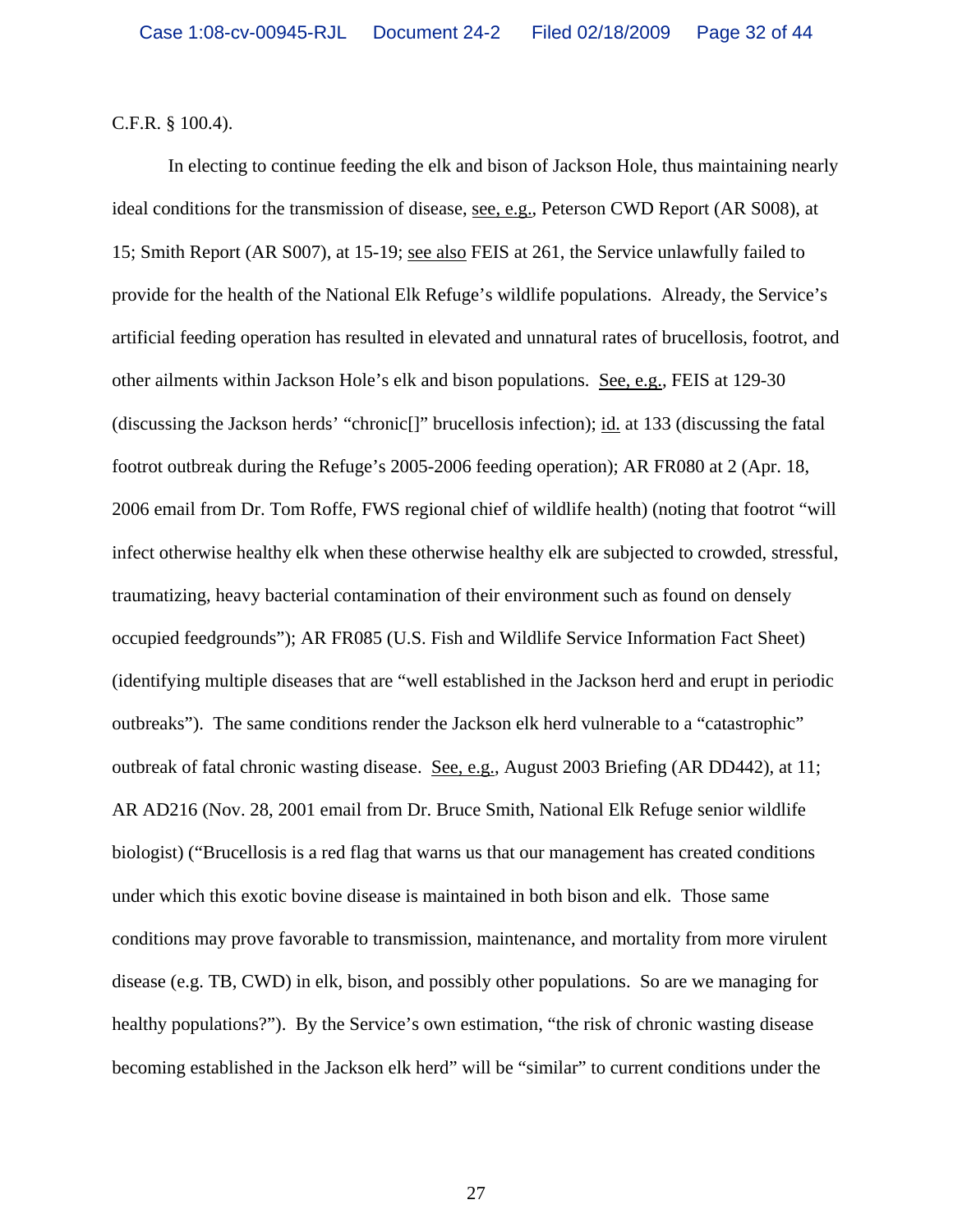challenged plan "due to similar numbers of elk and frequent winter feeding." FEIS at 294. "[B]ecause elk are very concentrated in the winter when on feedlines," chronic wasting disease prevalence rates could approach those documented within confined elk herds, id., raising the prospect of high mortality and even localized extinction, see Smith Report (AR S007), at 16; Peterson Disease Review (AR DD008), at 52; FEIS at 274. In the words of the Service, "the level of supplemental feeding" that will continue under the challenged plan "could continue to … maintain[]" a "high risk" of "future population declines or depopulation events from … nonendemic disease"—be it chronic wasting disease, bovine tuberculosis, or some other ailment. FEIS at 296 (emphases added).

 In light of these impacts, the challenged management plan is at odds with the plain language and purpose of the Improvement Act's "healthy populations" mandate. Rather than ensuring sound, "stable and continuing population[s]," and "minimiz[ing] [the] likelihood of irreversible or long-term effects," see id. at 12, the Service's decision will perpetuate elevated rates of infection within the Jackson herds and subject the region's elk to a significant risk of population decline or extirpation, see supra; see also, e.g., id. at 83-84 (Tables 2-5, 2-7, and 2-8) (acknowledging that the Service's plan is less consistent with Improvement Act mandates than that providing for a five-year phaseout of artificial feeding); id. at 296-97 (acknowledging that the "long-term health and sustainability of the elk herd would be lower" under the Service's plan than the phaseout alternatives). The agency's conclusion to the contrary was arbitrary and contrary to law. See State Farm Mut. Auto Ins. Co., 4[6](#page-32-0)3 U.S. at 43; 5 U.S.C.  $\S 706(2)(A)$ , (C).<sup>6</sup>

 $\overline{a}$ 

<span id="page-32-0"></span><sup>&</sup>lt;sup>6</sup> The Service's decision to continue artificial feeding on the National Elk Refuge falls short of the Improvement Act's "conservation" mandate in a second respect, as well. Under the statute, the Service is required "to sustain and, where appropriate, restore and enhance, healthy populations of fish, wildlife, and plants utilizing, in accordance with applicable Federal and State laws, methods and procedures associated with modern scientific resource programs." 16 U.S.C.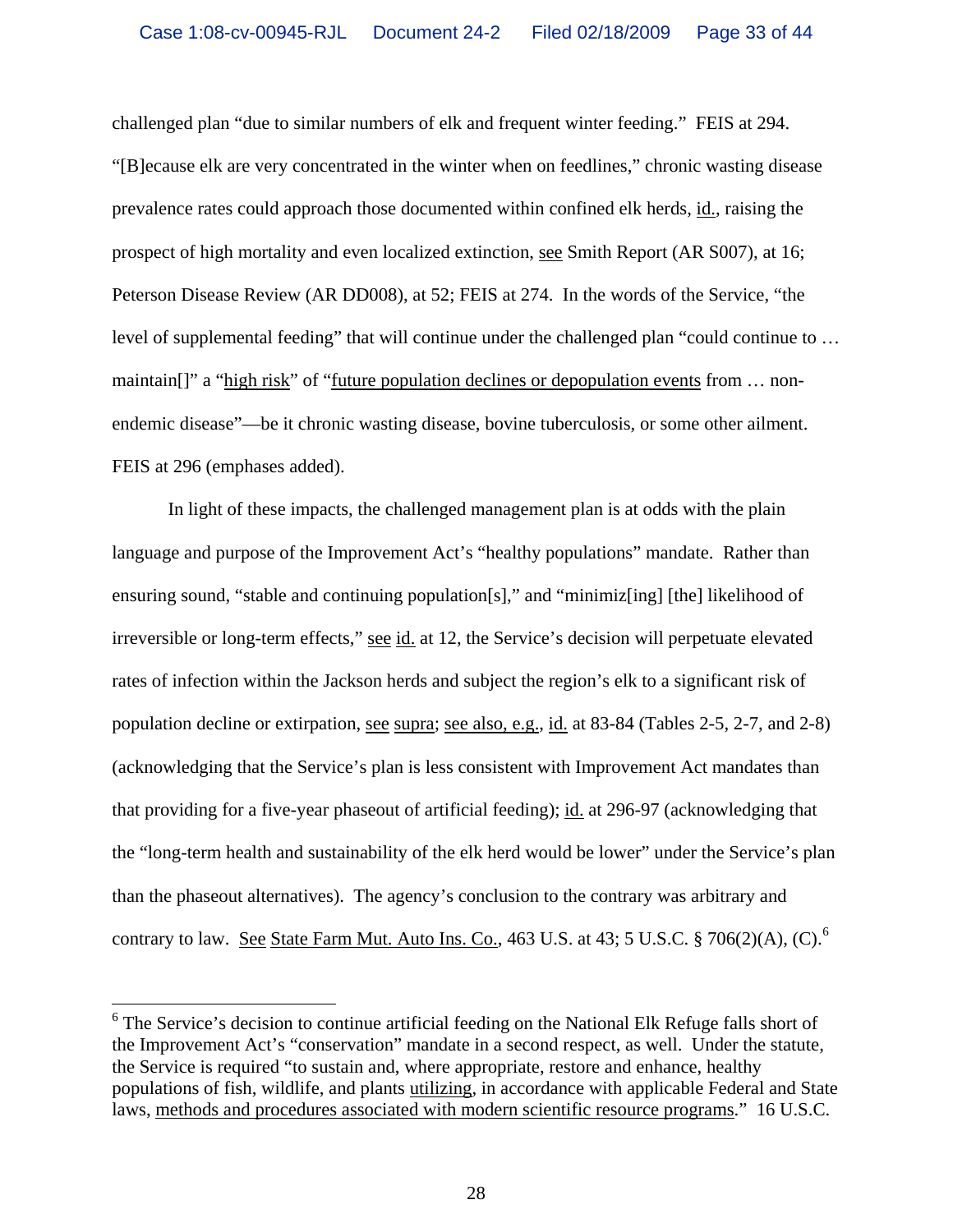## **C. The Service's Artificial Feeding Operation Violates the Improvement Act's Habitat Conservation Mandate and the Purposes for which the National Elk Refuge Was Set Aside**

 By continuing an artificial feeding operation that threatens to convert the National Elk Refuge into a "Super Fund Disease Toxic Site" fatal to elk, see AR DD334 (Nov. 13, 2003 email from Rick Coleman, refuge system regional chief), at 8, the challenged management plan further violates the Improvement Act. Under the statute, the Service is required to "provide for the conservation" of the National Elk Refuge's critical "wildlife … habitat[]." See 16 U.S.C. § 668dd(a)(4)(A) (emphasis added); see also id. § 668dd(a)(2). Moreover, the Improvement Act obligates the Service to "ensure that … the purposes of each refuge are carried out." Id. §  $668dd(a)(4)(D)$ ; <u>see also id.</u> ("[I]f a conflict exists between the purposes of a refuge and the mission of the System, the conflict shall be resolved in a manner that first protects the purposes of the refuge, and, to the extent practicable, that also achieves the mission of the System."); id. §  $668dd(a)(3)(A)$  ("With respect to the System, it is the policy of the United States that ... each refuge shall be managed to fulfill the mission of the System, as well as the specific purposes for which that refuge was established."). With respect to the National Elk Refuge, this requires the Service to maintain the land of Jackson Hole as a reserve for elk, among other things. See, e.g., 16 U.S.C. § 673 (establishing the Refuge as "a winter game (elk) reserve"); FEIS at 13 (summarizing Refuge purposes).

. The Service's decision cannot be reconciled with these mandates. In 2003, chronic wasting disease was identified in a mule deer herd only 90 miles east of the Jackson elk herd's

 $\overline{a}$ 

<sup>§ 668</sup>ee(4) (emphases added); see also id. § 668dd(a)(4)(A) ("conservation" mandate). The Refuge's artificial feeding operation is a discredited anachronism, not part of a "modern scientific resource program<sup>[]</sup>." See id.; see also, e.g., August 2003 Briefing (AR DD442), at 11 ("Existing scientific information cautions against feeding and concentrating wildlife."); Rankings Report (AR DD017), at 84-87 (literature review noting lack of scientific support for long-term feeding programs).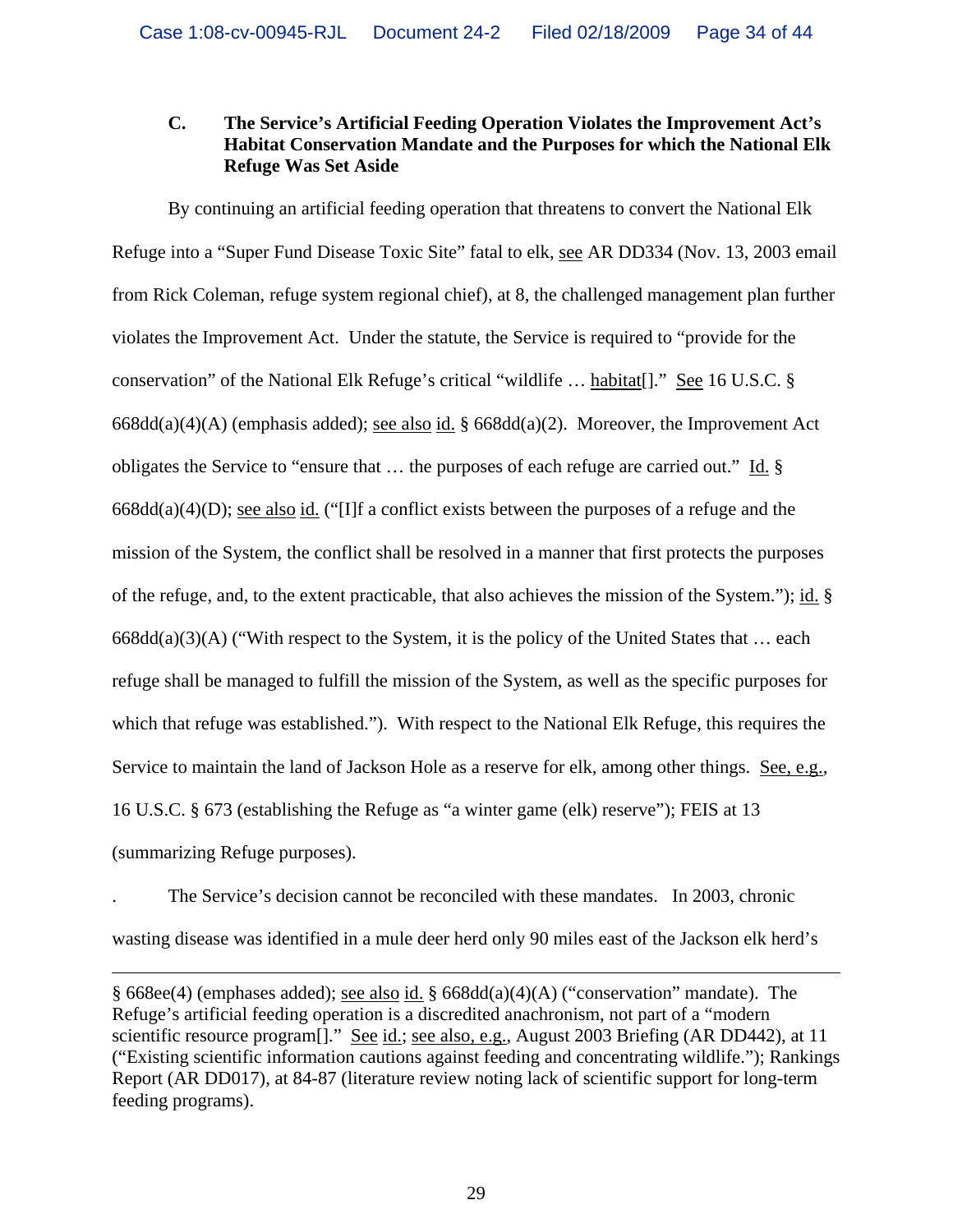range, FEIS at 137; "[e]xperts believe that … [the] disease will at some time infect the [Jackson] herd," FEIS Vol. 2 at 200. By perpetuating unnatural densities of elk along the Refuge's artificial feedlines, the Service's plan will maintain "the potential … for rapid spread of … [chronic wasting] disease and extensive contamination of the environment" within the National Elk Refuge. FEIS at 514. As "chronic wasting disease contaminates the environment for long periods of time[,] … [s]oil on the refuge feedgrounds could become a reservoir of chronic wasting disease that would continue to infect animals many years into the future." Id. (emphasis added). Rather than conserving the National Elk Refuge as habitat and grazing land for elk, therefore, the challenged management plan threatens to "tak[e] [the] NER out of the habitat base for elk." See AR DD331 (Nov. 13, 2003 email from Dr. Tom Roffe, FWS regional chief of wildlife health), at 2; see also AR DD334 (Nov. 13, 2003 email from Rick Coleman, refuge system regional chief), at 8 ("We would … have to fence off the contaminated portions of refuge from cervids … until it was safe (a very long time). I suppose the refuge could continue to be a haven for trumpeter swans. Maybe a NSR, National Swan Refuge. I'm being a little dramatic, but maybe not."). In deciding to continue feeding elk and bison in Jackson Hole, the Service accordingly violated the habitat conservation mandate of the Improvement Act and the purposes of the National Elk Refuge. The Service's conclusion to the contrary was, again, arbitrary, capricious, and contrary to law. See State Farm Mut. Auto Ins. Co., 463 U.S. at 43; 5 U.S.C. §  $706(2)(A), (C).$  $706(2)(A), (C).$ <sup>7</sup>

<span id="page-34-0"></span><sup>&</sup>lt;sup>7</sup> Indeed, the portions of the Service's environmental impact statement assessing the potential impacts of the challenged plan on "soils" and "habitat" do not even address the possibility of chronic wasting disease contamination. See FEIS at 194-97, 211-54; see also Rankings Report (AR DD015), at 3 ("While the potential introduction of a non-endemic infectious disease such as chronic wasting disease … was considered in the assessments related to long-term herd health, the rankings pertaining to habitat, contributions to regional populations, and ungulate densities … do not account for the possibility of their introduction and spread.").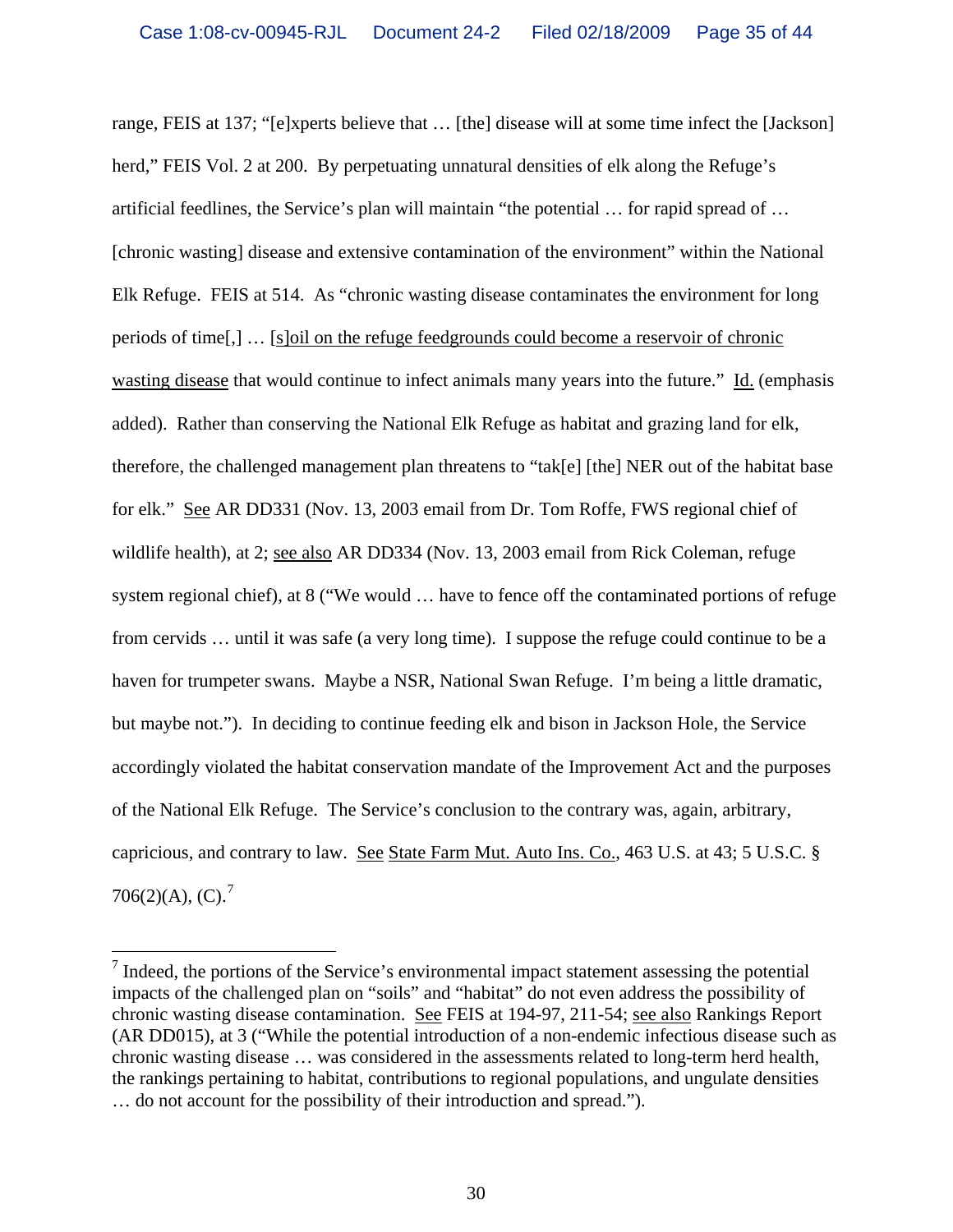#### **D. The Service's Artificial Feeding Operation Violates the Improvement Act's "Biological Integrity, Diversity, and Environmental Health" Mandate**

 The challenged management plan also fails to "ensure that the biological integrity, diversity, and environmental health of the [National Wildlife Refuge] System are maintained for the benefit of present and future generations of Americans," as required under the Improvement Act. See 16 U.S.C. § 668dd(a)(4)(B). Under the plain language of the Improvement Act's "biological integrity" and "environmental health" provisions, the Service must ensure that the National Elk Refuge and the broader ecosystem are maintained in a "sound<sup>[]"</sup> and "unimpaired" condition. See Webster's New World College Dictionary 742 (4th ed. 2001) (defining "integrity" as "the quality or state of being unimpaired; perfect condition; soundness"); id. 656 (defining "health" as "physical and mental well-being; freedom from disease, pain, or defect; normalcy of physical and mental functions; soundness" and "soundness or vitality, as of a society or culture"). This the Service has acknowledged in its own definitions of the terms. According to the agency, "biological integrity" exists where "[b]iotic composition, structure, and functioning at genetic, organism, and community levels [are] comparable with historic conditions, including the natural biological processes that shape genomes, organisms, and communities," Service Manual, Part 601, § 3.6(B) (emphasis added); see also FEIS at 563 (Glossary) (same), and "environmental health" exists where "[c]omposition, structure, and functioning of soil, water, air, and other abiotic features [are] comparable with historic conditions, including the natural abiotic processes that shape the environment," Service Manual, Part 601, § 3.6(C) (emphasis added); see also FEIS at 565 (Glossary) (further defining "environmental health" as "[a]biotic composition, structure, and functioning of the environment consistent with natural conditions, including the natural abiotic processes that shape the environment.") (emphasis added); see also id. at 566 (Glossary) (defining "historic conditions"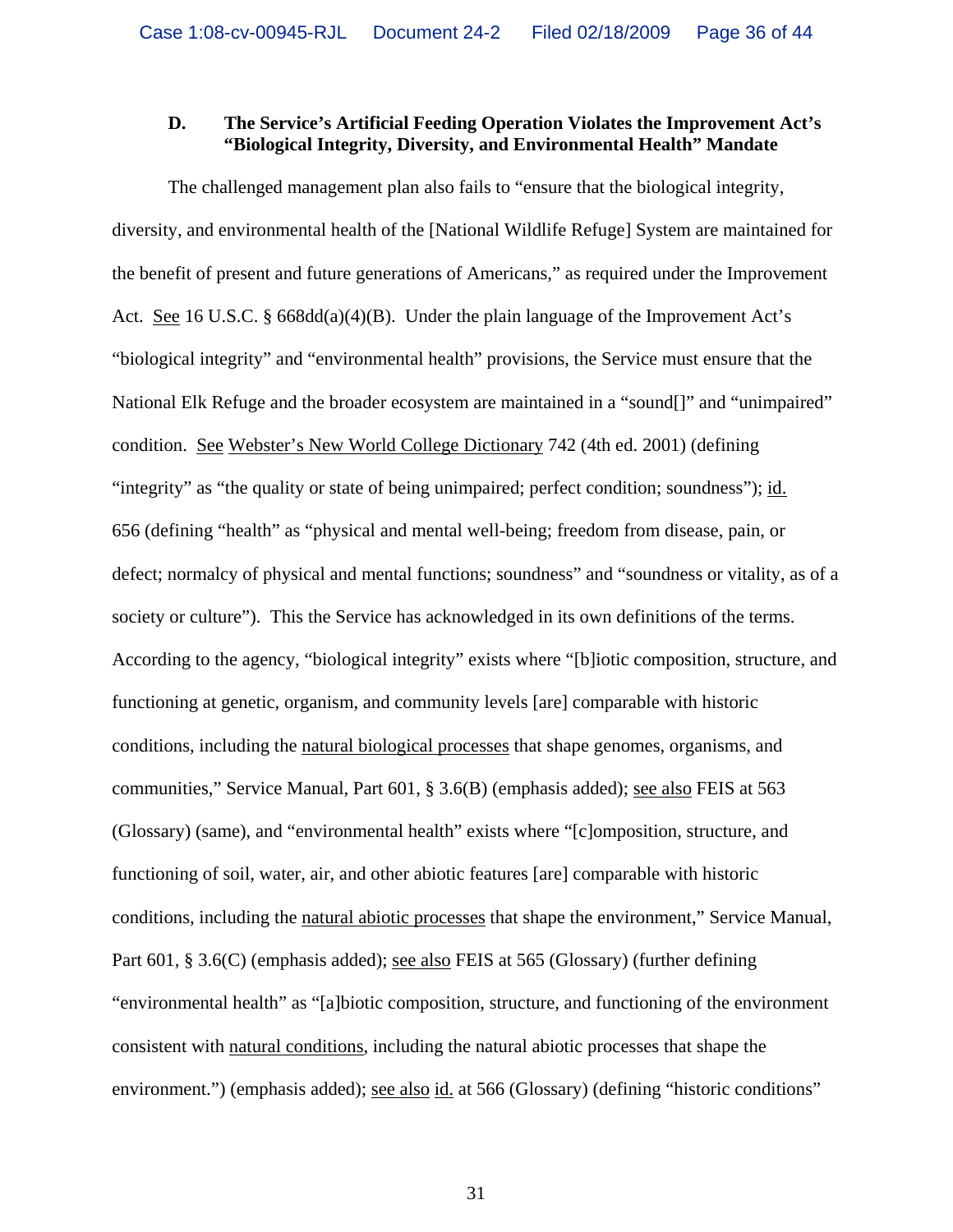as "the composition, structure, and functioning of ecosystems resulting from natural processes that were present prior to substantial human-related changes to the landscape") (emphasis added) (quoting Service Manual, Part 601, § 3.6(D)).

 Rather than managing the National Elk Refuge in a manner that "ensure[s] that the biological integrity, diversity, and environmental health of the [National Wildlife Refuge] System are maintained for the benefit of present and future generations of Americans," see 16 U.S.C. § 668dd(a)(4)(B), the Service has elected to maintain an extensive artificial feeding operation and the "unnatural situation" it sustains, see FEIS at 9. Again, the Service's decision to continue crowding elk and bison along the Refuge's artificial feedlines jeopardizes Jackson Hole's wildlife and threatens to contaminate the region with chronic wasting disease prions. See supra. The agency's decision to take action that threatens to convert the Refuge into a "Super Fund Disease Toxic Site," see AR DD334 (Nov. 13, 2003 email from Rick Coleman, refuge system regional chief), at 8, is fundamentally at odds with the Improvement Act's "biological integrity" and "environmental health" requirements. Moreover, the Refuge's artificial feeding operation disrupts the natural distribution and population fluctuations of wildlife across the region, further undermining the integrity of the broader ecosystem. See, e.g., FEIS at 9-10, 123- 25, 150-52, 288-97, 336-39; Rankings Report (AR DD015), at 7, 17-18 (noting that management that increases human intervention and decreases natural population fluctuations undermines the "biological integrity" of a system). For this reason, too, the Service acted arbitrarily and in violation of the Improvement Act. See State Farm Mut. Auto Ins. Co., 463 U.S. at 43; 5 U.S.C.  $§ 706(2)(A), (C).$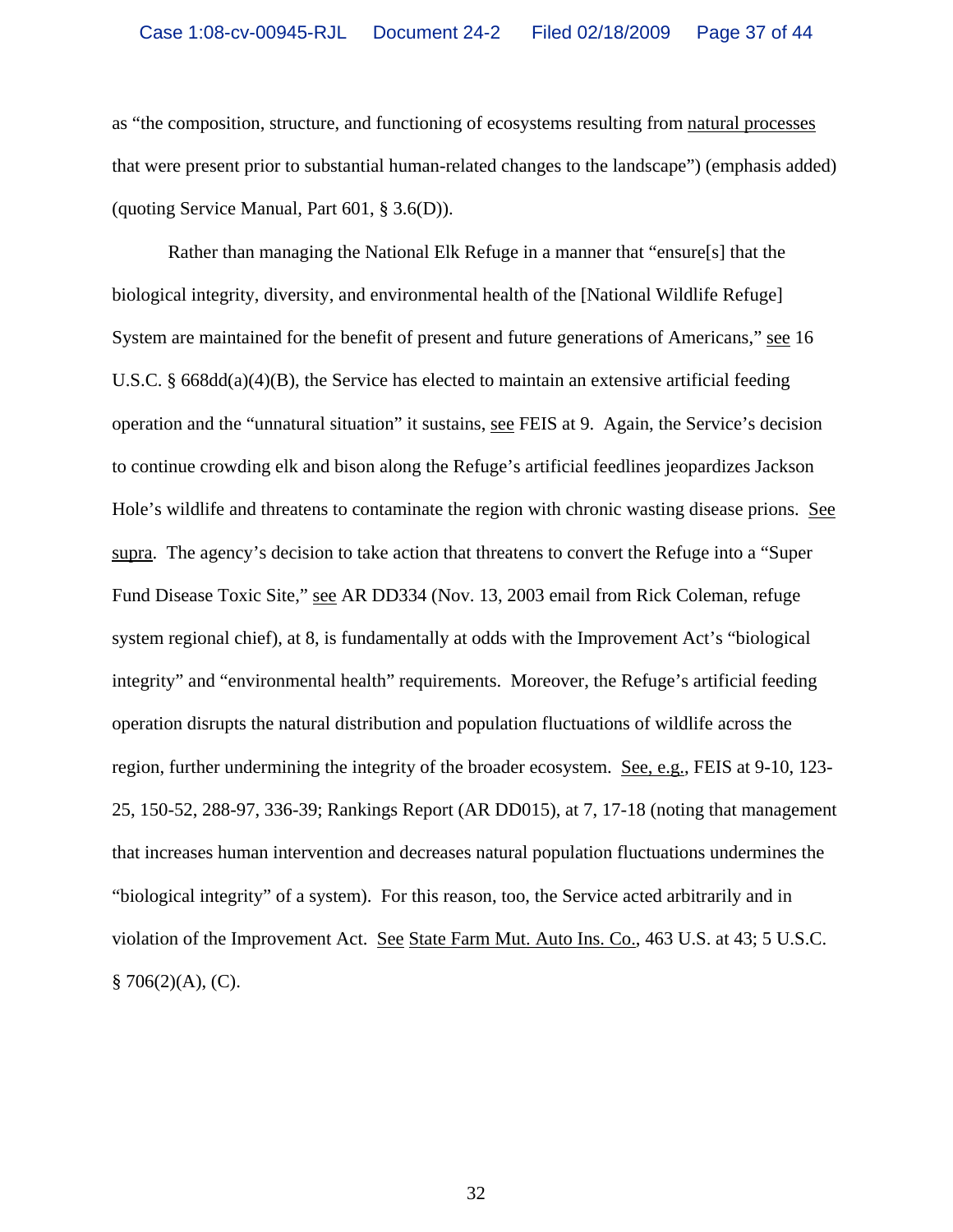## **E. The Service's Decision to Grant Wyoming the Authority to Veto Any Decision to Eliminate Feeding Violates the Improvement Act and the Purposes of the National Elk Refuge**

 In attempting to justify its decision to perpetuate indefinitely an artificial feeding operation that jeopardizes the habitat and wildlife of Jackson Hole, the Service made little effort to argue that its "plan to make a plan" will "ensure that the mission of the [National Wildlife Refuge] System … and the purposes of … [the National Elk Refuge] are carried out." See 16 U.S.C. § 668dd(a)(4)(D). Instead, the agency emphasized the "political" and "social" barriers to the elimination of feeding, going so far as to provide that the Refuge's feedlines will be shut down only "if and when several established criteria are met, including support from the Wyoming Game and Fish Department." See Management Plan at 137; see also, e.g., ROD at 5 ("As herd sizes and habitat objectives are achieved, further reductions in feeding or elk numbers could occur based on established triggers and changing social, political, or biological conditions."); id. at 4-5, 7-10, 13-14 (addressing social and political pressures to maintain feeding). In other words, as the State of Wyoming has already declared in this case, the Service elected to "continue the winter feeding operation on the Elk Refuge and give[] the [Wyoming Game and Fish Department] an effective veto with respect to any future decision to eliminate the feeding program." Def.-Intervenor State of Wyoming's Motion to Transfer Venue (Dkt. No. 13), at 3.

 The Service's decision to abdicate its conservation duties by granting Wyoming's Game and Fish Department the ability to veto any plan eliminating artificial feeding cannot be reconciled with the Improvement Act or the purposes of the National Elk Refuge. While the Improvement Act encourages cooperation between state and federal wildlife managers, it emphasizes that the products of such cooperation must be consistent with statutory requirements.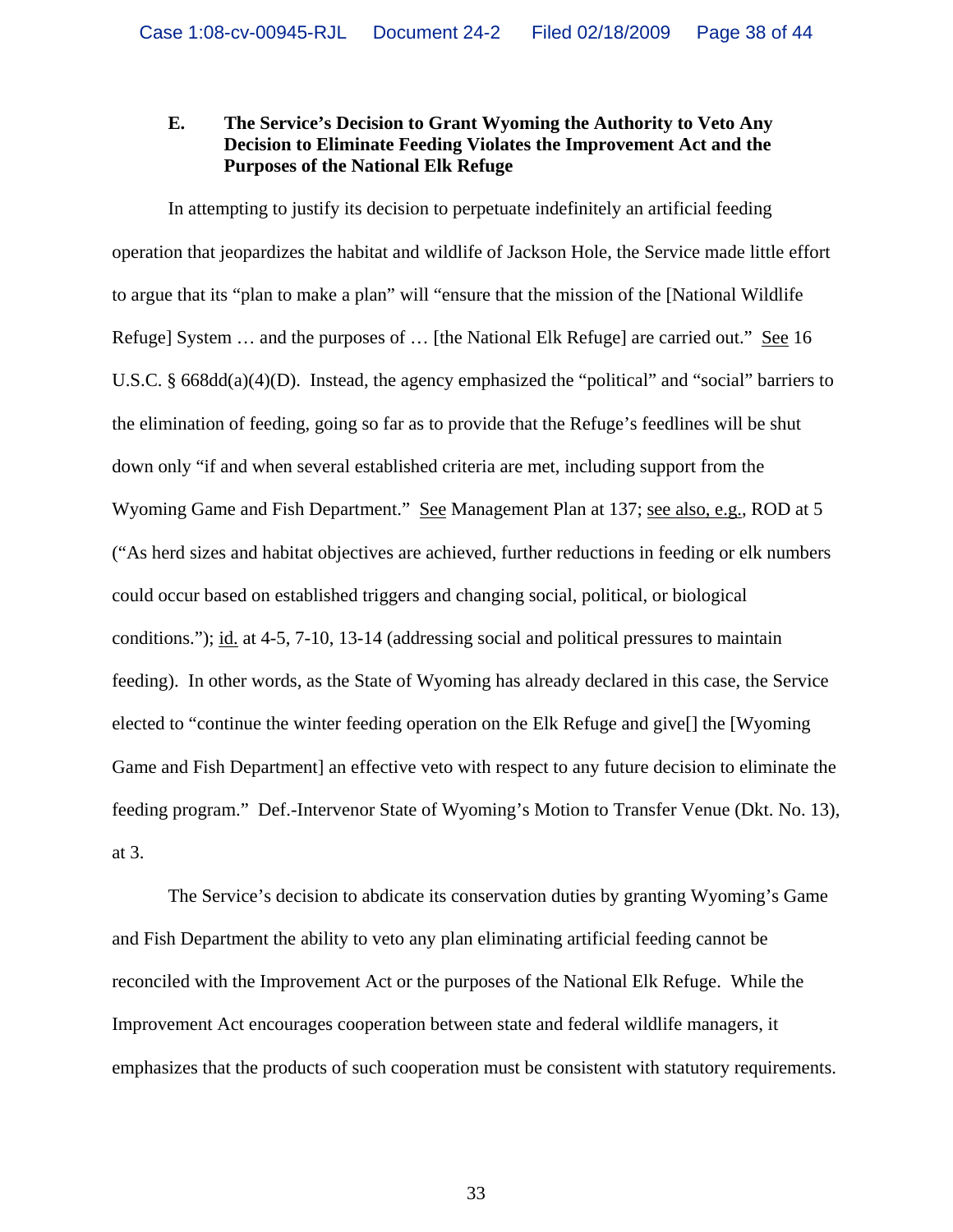See 16 U.S.C. § 668dd(b)(4) ("Subject to standards established by and the overall management oversight of the Director, and consistent with standards established by this Act, [the Secretary is authorized] to enter into cooperative agreements with State fish and wildlife agencies for the management of programs on a refuge.") (emphasis added); id. § 668dd(e)(1)(A)(iii) ("[T]he Secretary shall … issue a final conservation plan for each planning unit consistent with the provisions of this Act and, to the extent practicable, consistent with fish and wildlife conservation plans of the State in which the refuge is located….") (emphasis added); id. §  $668d(d(e)(3)$  ("In preparing each comprehensive conservation plan  $\dots$ , and any revision to such a plan, the Secretary … shall, to the maximum extent practicable and consistent with this Act … consult with … affected State conservation agencies … and … coordinate the development of the conservation plan or revision with relevant State conservation plans for fish and wildlife and their habitats.") (emphasis added). This the Service recognized in its prioritization of the "decision criteria" that governed the planning process, relegating Wyoming's herd objectives and "stakeholder" opinion to a secondary position relative to "the long-term protection of elk winter habitat," "sustainable, healthy populations of elk and bison," and other statutory requirements. See FEIS at 11 (prioritizing decision criteria "based on legal responsibilities contained in the purposes of the refuge, the mission of the National Wildlife Refuge System, and other legal and policy mandates"); see also, e.g., August 2003 Briefing (AR DD442), at 7 ("The FWS must coordinate with the State's herd objectives to the extent this does not conflict with refuge purposes and other legal directives."). In its final decision, however, the Service reversed itself, elevating the political preferences of Wyoming over the biological needs of the Refuge and its wildlife populations. In so doing, the Service acted arbitrarily and unlawfully.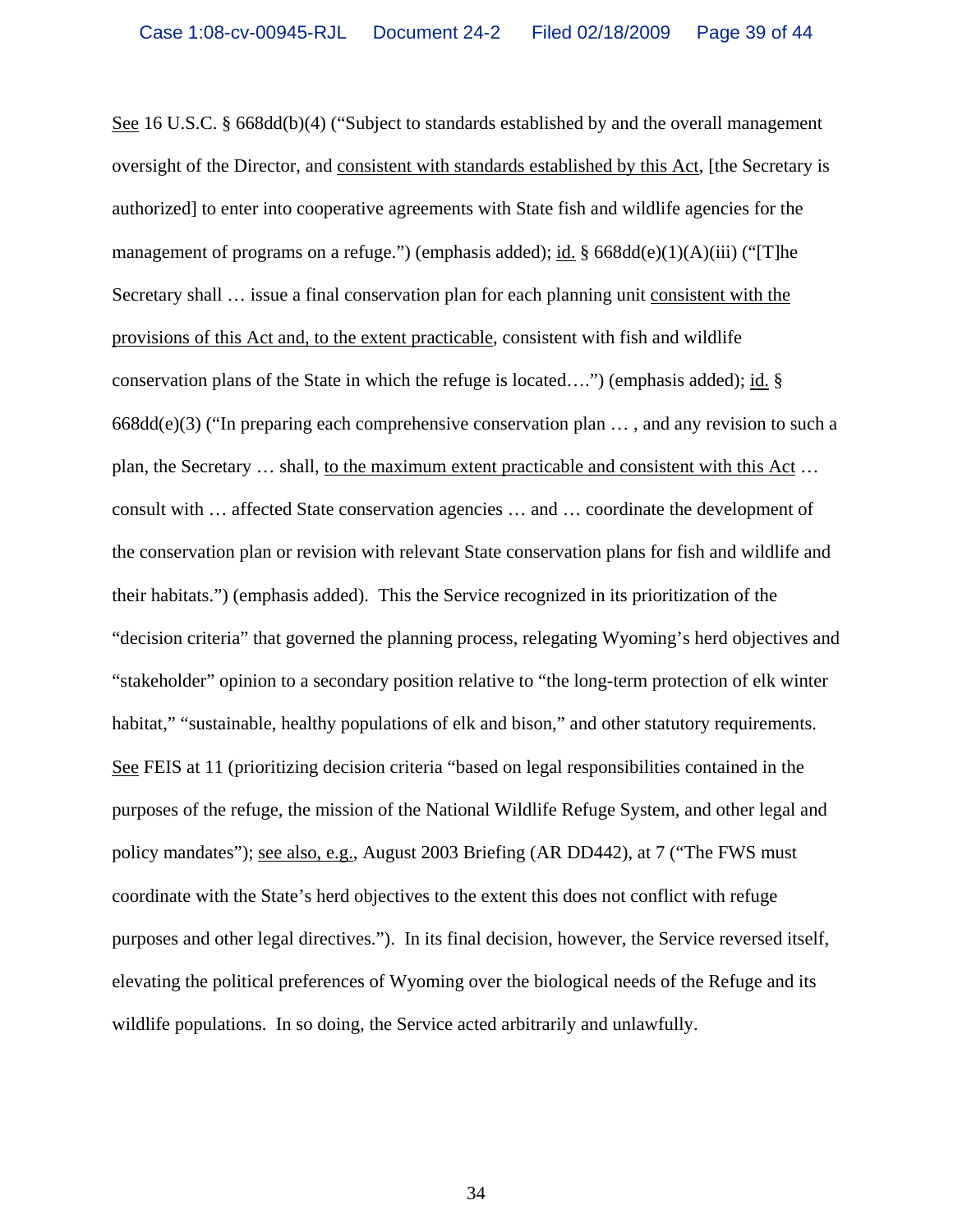## **III. The Service's Environmental Analysis Violates the National Environmental Policy Act**

 In electing to devise a plan to address and mitigate the adverse impacts of the Refuge's artificial feedlines only after authorizing their continued operation, the Service also violated the requirements of the National Environmental Policy Act ("NEPA"). NEPA "is our basic national charter for protection of the environment," 40 C.F.R. § 1500.1(a), a statute that "prohibits uninformed … agency action" by requiring federal agencies to "take a hard look at [the] environmental consequences" of their conduct before reaching decisions, Robertson, 490 U.S. at 350-51 (internal quotations omitted). For every major action that will significantly affect the quality of the human environment, NEPA requires federal agencies to prepare an environmental impact statement ("EIS") that "[r]igorously explore[s] and objectively evaluate[s] all reasonable alternatives," thereby "sharply defining the issues and providing a clear basis for choice among options by the decisionmaker and the public." 42 U.S.C. § 4332(2)(C); 40 C.F.R. § 1502.14. Environmental impact statements are "more than ... disclosure document[s]," their "primary purpose" being to "serve as an action-forcing device to insure that the policies and goals defined in the Act are infused into the ongoing programs and actions of the Federal Government." 40 C.F.R. § 1502.1. Accordingly, an EIS must include a "detailed statement" regarding "the environmental impact of the proposed action," 42 U.S.C. § 4332(2)(C)(i), and "a detailed discussion of possible mitigation measures" that allows the agency and other interested parties to "properly evaluate the severity of the adverse effects," Robertson, 490 U.S. at 351-52; see also 42 U.S.C. § 4332(2)(C)(ii); 40 C.F.R. §§ 1502.14(f), 1502.16(h), 1505.2(c), 1508.25(b). These requirements "serve[] NEPA's 'action-forcing' purpose in two important respects"—"ensur[ing] that the agency, in reaching its decision, will have available, and will carefully consider, detailed information concerning significant environmental impacts," and "guarantee[ing] that the relevant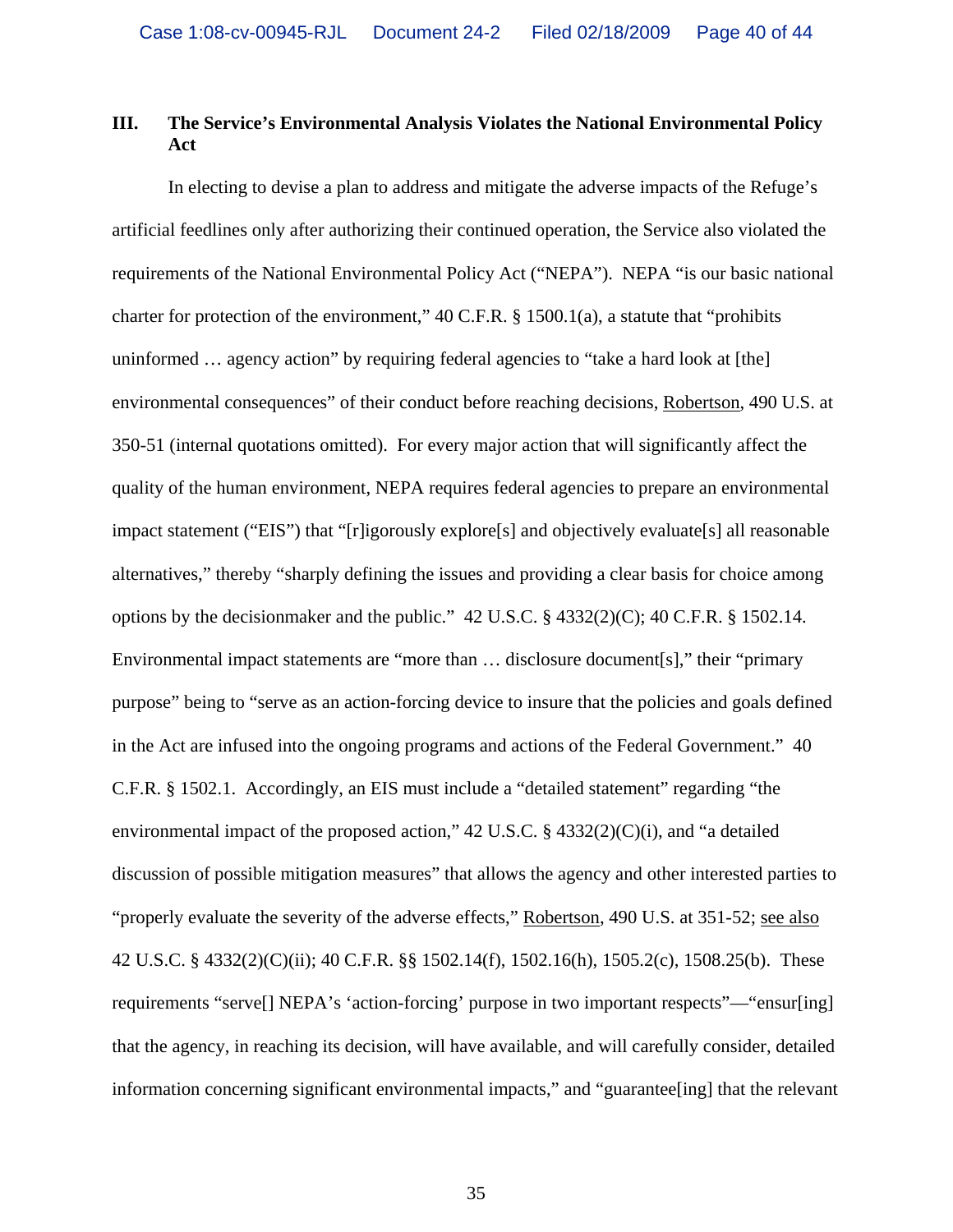information will be made available to the larger audience that may also play a role in both the decisionmaking process and the implementation of that decision." Robertson, 490 U.S. at 349.

 The Service's environmental impact statement violates these standards. Rather than providing a detailed discussion of the proposed action and the mitigation measures that might be taken to mitigate its environmental impacts, the Service punted, offering nothing more than an amorphous "plan to make a plan" to transition away from winter feeding. See FEIS at 48. The Service neglected, even, to determine which considerations would ultimately govern the development of its "framework … of adaptive management actions," stating only that "some or all" of six factors would be considered—namely, the "level of forage production and availability on the National Elk Refuge," the "desired herd sizes and sex and age ratios," the "effective mitigation of bison and elk co-mingling with livestock on private lands," the "winter distribution patterns of elk and bison," the "prevalence of brucellosis, chronic wasting disease, and other wildlife diseases," and "public support." Id. (emphasis added). As a result, the Service's FEIS fails to provide a rigorous and detailed assessment of the proposed action and possible mitigation measures, thus depriving decisionmakers and the public of "a clear basis for choice among options." See 40 C.F.R. § 1502.14; see also Robertson, 490 U.S. at 351-52; 42 U.S.C. §  $4332(2)(C)(i);$ .

 This approach violates NEPA, which requires a "detailed discussion" of mitigation measures. See Robertson, 490 U.S. at 351-52. For this reason, "[a] mere listing of mitigation measures is insufficient to qualify as the reasoned discussion required by NEPA." Neighbors of Cuddy Mountain v. U.S. Forest Serv., 137 F.3d 1372, 1380 (9th Cir. 1998) (emphasis added, internal quotations omitted). If a list of mitigation measures is insufficient, then, a fortiori, merely offering a list of the factors that might be considered in later developing mitigation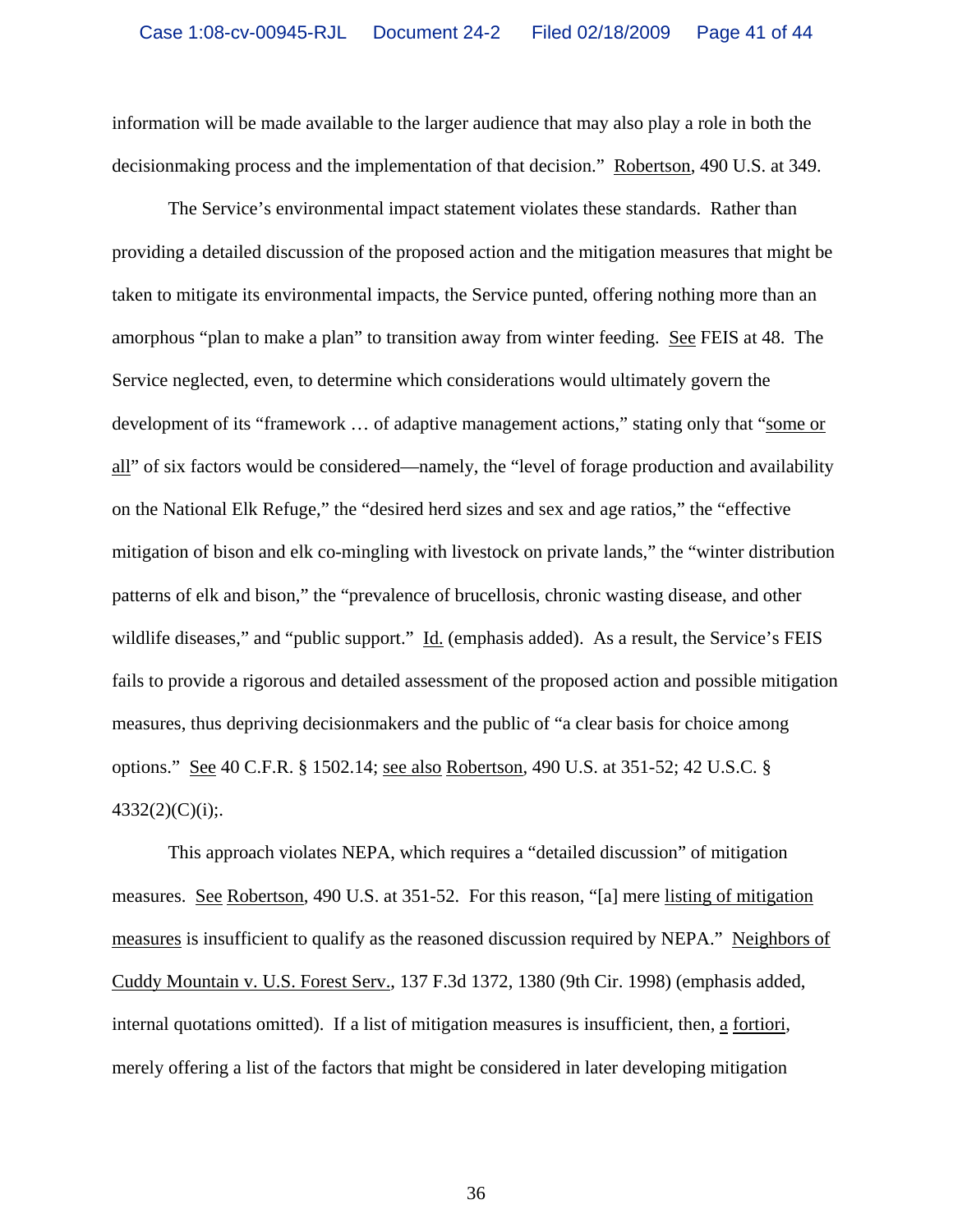measures cannot satisfy the requirements of NEPA. Moreover, "[t]he public is … entitled to an accurate EIS that indicates whether a project's environmental impacts 'can be fully remedied by, for example, an inconsequential public expenditure, [or whether they will be] only … modestly ameliorated through the commitment of vast public and private resources.'" Envtl. Def. v. U.S. Army Corps of Eng'rs, 515 F. Supp. 2d 69, 84 (D.D.C. 2007) (second alteration in original). The Service cannot avoid preparing such an assessment by "rel[ying] on a detailed plan to be developed in the future." See Friends of the Earth v. Hall, 693 F. Supp. 904, 939 (W.D. Wash. 1988). Were this allowable, federal agencies could avoid meaningful discussion of their actions and potential mitigation measures simply by declaring an intent to develop a mitigation strategy at some later date. See Envtl. Def., 515 F. Supp. 2d at 84-85 (an agency may not "paper over the flaws" in its mitigation analysis by offering repeated assurances that mitigation measures will in fact be implemented, monitored, and adjusted, as this "would effectively gut the environmental safeguards that Congress enacted in … NEPA"). Because the Service failed to provide an adequate discussion of possible mitigation for its decision to perpetuate indefinitely the winter feeding of elk and bison on the Refuge, its Final EIS and ROD are arbitrary, capricious, and contrary to law, in violation of NEPA.

#### **IV. This Court Should Remand the Challenged Actions**

 To remedy the Service's violations of the Improvement Act and NEPA, this Court should (1) issue declaratory relief to memorialize the agency's legal violations, and (2) remand the agency's Final EIS, Record of Decision, and Management Plan. In this regard, plaintiffs recognize that an immediate cessation of elk feeding on the Refuge (as opposed to an orderly phase-out of feeding as contemplated by, for example, the Service's Alternative 6) is not feasible without significant adverse environmental consequences. Moreover, although it is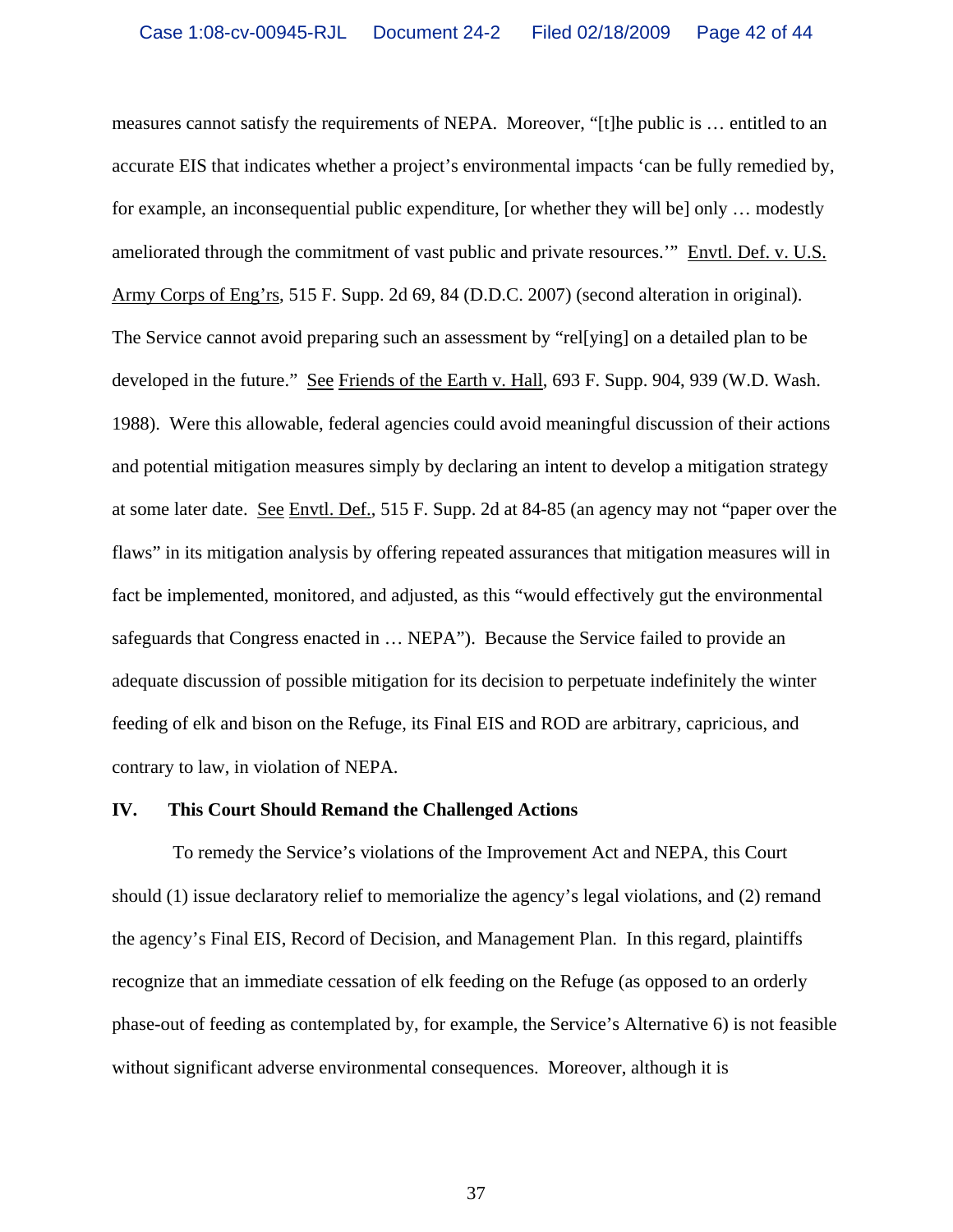fundamentally flawed for the reasons already stated, the challenged Management Plan does include certain environmentally beneficial measures, including, for example, expanded hunting zones that help to disperse elk across the Jackson Hole landscape during the late fall season and reduce the number of elk wintering on the Refuge. Accordingly, plaintiffs do not ask this Court to vacate the Record of Decision or Management Plan during the requested remand process. See North Carolina v. Envtl. Prot. Agency, 550 F.3d 1176, 1178 (D.C. Cir. 2008) (per curiam) (recognizing that "it is appropriate to remand without vacatur in particular occasions where vacatur 'would at least temporarily defeat … the enhanced protection of the environmental values covered by'" a challenged agency action) (citation omitted).

 Nevertheless, the threat that chronic wasting disease poses to the Refuge and its elk population has only grown more urgent since this case was filed. In October 2008, Wyoming officials identified chronic wasting disease in a moose in the Star Valley, located approximately 40 miles south of Jackson Hole, marking the closest to the Refuge that the disease has yet been detected. See Wyoming Game & Fish Dept., Star Valley Moose Tests Positive for CWD (Oct. 17, 200[8](#page-42-0)), available at http://gf.state.wy.us/services/news/pressreleases/08/10/17/081017\_1.asp.<sup>8</sup> Accordingly, to prevent undue agency delay in the face of the urgent threat posed by chronic wasting disease, plaintiffs ask this Court to order the Service to complete its remand process and prepare a revised Final EIS, Record of Decision, and Management Plan that are consistent with the requirements of the Improvement Act and NEPA within one year of this Court's summary judgment order. See Sierra Club v. Envtl. Prot. Agency, 719 F.2d 436, 469-70 (D.C. Cir. 1983) (setting deadline for completion of agency remand in light of, inter alia, "the now urgent need to

 $\overline{a}$ 

<span id="page-42-0"></span> $8$  This Court may consider such extra-record material in assessing remedial issues. See Esch v. Yeutter, 876 F.2d 976, 991 (D.C. Cir. 1989) (explaining that "courts have developed a number of exceptions countenancing use of extra-record evidence" including "in cases where relief is at issue").